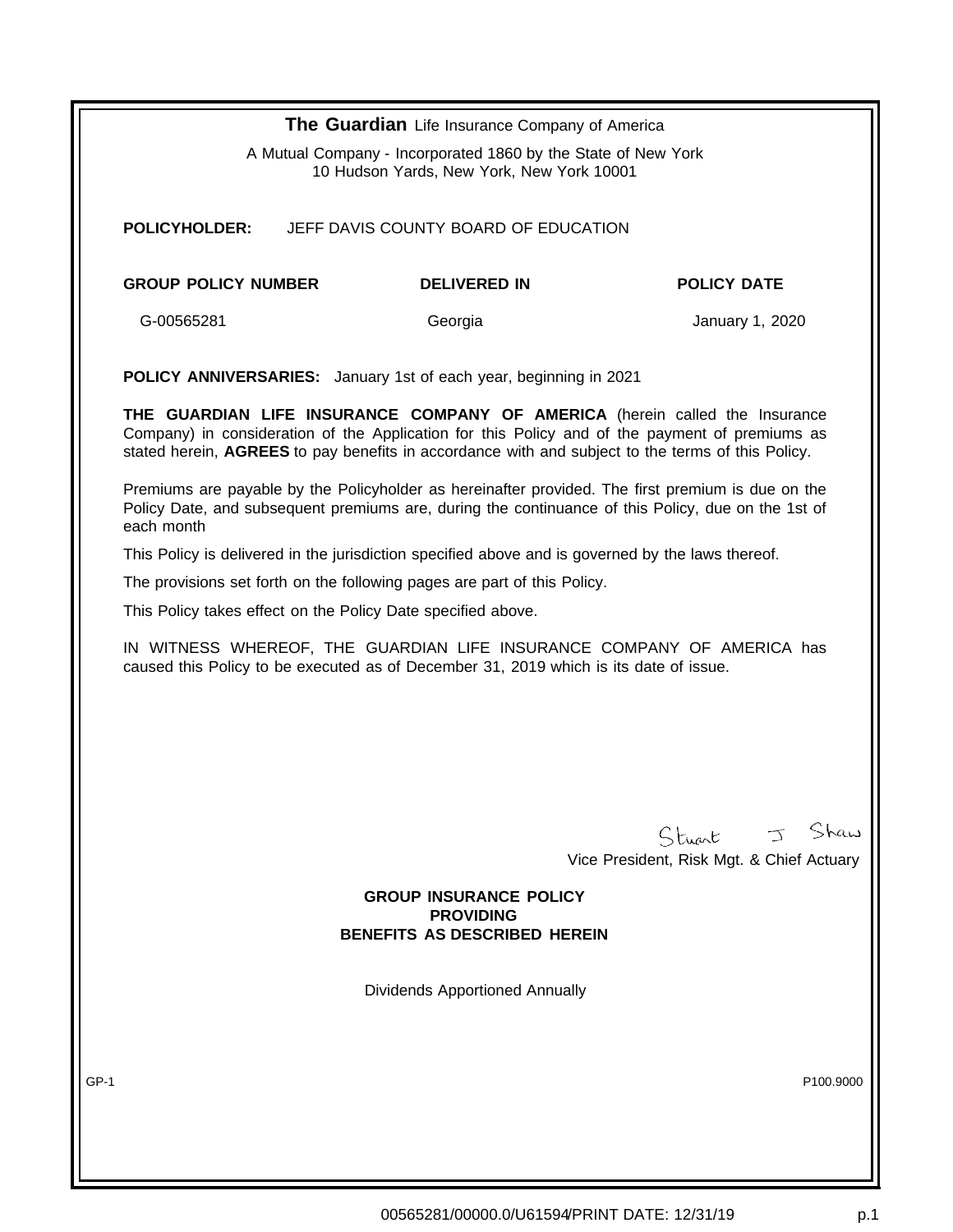## **SCHEDULE OF INSURANCE AND PREMIUM RATES**

This plan's classifications, and the option packages of benefits which are available to covered persons who are members of each classification, are shown below.

## **Class Description**

## **Class 0001** ALL ELIGIBLE EMPLOYEES

GP-1-SI P130.1566

## **Option Packages Available**

Employees may choose from the benefit packages available to members of their class. The option packages are summarized in "Summary of Option Packages" below.

GP-1-SI P130.1710

Members of Class 0001 may choose from benefit option packages A and B.

GP-1-SI P130.1568

## **Summary of Option Packages**

The following are summaries of the benefit option packages available. For a complete explanation of the benefits provided by this plan, including all limitations and exclusions, please read the entire plan.

GP-1-SI P130.1585 **Option A** Employee and Dependent Cancer Coverage with an initial diagnosis benefit included. GP-1-SI P130.8823

**Option B** Employee and Dependent Cancer Coverage with an initial diagnosis benefit included. GP-1-SI P130.8823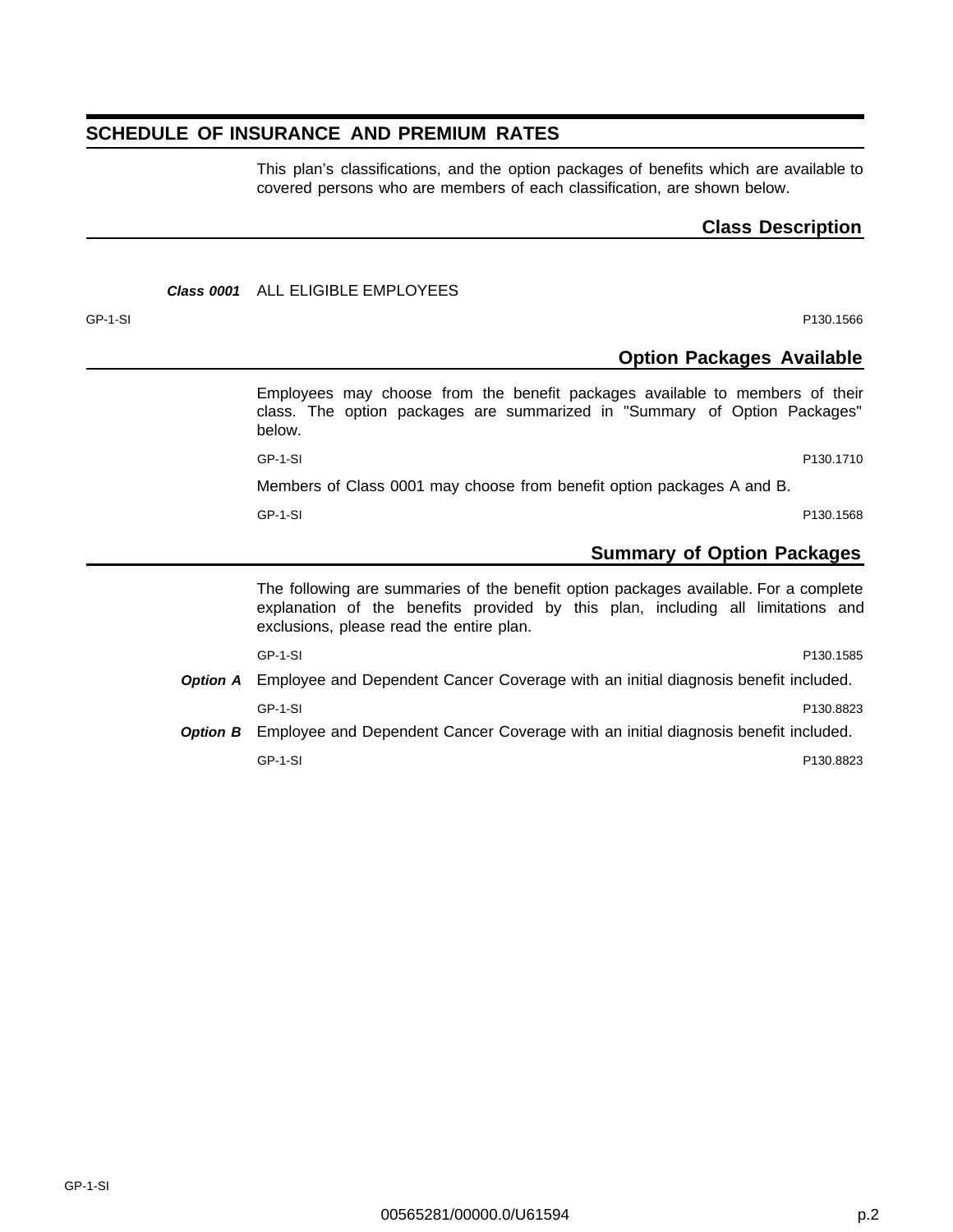## **Cancer Benefit**

| Air Ambulance:                                      | \$1,500.00 per trip.<br>Limited to 2 one-way trips per hospital confinement.                                                                                                                                                                                                           |
|-----------------------------------------------------|----------------------------------------------------------------------------------------------------------------------------------------------------------------------------------------------------------------------------------------------------------------------------------------|
| Ambulance:                                          | \$200.00 per trip.<br>Limited to 2 one-way trips per hospital confinement.                                                                                                                                                                                                             |
| Anesthesia:                                         | 25% of surgery benefit.                                                                                                                                                                                                                                                                |
| <b>Anti-Nausea Medication:</b>                      | \$50.00 per day up to \$150.00 per month.                                                                                                                                                                                                                                              |
| <b>Attending Doctor:</b>                            | \$25.00 per day.<br>Limited to 75 visits per hospital confinement.                                                                                                                                                                                                                     |
| <b>Blood, Plasma and Platelets:</b>                 | \$100.00 per day.<br>Limited to \$5,000.00 in 12 months.                                                                                                                                                                                                                               |
| <b>Bone Marrow and Stem Cells:</b>                  | \$7,500.00 for bone marrow transplant.<br>\$1,500.00 for stem cell transplant.<br>50% for second transplant.<br>Limited to two of each in a covered person's lifetime<br>\$1,000.00 if a covered person donates bone marrow,<br>limited to one benefit in a covered person's lifetime. |
| <b>Cancer Screening:</b>                            | \$50.00 per benefit year.                                                                                                                                                                                                                                                              |
| <b>Cancer Screening Follow-Up:</b>                  | \$50.00 per benefit year.                                                                                                                                                                                                                                                              |
| <b>Experimental Treatment:</b>                      | \$100.00 per day.<br>Limited to \$1,000.00 per month.                                                                                                                                                                                                                                  |
| <b>Extended Care Facility/Skilled Nursing Care:</b> | \$100.00 per day.<br>Limited to 90 days per benefit year.                                                                                                                                                                                                                              |
| <b>Government or Charity Hospital:</b>              | \$300.00 per day in lieu of other<br>benefits provided by this plan.                                                                                                                                                                                                                   |
| <b>Home Health Care:</b>                            | \$50.00 per visit.<br>Limited to 30 visits per benefit year.                                                                                                                                                                                                                           |
| <b>Hormone Therapy</b>                              | \$25.00 per treatment.<br>Limited to 12 per benefit year.                                                                                                                                                                                                                              |
| Hospice:                                            | \$50.00 per day.<br>Limited to 100 days per lifetime.                                                                                                                                                                                                                                  |
| <b>Hospital Confinement:</b>                        | \$300.00 for first 30 days per period of<br>hospital confinement.                                                                                                                                                                                                                      |
|                                                     | \$600.00 for 31st day and thereafter per<br>period of hospital confinement.                                                                                                                                                                                                            |
| Immunotherapy:                                      | \$500.00 per month.<br>\$2,500.00 per lifetime.                                                                                                                                                                                                                                        |
| <b>Intensive Care Unit Confinement:</b>             | \$400.00 for first 30 days per<br>confinement.<br>\$600.00 for 31st day and thereafter<br>confinement.                                                                                                                                                                                 |
| <b>Inpatient Special Nursing:</b>                   | \$100.00 per day.<br>Limited to 30 days per benefit year.                                                                                                                                                                                                                              |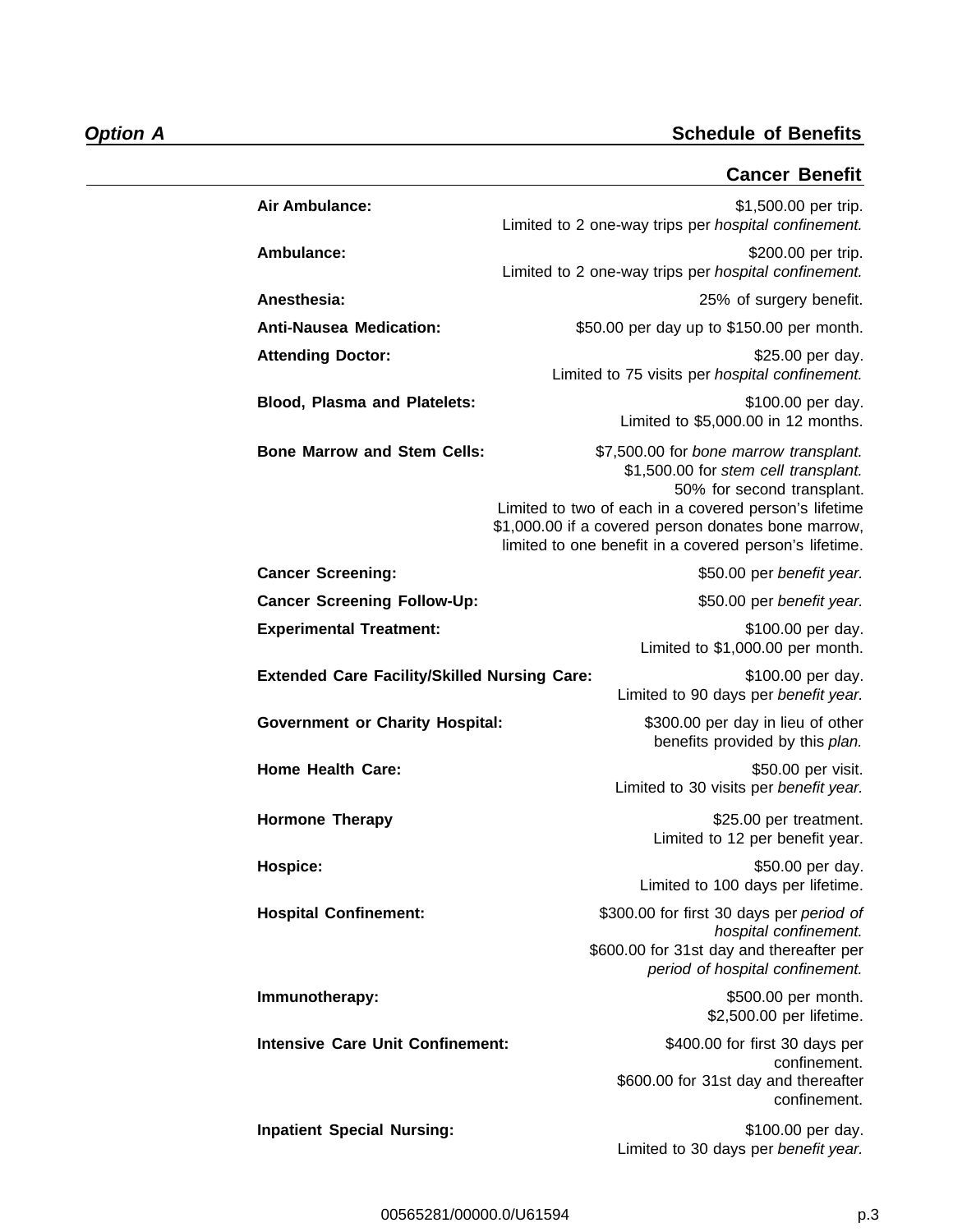| <b>Medical Imaging:</b>                                                       | \$100.00 per image.<br>Limited to 2 images per benefit year.                              |
|-------------------------------------------------------------------------------|-------------------------------------------------------------------------------------------|
| <b>Outpatient and Family Member Lodging:</b>                                  | \$75.00 per day.<br>Limited to 90 days per benefit year.                                  |
| <b>Outpatient or Ambulatory Surgical Center:</b>                              | \$250.00 per day.<br>Limited to 3 days per procedure.                                     |
| <b>Physical or Speech Therapy:</b>                                            | \$25.00 per visit.<br>Limited to 4 visits per month.<br>Limited to \$400.00 per lifetime. |
| <b>Surgically Implanted Prosthetic Devices:</b>                               | \$2,000.00 per device.<br>Limited to \$4,000.00 per lifetime.                             |
| <b>Non-Surgically Implanted Prosthetic Devices:</b>                           | \$200.00 per device.<br>Limited to \$400.00 per lifetime.                                 |
| <b>Radiation Therapy and Chemotherapy:</b>                                    | \$10,000.00 per benefit year.                                                             |
| Injected cytoxic meds                                                         | \$800.00 per week.                                                                        |
| Pump dispensed cytoxic meds<br>(first prescription then per week for refills) | \$800.00 per week.                                                                        |
| Oral cytoxic meds                                                             | \$400.00 per prescription up to<br>\$1,200.00 per month.                                  |
| Cytoxic meds administration by any other method                               | \$800.00 per week.                                                                        |
| External radiation therapy                                                    | \$650.00 per week.                                                                        |
| Insertion of interstitial or intracavity admin<br>of radioisotopes or radium  | \$800.00 per week.                                                                        |
| Oral or I.V. radiation                                                        | \$650.00 per week.                                                                        |
| <b>Reconstructive Surgery:</b>                                                |                                                                                           |
| Breast TRAM flap                                                              | \$2,000.00                                                                                |
| <b>Breast reconstruction</b>                                                  | \$500.00                                                                                  |
| <b>Breast symmetry</b>                                                        | \$250.00                                                                                  |
| <b>Facial reconstruction</b>                                                  | \$500.00                                                                                  |
| <b>Second Surgical Opinion:</b>                                               | \$200.00<br>Limited to one per surgical procedure.                                        |
| <b>Skin Cancer:</b>                                                           |                                                                                           |
| Biopsy only                                                                   | \$100.00                                                                                  |
| Reconstructive surgery following excision of a skin cancer                    | \$250.00                                                                                  |
| Excision of a skin cancer with no flap or graft                               | \$375.00                                                                                  |
| Excision of a skin cancer with flap or graft                                  | \$600.00                                                                                  |
| <b>Surgical Benefits:</b>                                                     |                                                                                           |
| <b>Surgery</b>                                                                | <b>Surgical Benefit</b>                                                                   |
| Abdomen - Cholecystectomy                                                     | \$575.00                                                                                  |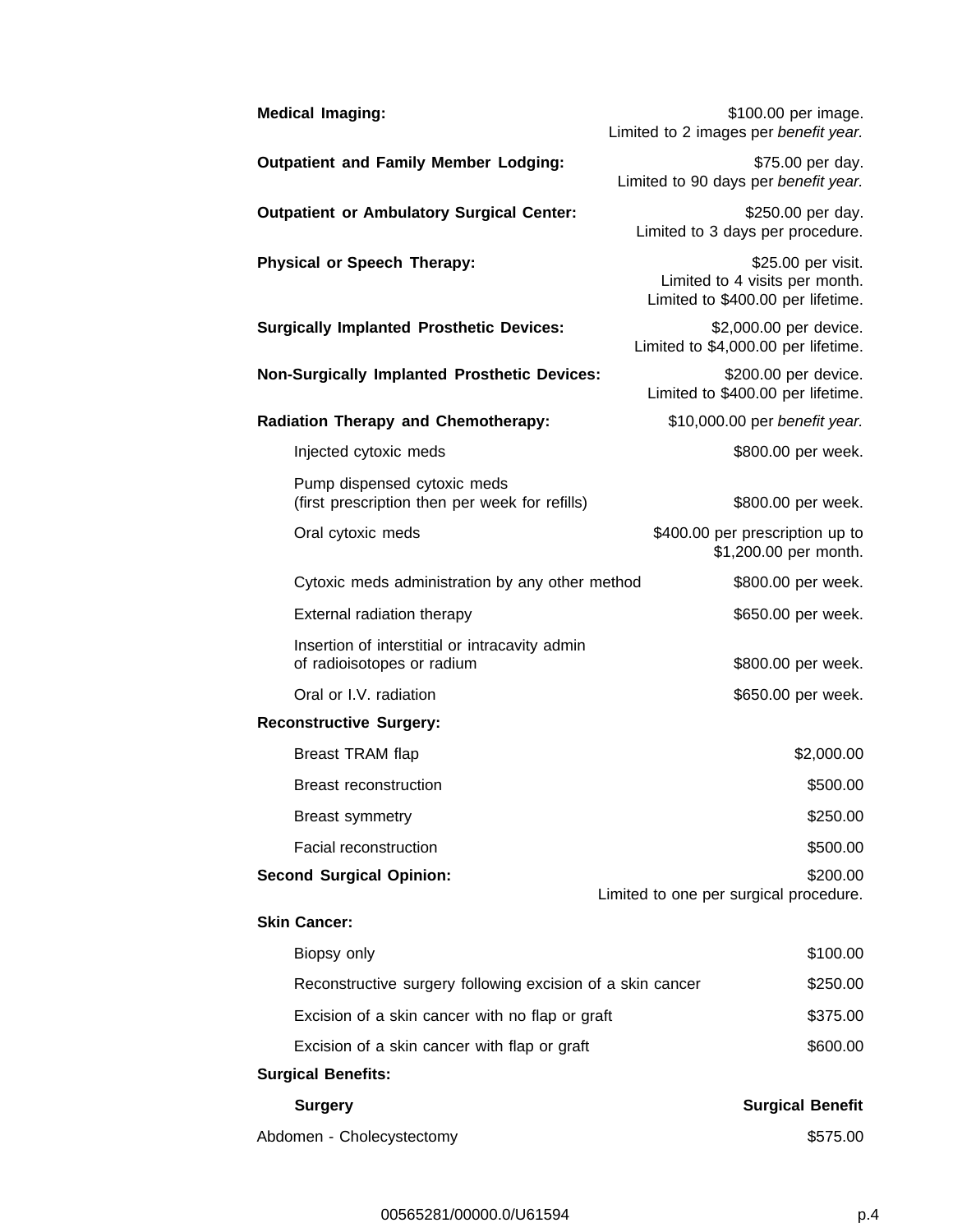| Abdomen - Exploratory laparotomy                         | \$435.00   |
|----------------------------------------------------------|------------|
| Abdomen - Paracentesis                                   | \$110.00   |
| Bladder - (TUR) transurethral resection bladder tumors   | \$435.00   |
| Bladder - Cystectomy (complete)                          | \$1,485.00 |
| Bladder - Cystectomy (partial)                           | \$740.00   |
| Bladder - Cystectomy (with ureteroileal conduit)         | \$2,970.00 |
| Bladder - Cystoscopy                                     | \$110.00   |
| Brain - Burr holes not followed by surgery               | \$575.00   |
| Brain - Excision brain tumor                             | \$2,885.00 |
| Brain - Exploratory craniotomy                           | \$1,235.00 |
| Brain - Ventriculoperitoneal shunt                       | \$575.00   |
| Brain - Hemispherectomy                                  | \$4,125.00 |
| Breast - lumpectomy                                      | \$285.00   |
| Breast - mastectomy partial                              | \$435.00   |
| Breast - mastectomy radical                              | \$860.00   |
| Breast - mastectomy simple                               | \$575.00   |
| Chest - Bronchoscopy                                     | \$245.00   |
| Chest - Lobectomy                                        | \$1,235.00 |
| Chest - Mediastinoscopy                                  | \$245.00   |
| Chest - Pneumonectomy                                    | \$1,730.00 |
| Chest - Thoracentesis                                    | \$110.00   |
| Chest - Thoracostomy                                     | \$245.00   |
| Chest - Thoracotomy                                      | \$575.00   |
| Chest - Wedge resection                                  | \$990.00   |
| Esophagus - Esophagogastrectomy                          | \$1,235.00 |
| Esophagus - Esophagoscopy                                | \$225.00   |
| Esophagus - Resection of esophagus                       | \$1,650.00 |
| Eye - Enucleation                                        | \$410.00   |
| Eye - P32 uptake                                         | \$200.00   |
| Female Reproductive - Abdominal hysterectomy/uterus only | \$740.00   |
| Female Reproductive - Colposcopy                         | \$140.00   |
| Female Reproductive - D&C                                | \$140.00   |
| Female Reproductive - Oophorectomy                       | \$435.00   |
| Female Reproductive - Uterus, tubes & ovaries            | \$1,440.00 |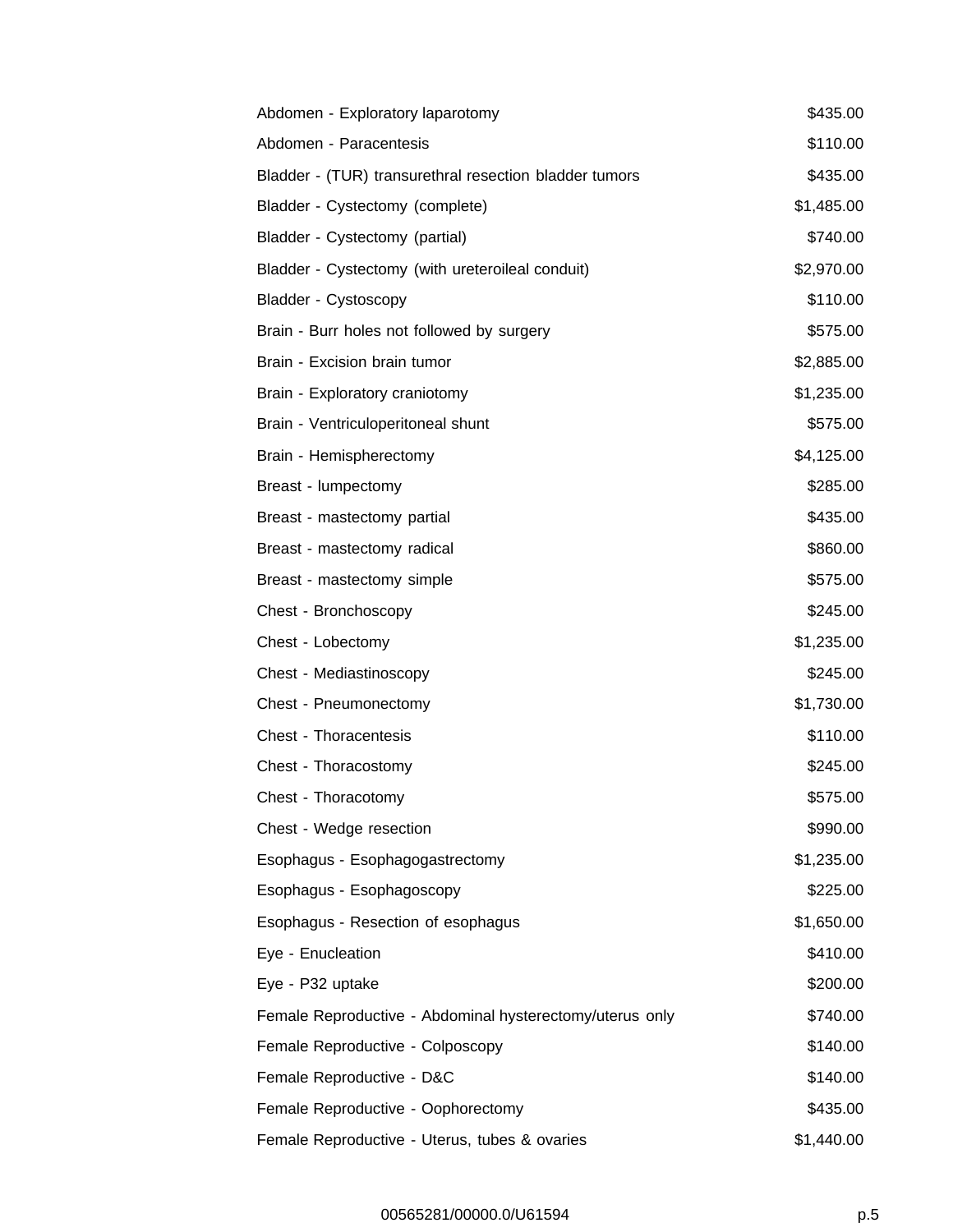| Female Reproductive - Uterus, tubes & ovaries with exenteration           | \$4,125.00 |
|---------------------------------------------------------------------------|------------|
| Female Reproductive - Vaginal hysterectomy/uterus only                    | \$435.00   |
| Intestines - Abdominal-perineal resection                                 | \$2,060.00 |
| Intestines - Colectomy                                                    | \$740.00   |
| Intestines - Colonoscopy<br>(does not include virtual or CT Colonography) | \$225.00   |
| Intestines - Colostomy/or revision of                                     | \$285.00   |
| Intestines - ERCP                                                         | \$285.00   |
| Intestines - Excesional on rectum for biopsy                              | \$225.00   |
| Intestines - Ileostomy                                                    | \$285.00   |
| Intestines - Proctosigmoidoscopy                                          | \$110.00   |
| Intestines - Resection of small intestine                                 | \$1,730.00 |
| Intestines - Sigmoidoscopy                                                | \$110.00   |
| Kidney - Nephrectomy (radical)                                            | \$2,970.00 |
| Kidney - Nephrectomy (simple)                                             | \$1,730.00 |
| Liver - Resection of liver                                                | \$2,060.00 |
| Lymphatic - Axillary node dissection                                      | \$575.00   |
| Lymphatic - Excision of lymph nodes                                       | \$140.00   |
| Lymphatic - Lymphadenectomy (bilaterial)                                  | \$740.00   |
| Lymphatic - Lymphadenectomy (unilateral)                                  | \$575.00   |
| Lymphatic - Splenectomy                                                   | \$575.00   |
| Mandible - Mandibulectomy                                                 | \$1,155.00 |
| Misc - Bone marrow aspiration                                             | \$110.00   |
| Misc - Pathological hip fracture (chemo)                                  | \$720.00   |
| Misc - Venous-Catheters/venous port (chemo)                               | \$110.00   |
| Misc - Peripherally inserted central catheter (PICC)                      | \$110.00   |
| Misc - Pathological fracture (chemo)                                      | \$330.00   |
| Mouth - Glossectomy                                                       | \$575.00   |
| Mouth - Hemiglossectomy                                                   | \$285.00   |
| Mouth - Resection of palate                                               | \$575.00   |
| Mouth - Tonsil/Mucous membranes                                           | \$435.00   |
| Pancreas - Jejunostomy                                                    | \$740.00   |
| Pancreas - Pancreatectomy                                                 | \$1,730.00 |
| Pancrease - Whipple procedure                                             | \$2,970.00 |
| Penis - amputation, complete                                              | \$575.00   |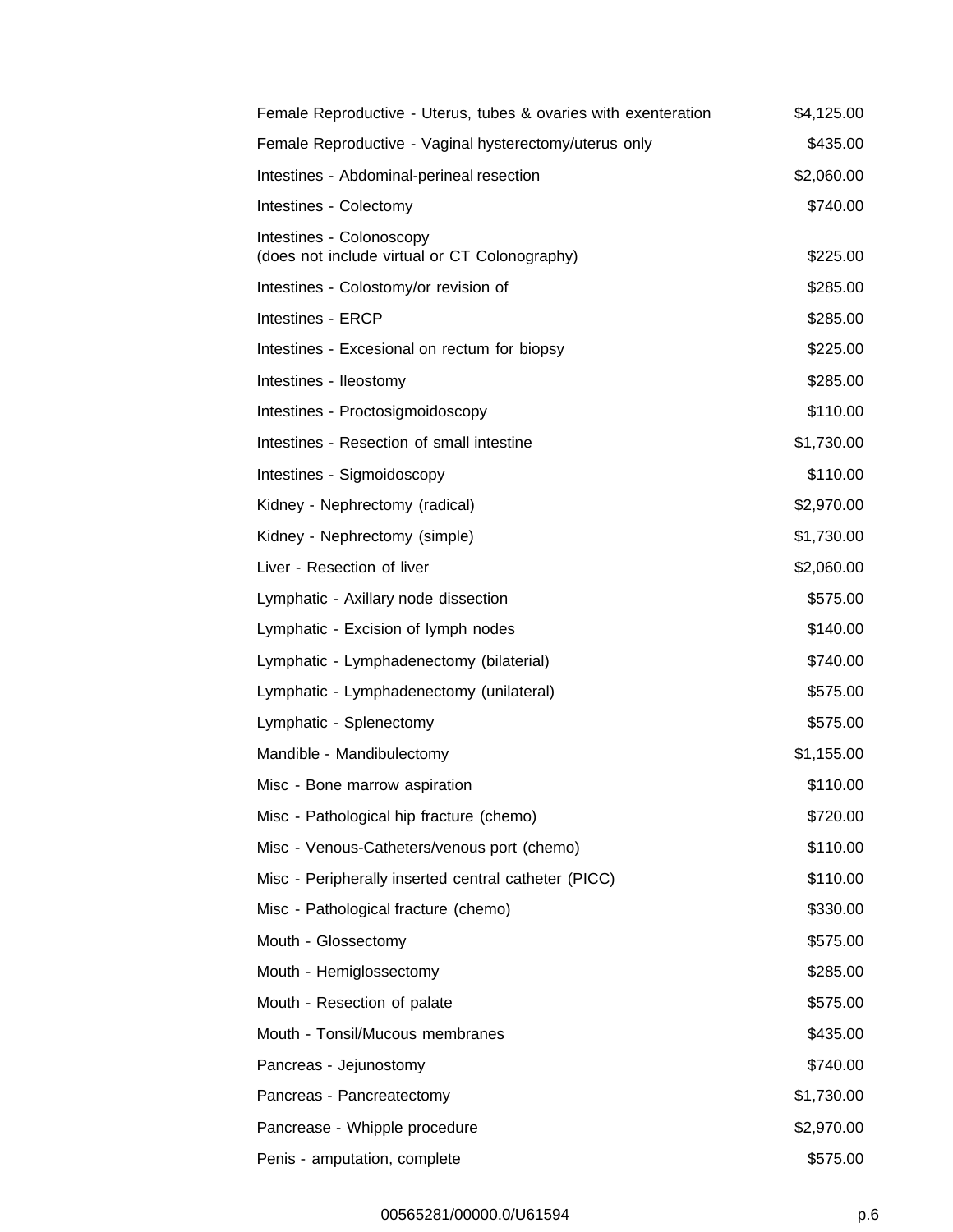| Penis - amputation, partial                       | \$285.00                                               |
|---------------------------------------------------|--------------------------------------------------------|
| Penis - amputation, radical                       | \$740.00                                               |
| Prostate - (TUR) transurethral resection prostate | \$435.00                                               |
| Prostate - Cystoscopy                             | \$110.00                                               |
| Prostate - Radical Prostatectomy                  | \$1,155.00                                             |
| Radium Implants - Insertion                       | \$825.00                                               |
| Radium Implants - Removal                         | \$410.00                                               |
| Salivary glands - Parotidectomy                   | \$575.00                                               |
| Salivary glands - Radical neck dissection         | \$1,485.00                                             |
| Spine - Cordotomy                                 | \$435.00                                               |
| Spine - Laminectomy                               | \$740.00                                               |
| Stomach - Gastrectomy (complete)                  | \$1,155.00                                             |
| Stomach - Gastrectomy (partial)                   | \$740.00                                               |
| Stomach - Gastrojejunostomy                       | \$740.00                                               |
| Stomach - Gastroscopy                             | \$245.00                                               |
| Testis - Orchiectomy (bilateral)                  | \$395.00                                               |
| Testis - Orchiectomy (unilateral)                 | \$285.00                                               |
| Throat - Laryngectomy (w/out neck dissection)     | \$740.00                                               |
| Throat - Laryngectomy (with neck dissection)      | \$1,485.00                                             |
| Throat - Laryngoscopy                             | \$245.00                                               |
| Throat - Tracheostomy                             | \$245.00                                               |
| Thyroid - Thyroidectomy (partial: one lobe)       | \$435.00                                               |
| Thyroid - Thyroidectomy (total: both lobes)       | \$575.00                                               |
| Vulva - Vulvectomy (partial)                      | \$435.00                                               |
| Vulva - Vulvectomy (radical)                      | \$1,155.00                                             |
| <b>Transportation/Companion Transportation:</b>   | \$0.50 per mile.<br>Limited to \$1,000 per round trip. |
| GP-1-SI                                           | P130.9070                                              |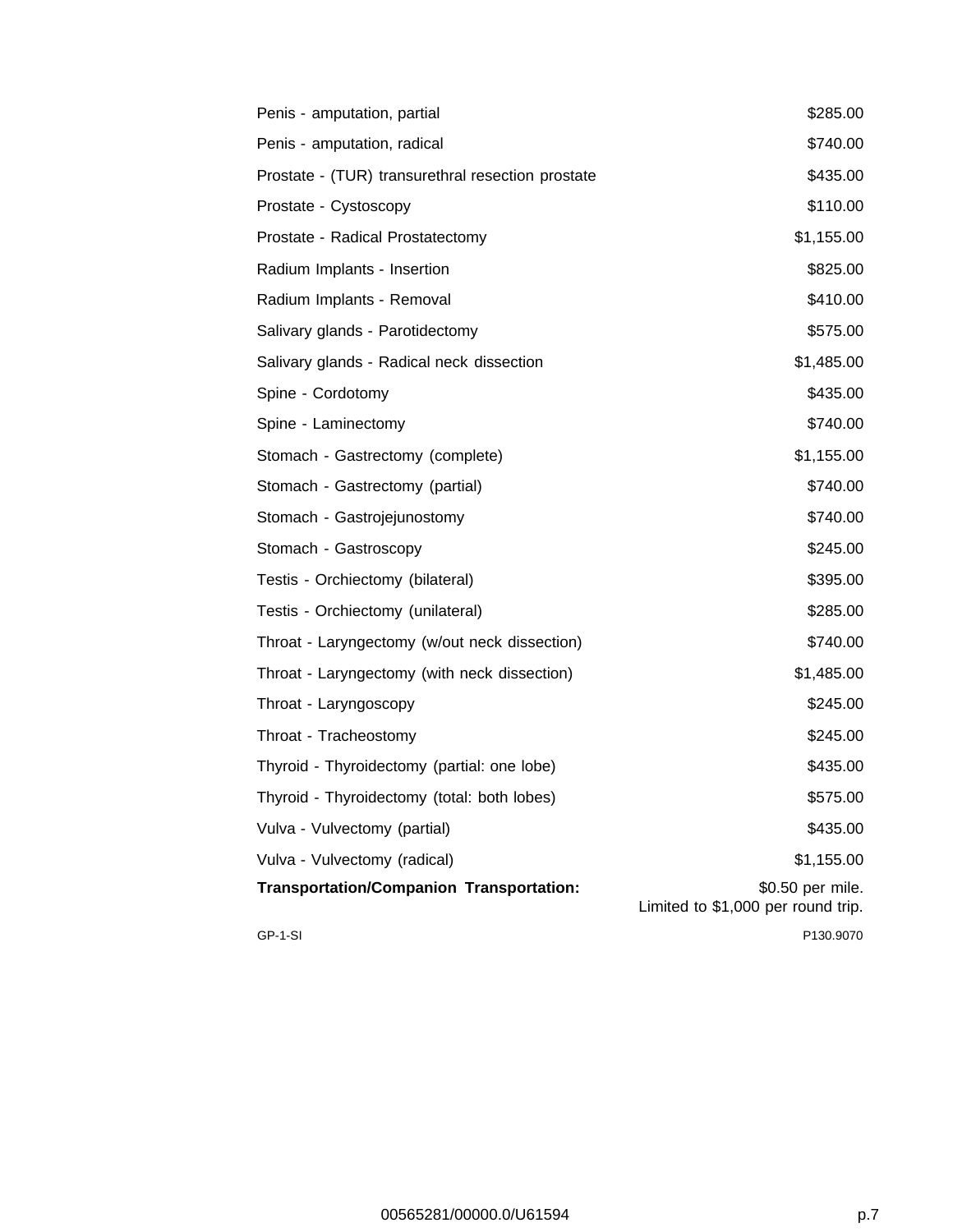## **Cancer Benefit**

| Air Ambulance:                                                      | \$2,000.00 per trip.<br>Limited to 2 one-way trips per hospital confinement.                                                                                                                                                                                                            |
|---------------------------------------------------------------------|-----------------------------------------------------------------------------------------------------------------------------------------------------------------------------------------------------------------------------------------------------------------------------------------|
| <b>Alternative Care</b><br>(Palliative Care or Lifestyle Benefits): | \$50.00 per visit.                                                                                                                                                                                                                                                                      |
|                                                                     | Limited to 20 visits per benefit year combined.                                                                                                                                                                                                                                         |
| Ambulance:                                                          | \$250.00 per trip.<br>Limited to 2 one-way trips per hospital confinement.                                                                                                                                                                                                              |
| Anesthesia:                                                         | 25% of surgery benefit.                                                                                                                                                                                                                                                                 |
| <b>Anti-Nausea Medication:</b>                                      | \$50.00 per day up to \$250.00 per month.                                                                                                                                                                                                                                               |
| <b>Attending Doctor:</b>                                            | \$25.00 per day.<br>Limited to 75 visits per hospital confinement.                                                                                                                                                                                                                      |
| <b>Blood, Plasma and Platelets:</b>                                 | \$200.00 per day.<br>Limited to \$10,000.00 in 12 months.                                                                                                                                                                                                                               |
| <b>Bone Marrow and Stem Cells:</b>                                  | \$10,000.00 for bone marrow transplant.<br>\$2,500.00 for stem cell transplant.<br>50% for second transplant.<br>Limited to two of each in a covered person's lifetime<br>\$1,500.00 if a covered person donates bone marrow,<br>limited to one benefit in a covered person's lifetime. |
| <b>Cancer Screening:</b>                                            | \$75.00 per benefit year.                                                                                                                                                                                                                                                               |
| <b>Cancer Screening Follow-Up:</b>                                  | \$75.00 per benefit year.                                                                                                                                                                                                                                                               |
| <b>Experimental Treatment:</b>                                      | \$200.00 per day.<br>Limited to \$2,400.00 per month.                                                                                                                                                                                                                                   |
| <b>Extended Care Facility/Skilled Nursing Care:</b>                 | \$150.00 per day.<br>Limited to 90 days per benefit year.                                                                                                                                                                                                                               |
| <b>Government or Charity Hospital:</b>                              | \$400.00 per day in lieu of other<br>other benefits provided by this plan.                                                                                                                                                                                                              |
| <b>Home Health Care:</b>                                            | \$100.00 per visit.<br>Limited to 30 visits per benefit year.                                                                                                                                                                                                                           |
| <b>Hormone Therapy</b>                                              | \$50.00 per treatment.<br>Limited to 12 per benefit year.                                                                                                                                                                                                                               |
| Hospice:                                                            | \$100.00 per day.<br>Limited to 100 days per lifetime.                                                                                                                                                                                                                                  |
| <b>Hospital Confinement:</b>                                        | \$400.00 for first 30 days per period of<br>hospital confinement.<br>\$800.00 for 31st day and thereafter per<br>period of hospital confinement.                                                                                                                                        |
| Immunotherapy:                                                      | \$500.00 per month.<br>\$2,500.00 per lifetime.                                                                                                                                                                                                                                         |
| <b>Intensive Care Unit Confinement:</b>                             | \$600.00 for first 30 days per                                                                                                                                                                                                                                                          |
|                                                                     | confinement.<br>\$800.00 for 31st day and thereafter<br>confinement.                                                                                                                                                                                                                    |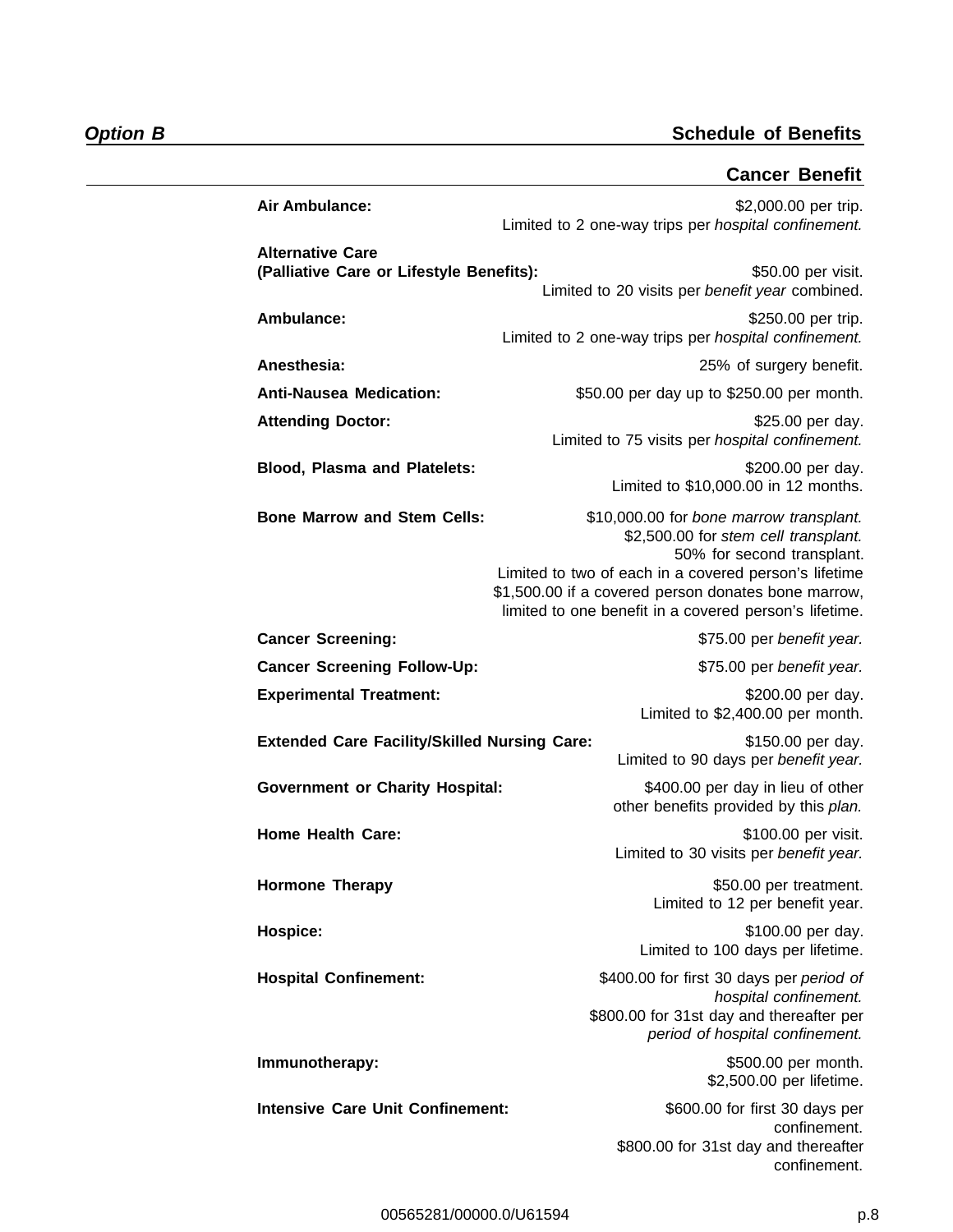| <b>Inpatient Special Nursing:</b>                                             | \$150.00 per day.<br>Limited to 30 days per benefit year.                                                                                                |
|-------------------------------------------------------------------------------|----------------------------------------------------------------------------------------------------------------------------------------------------------|
| <b>Medical Imaging:</b>                                                       | \$200.00 per image.<br>Limited to 2 images per benefit year.                                                                                             |
| <b>Outpatient and Family Member Lodging:</b>                                  | \$100.00 per day.<br>Limited to 90 days per benefit year.                                                                                                |
| <b>Outpatient or Ambulatory Surgical Center:</b>                              | \$350.00 per day.<br>Limited to 3 days per procedure.                                                                                                    |
| <b>Physical or Speech Therapy:</b>                                            | \$50.00 per visit.<br>Limited to 4 visits per month.<br>Limited to \$1,000.00 per lifetime.                                                              |
| <b>Surgically Implanted Prosthetic Devices:</b>                               | \$3,000.00 per device.<br>Limited to \$6,000.00 per lifetime.                                                                                            |
| <b>Non-Surgically Implanted Prosthetic Devices:</b>                           | \$300.00 per device.<br>Limited to \$600.00 per lifetime.                                                                                                |
| <b>Radiation Therapy and Chemotherapy:</b>                                    | \$15,000.00 per benefit year.                                                                                                                            |
| Injected cytoxic meds                                                         | \$1,200.00 per week.                                                                                                                                     |
| Pump dispensed cytoxic meds<br>(first prescription then per week for refills) | \$1,200.00 per week.                                                                                                                                     |
| Oral cytoxic meds                                                             | \$600.00 per prescription up to<br>\$1,800.00 per month.                                                                                                 |
| Cytoxic meds administration by any other method                               | \$1,200.00 per week.                                                                                                                                     |
| External radiation therapy                                                    | \$1,000.00 per week.                                                                                                                                     |
| Insertion of interstitial or intracavity admin<br>of radioisotopes or radium  | \$1,250.00 per week.                                                                                                                                     |
| Oral or I.V. radiation                                                        | \$1,000.00 per week.                                                                                                                                     |
| <b>Reconstructive Surgery:</b>                                                |                                                                                                                                                          |
| Breast TRAM flap                                                              | \$3,000.00                                                                                                                                               |
| <b>Breast reconstruction</b>                                                  | \$700.00                                                                                                                                                 |
| <b>Breast symmetry</b>                                                        | \$350.00                                                                                                                                                 |
| Facial reconstruction                                                         | \$700.00                                                                                                                                                 |
| <b>Reproductive Benefits:</b>                                                 | \$1,500.00 for egg harvesting<br>\$500.00 for egg storage.<br>\$500.00 for sperm storage.<br>\$2,000.00 lifetime limit for all<br>reproductive benefits. |
| <b>Second Surgical Opinion:</b>                                               | \$300.00<br>Limited to one per surgical procedure.                                                                                                       |
| <b>Skin Cancer:</b>                                                           |                                                                                                                                                          |
| Biopsy only                                                                   | \$100.00                                                                                                                                                 |
| Reconstructive surgery following excision of a skin cancer                    | \$250.00                                                                                                                                                 |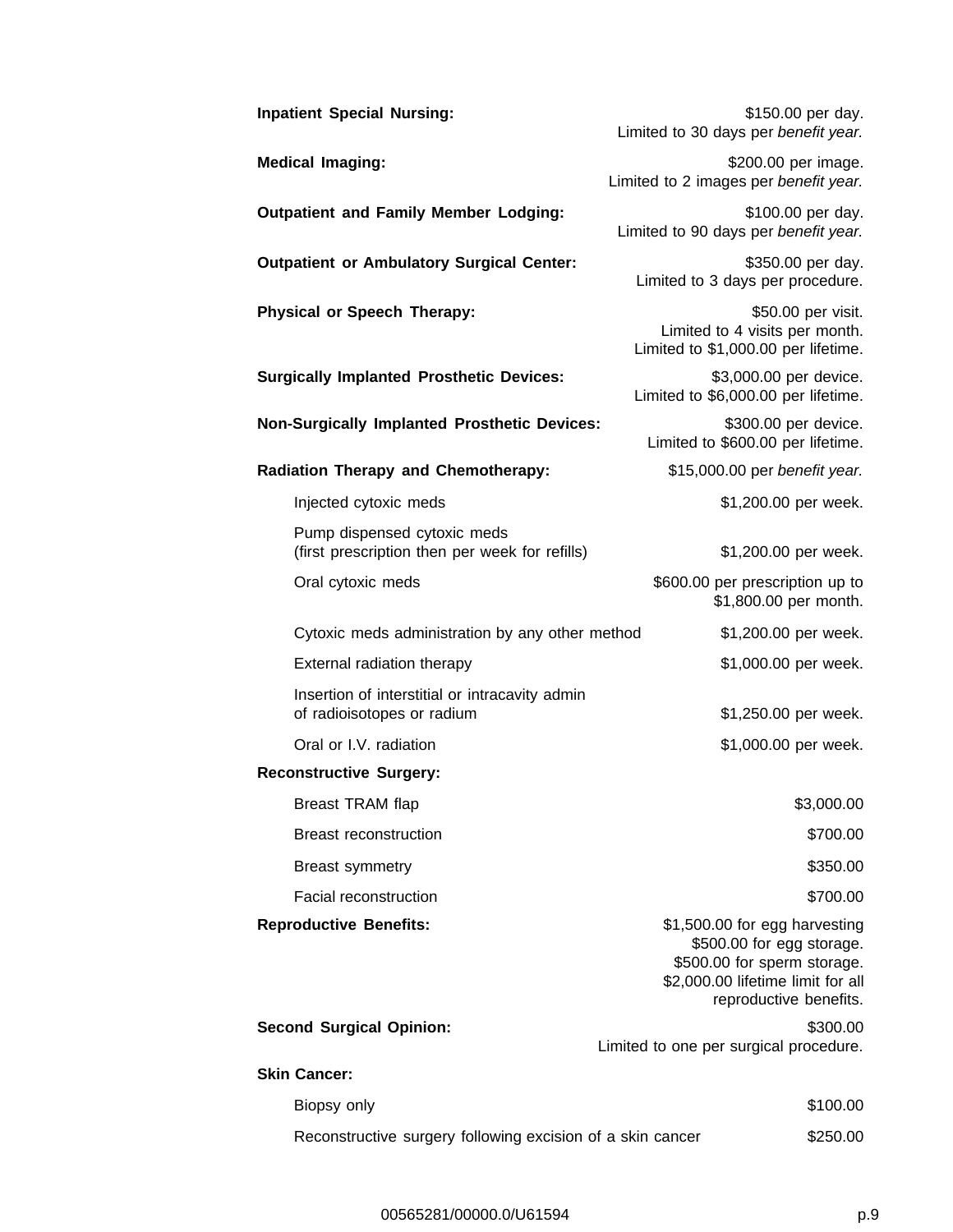| Excision of a skin cancer with no flap or graft        | \$375.00                |
|--------------------------------------------------------|-------------------------|
| Excision of a skin cancer with flap or graft           | \$600.00                |
| <b>Surgical Benefits:</b>                              |                         |
| <b>Surgery</b>                                         | <b>Surgical Benefit</b> |
| Abdomen - Cholecystectomy                              | \$770.00                |
| Abdomen - Exploratory laparotomy                       | \$580.00                |
| Abdomen - Paracentesis                                 | \$150.00                |
| Bladder - (TUR) transurethral resection bladder tumors | \$580.00                |
| Bladder - Cystectomy (complete)                        | \$1,980.00              |
| Bladder - Cystectomy (partial)                         | \$990.00                |
| Bladder - Cystectomy (with ureteroileal conduit)       | \$3,960.00              |
| Bladder - Cystoscopy                                   | \$150.00                |
| Brain - Burr holes not followed by surgery             | \$770.00                |
| Brain - Excision brain tumor                           | \$3,850.00              |
| Brain - Exploratory craniotomy                         | \$1,650.00              |
| Brain - Ventriculoperitoneal shunt                     | \$770.00                |
| Brain - Hemispherectomy                                | \$5,500.00              |
| Breast - lumpectomy                                    | \$380.00                |
| Breast - mastectomy partial                            | \$580.00                |
| Breast - mastectomy radical                            | \$1,150.00              |
| Breast - mastectomy simple                             | \$770.00                |
| Chest - Bronchoscopy                                   | \$330.00                |
| Chest - Lobectomy                                      | \$1,650.00              |
| Chest - Mediastinoscopy                                | \$330.00                |
| Chest - Pneumonectomy                                  | \$2,310.00              |
| Chest - Thoracentesis                                  | \$150.00                |
| Chest - Thoracostomy                                   | \$330.00                |
| Chest - Thoracotomy                                    | \$770.00                |
| Chest - Wedge resection                                | \$1,320.00              |
| Esophagus - Esophagogastrectomy                        | \$1,650.00              |
| Esophagus - Esophagoscopy                              | \$300.00                |
| Esophagus - Resection of esophagus                     | \$2,200.00              |
| Eye - Enucleation                                      | \$550.00                |
| Eye - P32 uptake                                       | \$270.00                |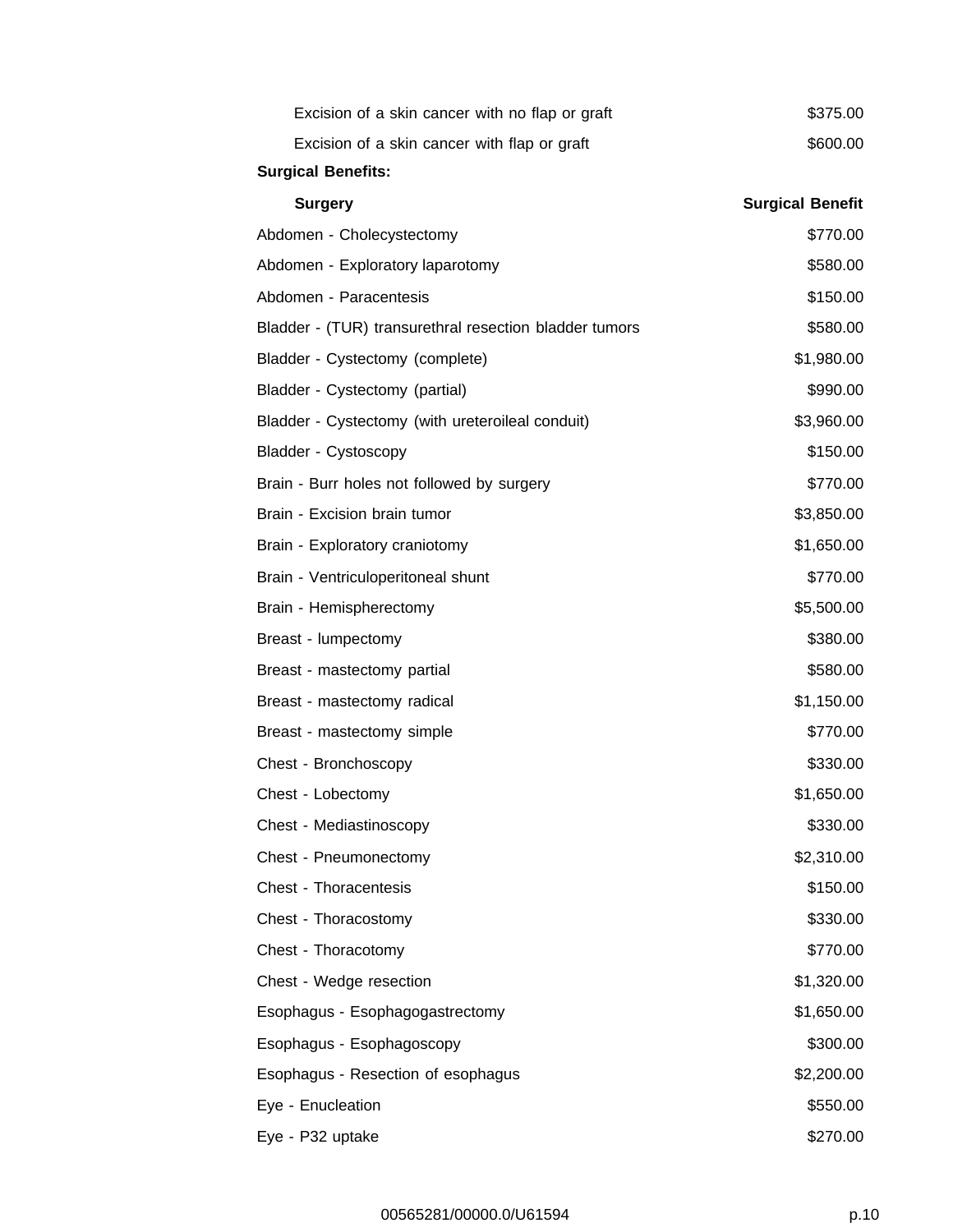| Female Reproductive - Abdominal hysterectomy/uterus only                  | \$990.00   |
|---------------------------------------------------------------------------|------------|
| Female Reproductive - Colposcopy                                          | \$190.00   |
| Female Reproductive - D&C                                                 | \$190.00   |
| Female Reproductive - Oophorectomy                                        | \$580.00   |
| Female Reproductive - Uterus, tubes & ovaries                             | \$1,920.00 |
| Female Reproductive - Uterus, tubes & ovaries with exenteration           | \$5,500.00 |
| Female Reproductive - Vaginal hysterectomy/uterus only                    | \$580.00   |
| Intestines - Abdominal-perineal resection                                 | \$2,750.00 |
| Intestines - Colectomy                                                    | \$990.00   |
| Intestines - Colonoscopy<br>(does not include virtual or CT Colonography) | \$300.00   |
| Intestines - Colostomy/or revision of                                     | \$380.00   |
| Intestines - ERCP                                                         | \$380.00   |
| Intestines - Excesional on rectum for biopsy                              | \$300.00   |
| Intestines - Ileostomy                                                    | \$380.00   |
| Intestines - Proctosigmoidoscopy                                          | \$150.00   |
| Intestines - Resection of small intestine                                 | \$2,310.00 |
| Intestines - Sigmoidoscopy                                                | \$150.00   |
| Kidney - Nephrectomy (radical)                                            | \$3,960.00 |
| Kidney - Nephrectomy (simple)                                             | \$2,310.00 |
| Liver - Resection of liver                                                | \$2,750.00 |
| Lymphatic - Axillary node dissection                                      | \$770.00   |
| Lymphatic - Excision of lymph nodes                                       | \$190.00   |
| Lymphatic - Lymphadenectomy (bilaterial)                                  | \$990.00   |
| Lymphatic - Lymphadenectomy (unilateral)                                  | \$770.00   |
| Lymphatic - Splenectomy                                                   | \$770.00   |
| Mandible - Mandibulectomy                                                 | \$1,540.00 |
| Misc - Bone marrow aspiration                                             | \$150.00   |
| Misc - Pathological hip fracture (chemo)                                  | \$960.00   |
| Misc - Venous-Catheters/venous port (chemo)                               | \$150.00   |
| Misc - Peripherally inserted central catheter (PICC)                      | \$150.00   |
| Misc - Pathological fracture (chemo)                                      | \$440.00   |
| Mouth - Glossectomy                                                       | \$770.00   |
| Mouth - Hemiglossectomy                                                   | \$380.00   |
| Mouth - Resection of palate                                               | \$770.00   |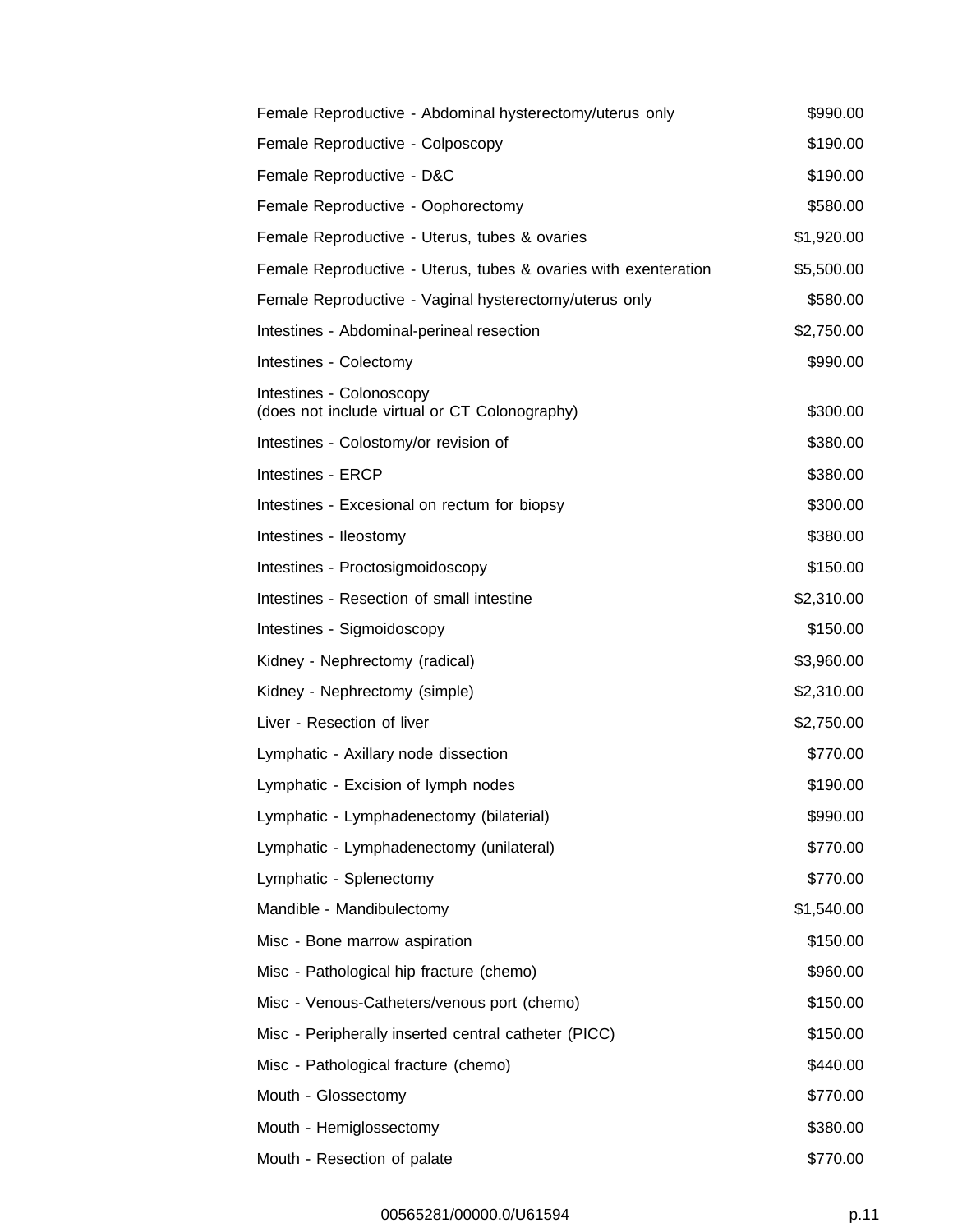| Mouth - Tonsil/Mucous membranes                   | \$580.00                                               |
|---------------------------------------------------|--------------------------------------------------------|
| Pancreas - Jejunostomy                            | \$990.00                                               |
| Pancreas - Pancreatectomy                         | \$2,310.00                                             |
| Pancrease - Whipple procedure                     | \$3,960.00                                             |
| Penis - amputation, complete                      | \$770.00                                               |
| Penis - amputation, partial                       | \$380.00                                               |
| Penis - amputation, radical                       | \$990.00                                               |
| Prostate - (TUR) transurethral resection prostate | \$580.00                                               |
| Prostate - Cystoscopy                             | \$150.00                                               |
| Prostate - Radical Prostatectomy                  | \$1,540.00                                             |
| Radium Implants - Insertion                       | \$1,100.00                                             |
| Radium Implants - Removal                         | \$550.00                                               |
| Salivary glands - Parotidectomy                   | \$770.00                                               |
| Salivary glands - Radical neck dissection         | \$1,980.00                                             |
| Spine - Cordotomy                                 | \$580.00                                               |
| Spine - Laminectomy                               | \$990.00                                               |
| Stomach - Gastrectomy (complete)                  | \$1,540.00                                             |
| Stomach - Gastrectomy (partial)                   | \$990.00                                               |
| Stomach - Gastrojejunostomy                       | \$990.00                                               |
| Stomach - Gastroscopy                             | \$330.00                                               |
| Testis - Orchiectomy (bilateral)                  | \$530.00                                               |
| Testis - Orchiectomy (unilateral)                 | \$380.00                                               |
| Throat - Laryngectomy (w/out neck dissection)     | \$990.00                                               |
| Throat - Laryngectomy (with neck dissection)      | \$1,980.00                                             |
| Throat - Laryngoscopy                             | \$330.00                                               |
| Throat - Tracheostomy                             | \$330.00                                               |
| Thyroid - Thyroidectomy (partial: one lobe)       | \$580.00                                               |
| Thyroid - Thyroidectomy (total: both lobes)       | \$770.00                                               |
| Vulva - Vulvectomy (partial)                      | \$580.00                                               |
| Vulva - Vulvectomy (radical)                      | \$1,540.00                                             |
| <b>Transportation/Companion Transportation:</b>   | \$0.50 per mile.<br>Limited to \$1,500 per round trip. |
| GP-1-SI                                           | P130.9068                                              |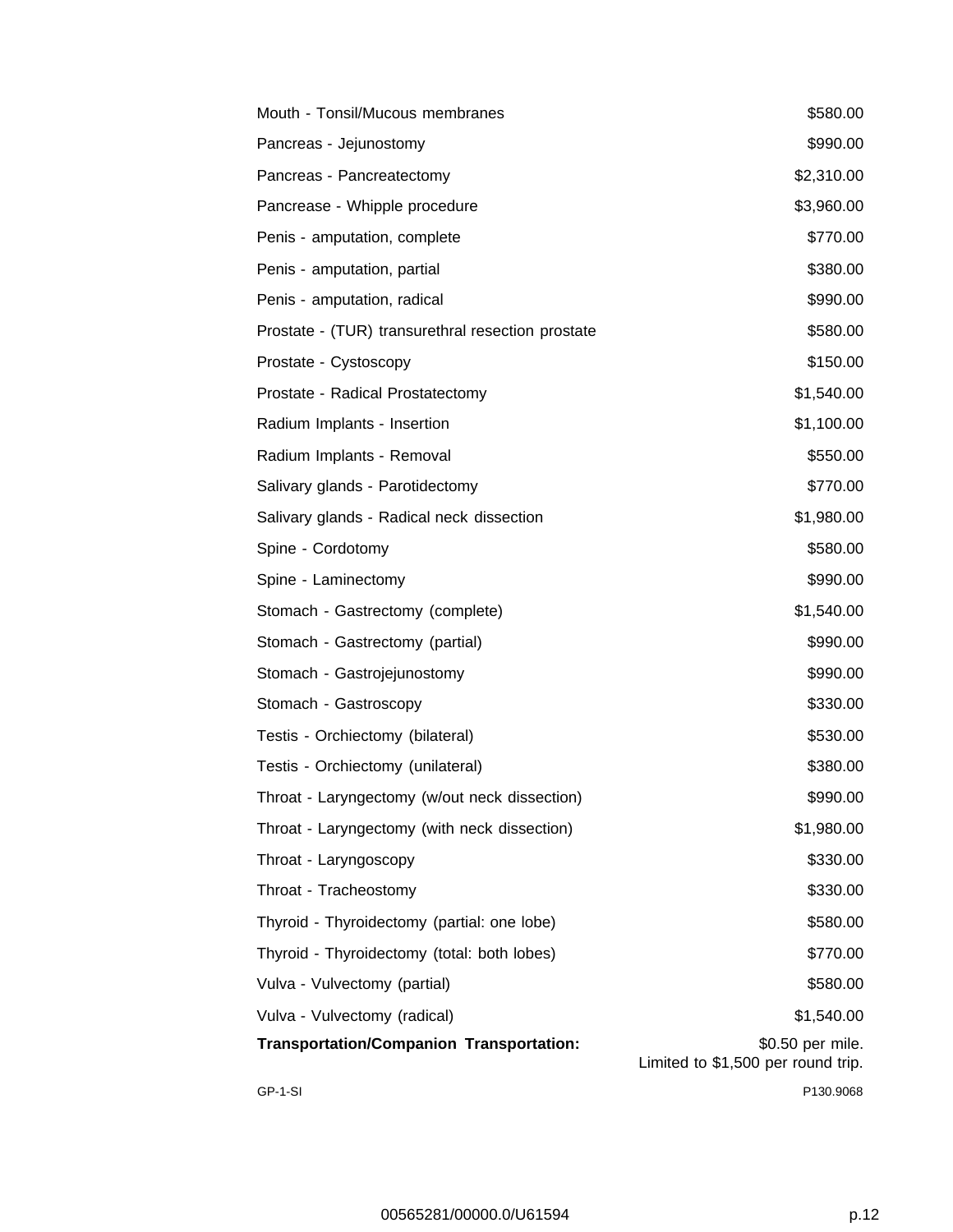## **All Options Schedule of Benefits**

## **Effective Dates for Changes to Insurance**

GP-1-SI P130.3343

#### **All Options**

- **Changes in Insurance Amounts** Any increase or decrease in the amount of insurance on any individual shall become effective on the effective date of a change in the Employee's classification, except that any increase in the amount of insurance on an Employee or a Qualified Dependent eligible for benefits under an established benefit period shall become effective:
	- in the case of an Employee not actively at work, on the day on which he  $\bullet$ returns to active work on a full-time basis (or the day on which his benefit period terminates, whichever is later) or
	- in the case of an Eligible Dependent confined to a hospital, on the day on  $\bullet$ which the dependent is discharged from the hospital (or the day on which his benefit period terminates, whichever is later).

In no event shall the insurance of an Eligible Dependent of an Employee who is not actively at work on a full-time basis be increased or decreased prior to the date such Employee returns to active work on a full-time basis.

GP-1-SI P130.9324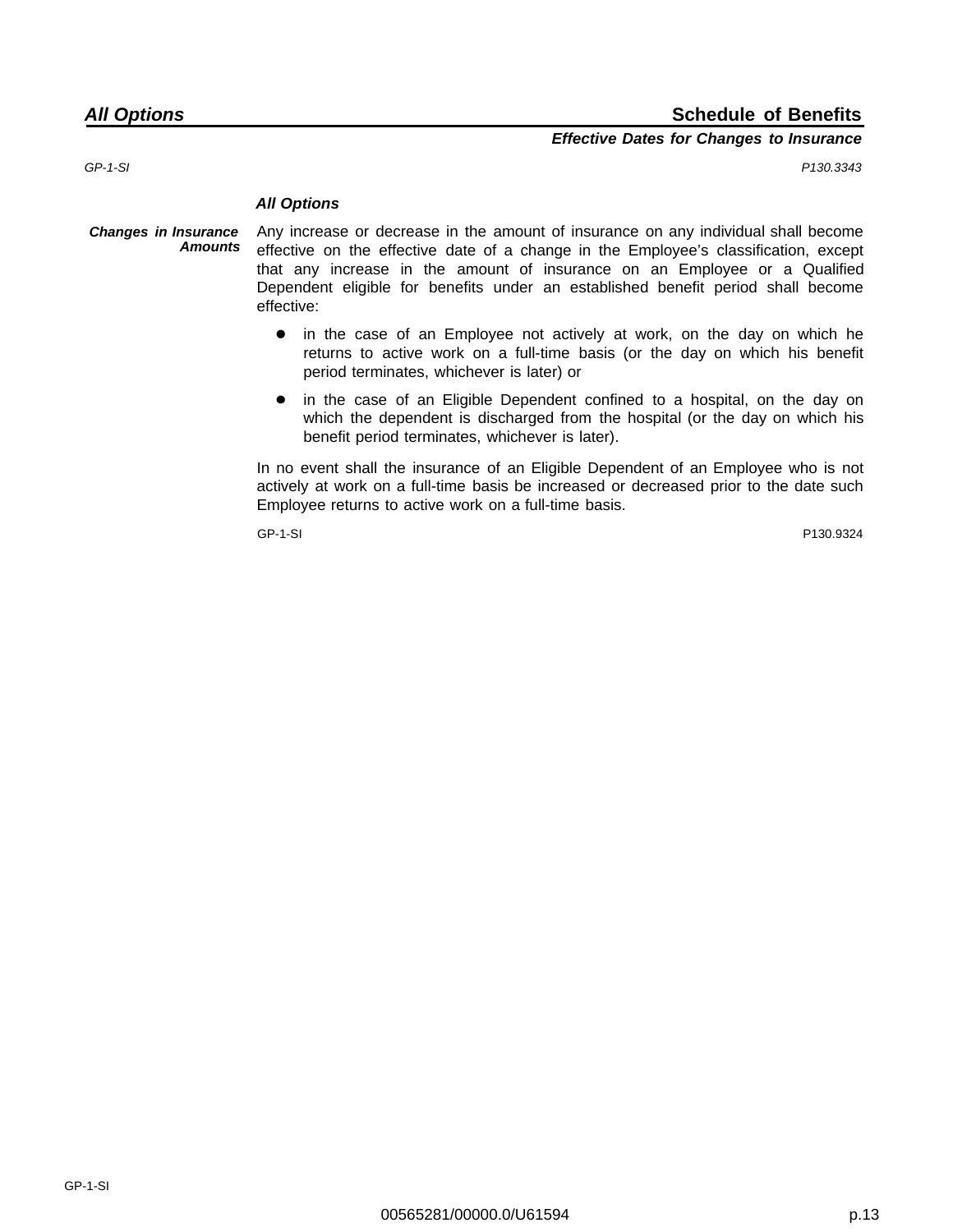|                    | The monthly premium rates, in U.S. dollars, for the insurance provided under this plan<br>are listed below. |  |
|--------------------|-------------------------------------------------------------------------------------------------------------|--|
|                    | GP-1-SI<br>P130.9260                                                                                        |  |
| <b>All Options</b> | <b>Premium Rates</b>                                                                                        |  |
|                    | <b>Employee Cancer Insurance</b>                                                                            |  |
| $GP-1-SI$          | P130.8722                                                                                                   |  |
|                    | Option A Class 0001                                                                                         |  |
|                    | Rate per Employee                                                                                           |  |
|                    | \$18.67                                                                                                     |  |
| GP-1-SI            | P130.8735                                                                                                   |  |
|                    | Option B Class 0001                                                                                         |  |
|                    | Rate per Employee                                                                                           |  |
|                    | \$30.46                                                                                                     |  |
| GP-1-SI            | P130.8735                                                                                                   |  |
| <b>All Options</b> | <b>Premium Rates</b>                                                                                        |  |
|                    | <b>Dependent Spouse Cancer Insurance</b>                                                                    |  |
| $GP-1-SI$          | P130.8723                                                                                                   |  |
|                    | Option A Class 0001                                                                                         |  |
|                    | <b>Rate per Insured Spouse</b>                                                                              |  |
|                    | \$16.10                                                                                                     |  |
| GP-1-SI            | P130.8736                                                                                                   |  |
|                    | Option B Class 0001                                                                                         |  |
|                    | <b>Rate per Insured Spouse</b>                                                                              |  |
|                    | \$26.34                                                                                                     |  |
| GP-1-SI            | P130.8736                                                                                                   |  |
| <b>All Options</b> | <b>Premium Rates</b>                                                                                        |  |
|                    | <b>Dependent Cancer Insurance</b>                                                                           |  |
| $GP-1-SI$          | P130.8724                                                                                                   |  |
|                    | Option A Class 0001                                                                                         |  |
|                    | Rate per Insured Child Unit                                                                                 |  |
|                    | \$2.61                                                                                                      |  |
| GP-1-SI            | P130.8728                                                                                                   |  |
|                    |                                                                                                             |  |
|                    |                                                                                                             |  |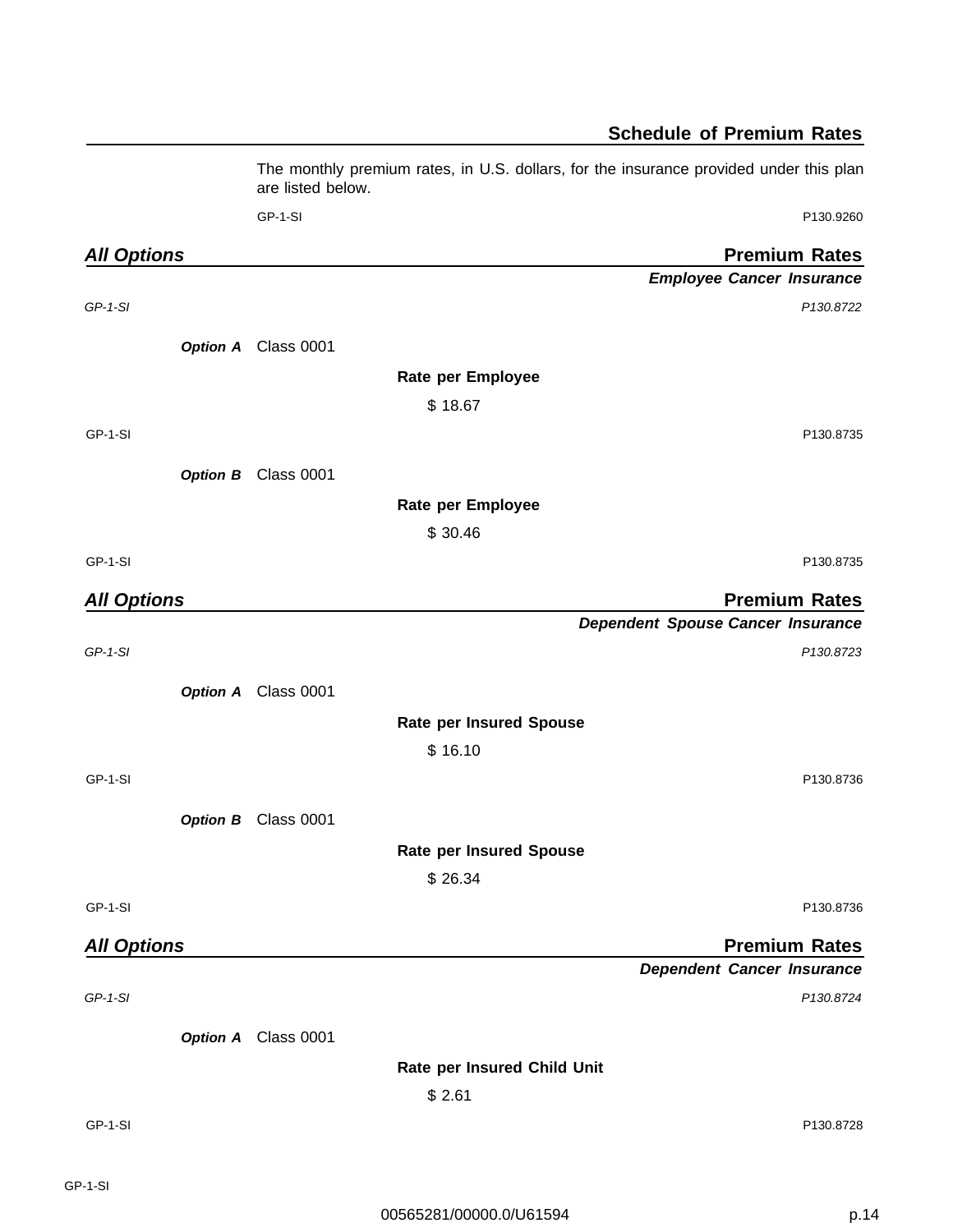**Premium Rates**

**Dependent Child Cancer Insurance (Cont.)**

**Option B** Class 0001

## **Rate per Insured Child Unit**

\$ 4.13

GP-1-SI P130.8728

We have the right to change any premium rate(s) set forth above at the times and in the manner established by the provision of the group plan entitled "Premiums".

GP-1-SI P130.9298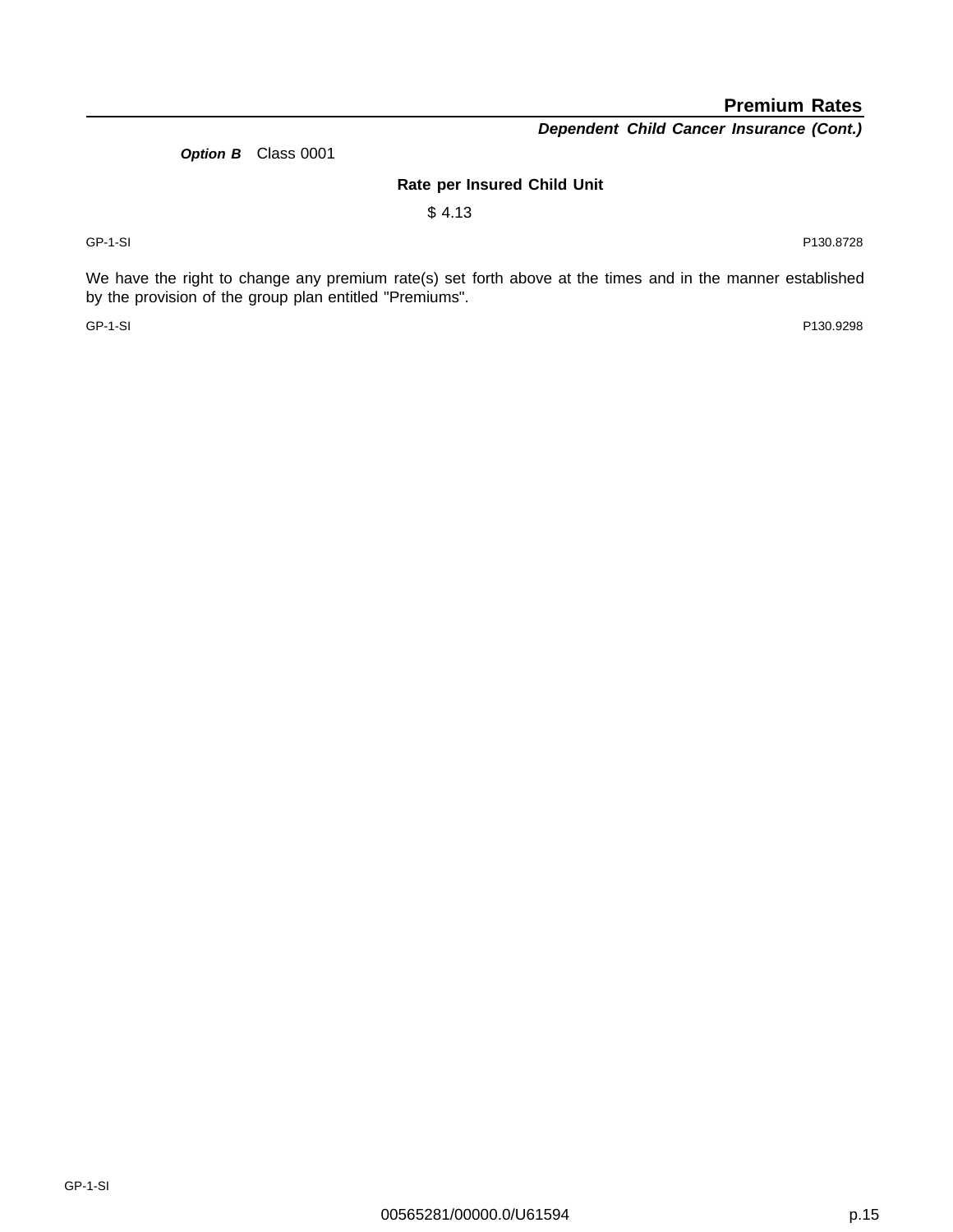## **GENERAL PROVISIONS**

## **Definitions**

As used in this policy:

"Guardian," "Insurance Company," "our," "us" and "we" mean The Guardian Life Insurance Company of America.

"Plan" means this group insurance policy.

"Covered person" means an employee or dependent insured by this policy.

GP-1-R-GENPRO-90 P140.0136

## **All Options**

## **Incontestability**

This Policy shall be incontestable after two years from its policy date, except for non-payment of premiums.

No statement in any application, except a fraudulent statement, made by a person insured under this policy shall be used in contesting the validity of his insurance or in denying a claim for a loss incurred, or for a disability which starts, after such insurance has been in force for two years during his lifetime.

If this policy replaces the group policy of another insurer, we may rescind this policy based on misrepresentations made in the policyholder's or a covered person's signed application for up to two years from this policy's policy date.

GP-1-R-INCY-90 P140.0150

## **All Options**

## **Associated Companies**

An associated company is a corporation or other business entity affiliated with the policyholder through common ownership of stock or assets.

If the policyholder asks us in writing to include an associated company under this policy, and we give our written approval, we'll treat employees of that company like the policyholder's employees. Our written approval will include the starting date of the company's coverage under this policy. But each eligible employee of that company must still meet all of the terms and conditions of this policy before he'll be insured.

The policyholder must notify us in writing when a company stops being associated with him. On the date a company stops being an associated company, this policy will end for all of that company's employees, except those employed by the policyholder or another covered associated company as eligible employees, on such date.

GP-1-R-AC-90 P140.0151

## **All Options**

## **Premiums**

Premiums due under this policy must be paid by the policyholder at an office of the Guardian or to a representative that we have authorized. The premiums must be paid as specified on the first page of this policy, unless by agreement between the policyholder and the Guardian, the interval of payment is changed. In that event, adjustment will be made to provide for payment annually, semi- annually, quarterly or monthly.

The premium due under this policy on each policy due date will be the sum of the premium charges for the insurance coverages provided under this policy. The premium charges are based upon the rates set forth in this policy's "Schedule of Insurance and Premium Rates" section.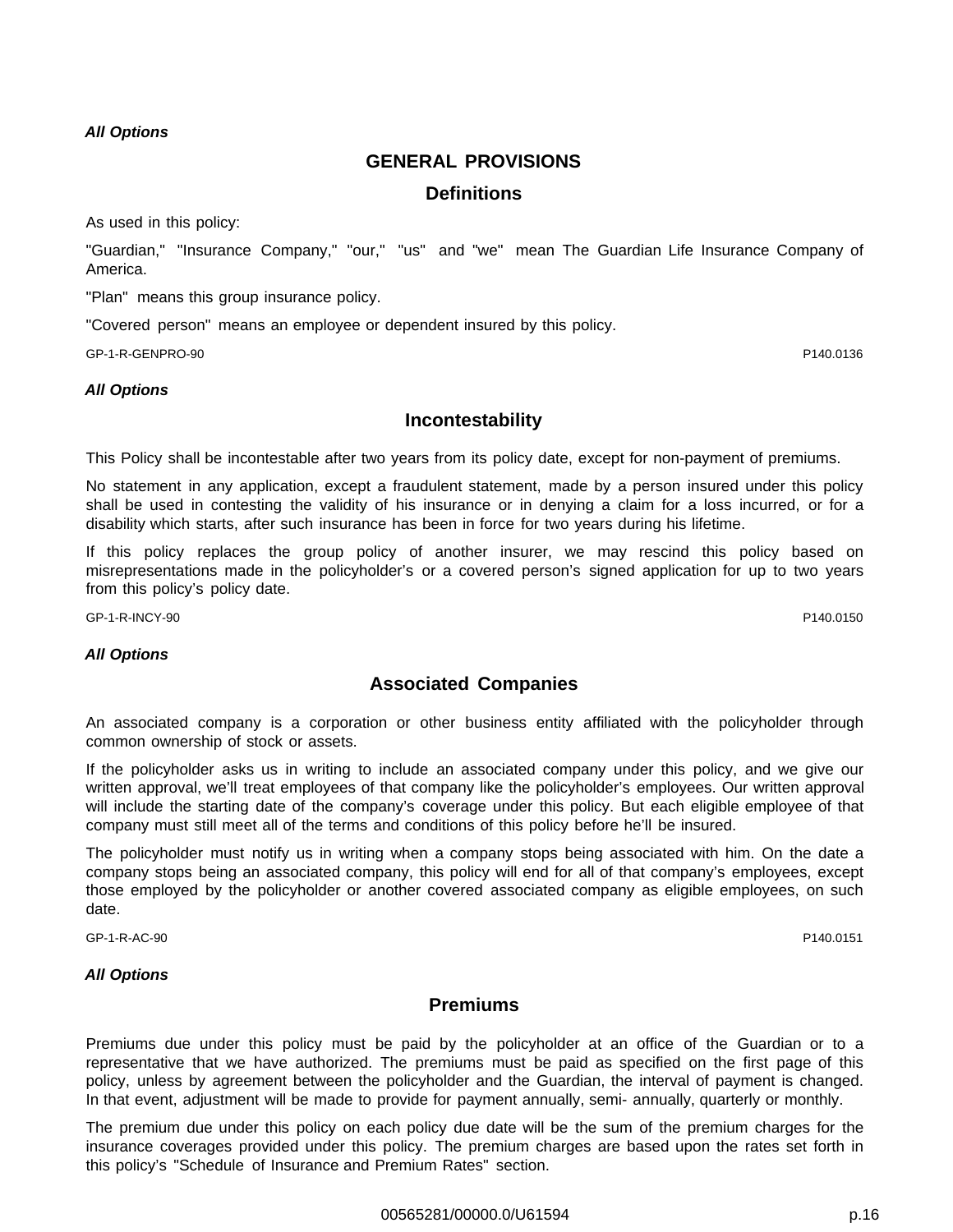However, we may change such rates: (a) on the first day of any policy month; (b) on any date the extent or terms of coverage for a policyholder are changed by amendment of this policy; (c) on any date our obligation under this policy with respect to a policyholder is changed because of statutory or other regulatory requirements; or (d) if this policy supplements, or coordinates with benefits provided by any other insurer, non-profit hospital or medical service plan, or health maintenance organization, on any date our obligation under this policy is changed because of a change in such other benefits.

We must give the policyholder 31 days written notice of the rate change. Such change will apply to any premium due on and after the effective date of the change stated in such notice.

## **Adjustment of Premiums Payable Other Than Monthly or Quarterly**

Under the above provision, if a premium rate is changed after an annual or semi-annual premium became payable with respect to coverage on and after the date of such change, the premium will be adjusted by a proportionate increase or decrease for the unexpired period for which the premium became payable. If the adjustment results in a decrease, the amount of the decrease will be paid to the policyholder by us. If the adjustment results in an increase, the amount of the increase will be considered a premium due on the date of the rate change. This policy's grace period provisions will apply to any such premium due.

## **Grace in Payment of Premiums - Termination of Policy**

A grace period of 31 days, without interest charge, will be allowed the policyholder for each premium payment except the first. If any premium is not paid before the end of the grace period, this policy automatically ends at the end of the grace period. However, if the policyholder gives us advance written notice of an earlier termination date during the grace period, this policy will end as of such earlier date.

If this policy ends during or at the end of the grace period, the policyholder will still owe us premium for all the time this policy was in force during the grace period.

This policy ends immediately on any date when an insurance coverage under this policy ends and, as a result, no benefits remain in effect under this policy.

GP-1-R-PREM-90 P140.0529

## **All Options**

## **Term of Policy - Renewal Privilege**

This policy is issued for a term of one (1) year from the policy date shown on the first page of this policy. All policy years and policy months will be calculated from the policy date. All periods of insurance hereunder will begin and end at 12:01 A.M. Standard Time at the policyholder's place of business.

If this policy provides coverage on a non-contributory basis, 100% of the employees eligible for insurance must be enrolled for coverage. If dependent coverage is provided on a non-contributory basis, all eligible dependents must be enrolled.

The policyholder may renew this policy for a further term of one (1) year, on the first and each subsequent policy anniversary. All renewals are subject to the payment of premiums then due, computed as provided in this policy's "Premiums" section.

However, we have the right to decline to renew this policy, or any coverage hereunder on any policy anniversary or premium due date, if, on that date: (a) less than 10 employees are insured under this policy; or (b) with respect to a non-contributory policy, less than 100% of those employees eligible are insured under this policy; or (c) with respect to a contributory policy, less than 75% of those employees eligible are insured under this policy.

P140.0626

If this policy provides dependents coverage, we may decline to renew such coverage on any policy anniversary or premium due date, if: (a) with respect to a non-contributory policy, less than 100% of all eligible dependents are enrolled for coverage under this policy; or (b) with respect to a contributory policy, less than 75% of those employees eligible for dependents coverage are insured as such.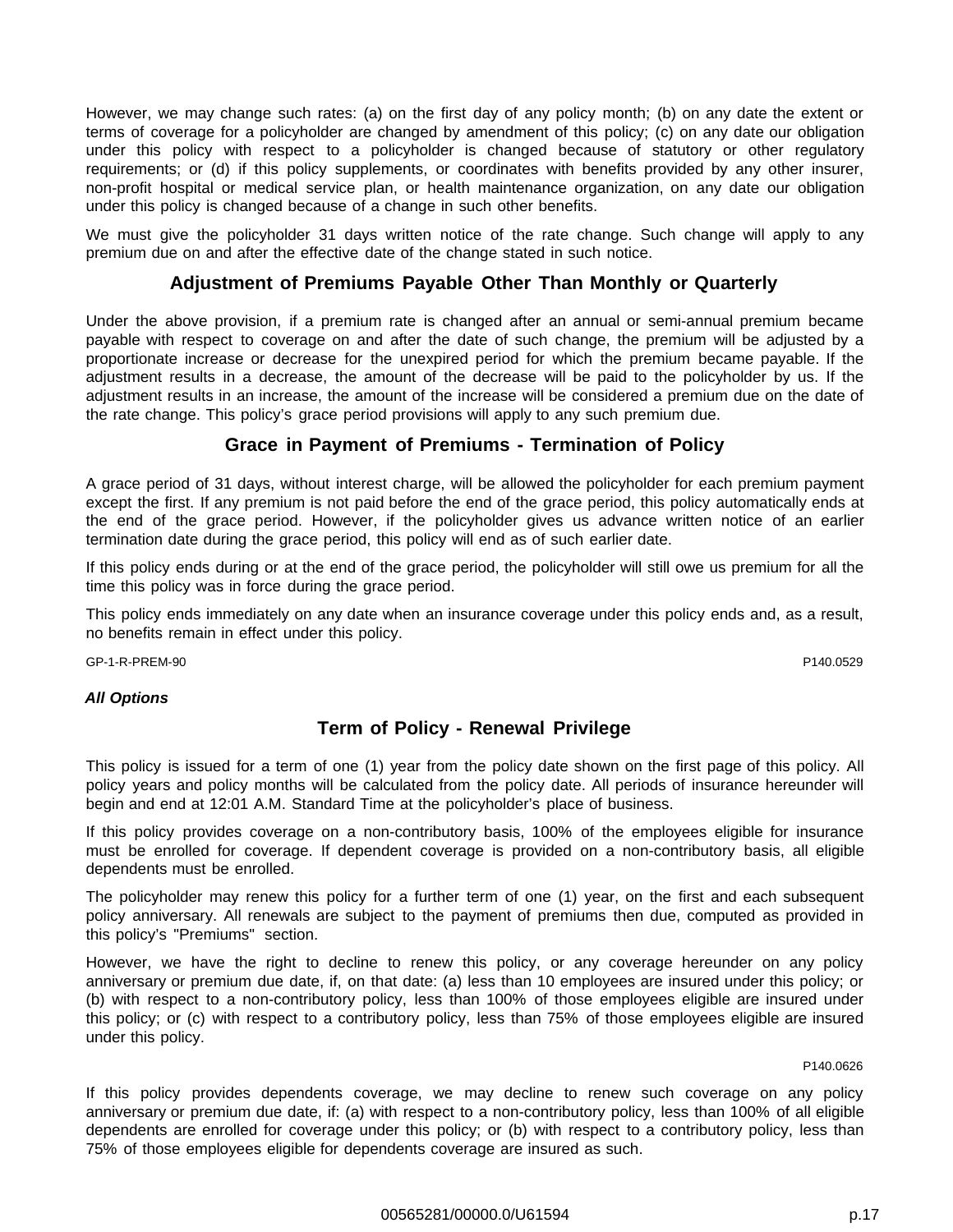The policyholder may cancel this policy at any time by giving us 31 days advance written notice. This notice must be sent to our Home Office. And the employer will owe us all unpaid premiums for the period this plan is in force.

## **The Contract**

The entire contract between the Guardian and the policyholder consists of this policy, and the policyholder's application, a copy of which is attached hereto or endorsed hereon.

We can amend this policy at any time, without the consent of the insured employees or any other person having a beneficial interest therein, as follows:

We can amend this policy: (a) upon written request made by the policyholder and agreed to by the Guardian; (b) on any date our obligation under this policy with respect to a policyholder is changed because of statutory or other regulatory requirements; or (c) if this policy supplements, or coordinates with benefits provided by any other insurer, non-profit hospital or medical service plan, or health maintenance organization, on any date our obligation under this policy is changed because of a change in such other benefits.

If we amend the policy, except upon request made by the policyholder, we must give the policyholder written notice of such amendment.

Any amendments to this policy will be without prejudice to any claim arising prior to the date of the change.

No person, except by a writing signed by the President, a Vice President or a Secretary of The Guardian, has the authority to act for us to: (a) determine whether any contract, policy or certificate of insurance is to be issued; (b) waive or alter any provisions of any insurance contract or policy, or any requirements of The Guardian; or (c) bind us by any statement or promise relating to the insurance contract issued or to be issued; or (d) accept any information or representation which is not in a signed application.

All personal pronouns in the masculine gender used in this policy, will be deemed to include the feminine also, unless the context clearly indicates the contrary.

GP-1-R-TERM-90 P140.0627

## **All Options**

## **Clerical Error - Misstatements**

Neither clerical error by the policyholder, a participating employer or the Guardian in keeping any records pertaining to insurance under this policy, nor delays in making entries thereon, will invalidate insurance otherwise validly in force or continue insurance otherwise validly terminated. However, upon discovery of such error or delay, an equitable adjustment of premiums will be made.

Premium adjustments involving return of unearned premium to the policyholder will be limited to the period of 90 days preceding the date of our receipt of satisfactory evidence that such adjustments should be made.

If the age of an employee, or any other relevant facts, are found to have been misstated, and the premiums are thereby affected, an equitable adjustment of premiums will be made. If such misstatement involves whether or not an insurance risk would have been accepted by us, or the amount of insurance, the true facts will be used in determining whether insurance is in force under the terms of this policy, and in what amount.

## **Statements**

No statement will void the insurance under this policy, or be used in defense of a claim hereunder unless: (a) in the case of the policyholder, it is contained in the application signed by him; or (b) in the case of a covered person, it is contained in a written instrument signed by him.

All statements will be deemed representations and not warranties.

GP-1-R-CE-90 P140.0309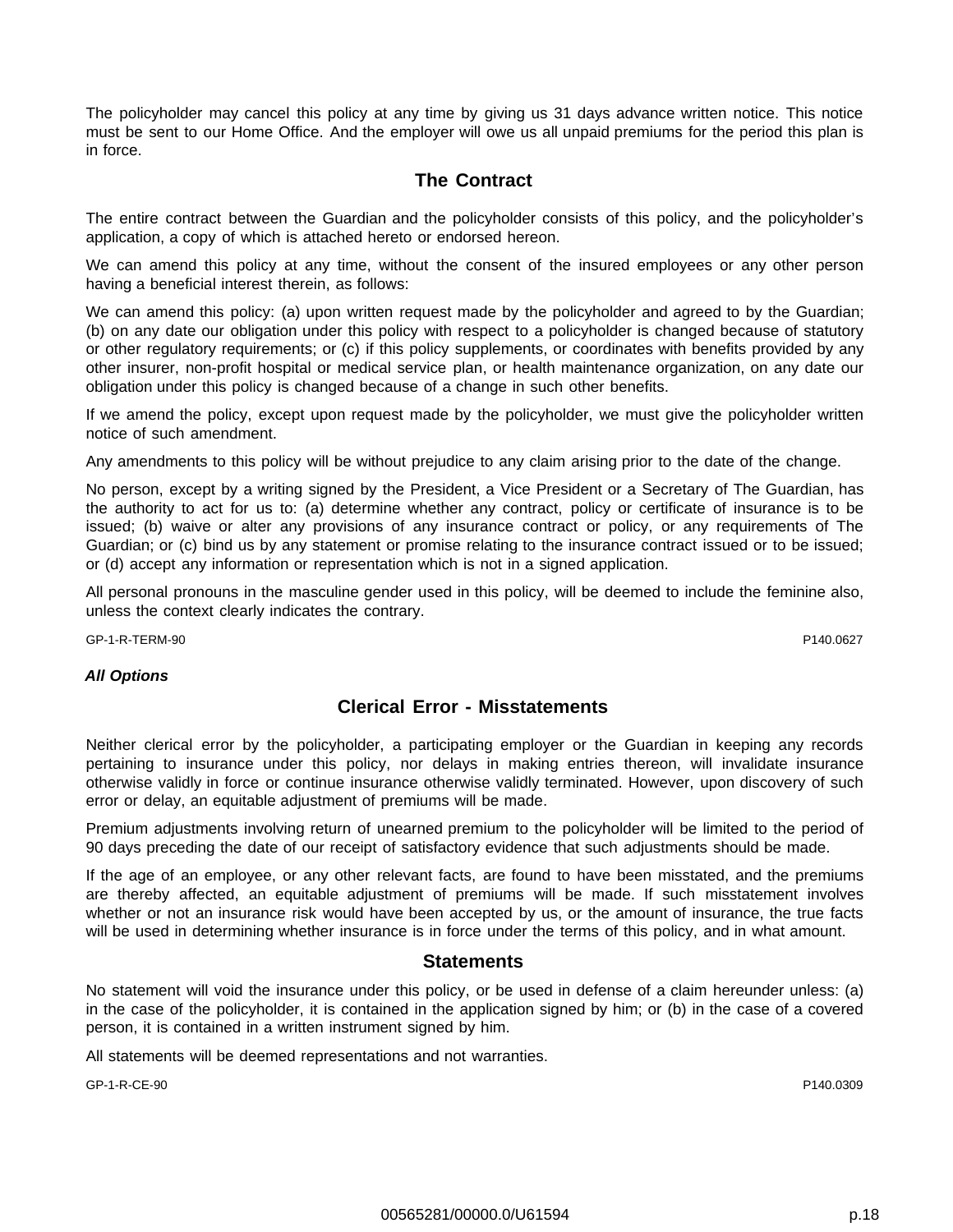## **Assignment**

An employee's right to assign any interest under this policy is governed as follows:

- Any death benefits (including any basic term life, supplemental term life, optional term life or accidental death and dismemberment coverages) provided by this policy, may not be assigned.
- With respect to accident and health insurance, both the employee's certificate and his right to insurance benefits under this policy are not assignable. However, the employee may direct us, in writing, to pay hospital, surgical, major medical, or dental benefits to the recognized provider who provided the covered service for which benefits became payable. We may honor such request at our option. But, the employee may not assign his right to take legal action under this policy to such provider. And we assume no responsibility as to the validity or effect of any such direction.

## **Assignment By Policyholder**

Assignment or transfer of the interest of the policyholder will not bind us without our written consent thereto.

GP-1-R-ASSIGN-90 P140.0165

**All Options**

## **Dividends**

The portion, if any, of the divisible surplus of the Guardian allocable to this policy at each policy anniversary will be determined annually by the Board of Directors of the Guardian and will be credited to this policy as a dividend on such anniversary, provided this policy is continued in force by the payment of all premiums to such anniversary.

Any dividend under this policy will be paid to the policyholder in cash, or at the option of the policyholder it may be applied to the reduction of the premiums then due.

In the event that the employees are contributing toward the cost of the coverage under any group policy issued to the policyholder and the aggregate dividends under this policy and any other group policy or policies issued to the policyholder are in excess of the policyholder's share of the aggregate cost, such excess will be applied by the policyholder for the sole benefit of the employees.

Payment of any dividend to the policyholder will completely discharge our liability with respect to the dividend so paid.

GP-1-R-DIV-90 P140.0168

## **All Options**

## **Employee's Certificate**

We will issue to the policyholder, for delivery to each employee insured under this policy, a certificate of coverage. The certificate will state the essential features of the insurance to which the employee is entitled and to whom the benefits are payable. But the certificate does not constitute a part of this policy and will in no way modify any of the terms and conditions set forth in this policy.

In the event this policy is amended, and such amendment affects the material contained in the certificate of coverage, a rider or revised certificate reflecting such amendment will be issued to the policyholder for delivery to affected employees.

## **Claims of Creditors**

Except when prohibited by the laws of the jurisdiction in which this policy was issued, the insurance and other benefits under this policy will be exempt from execution, garnishment, attachment, or other legal or equitable process, for the debts or liabilities of the covered persons or their beneficiaries.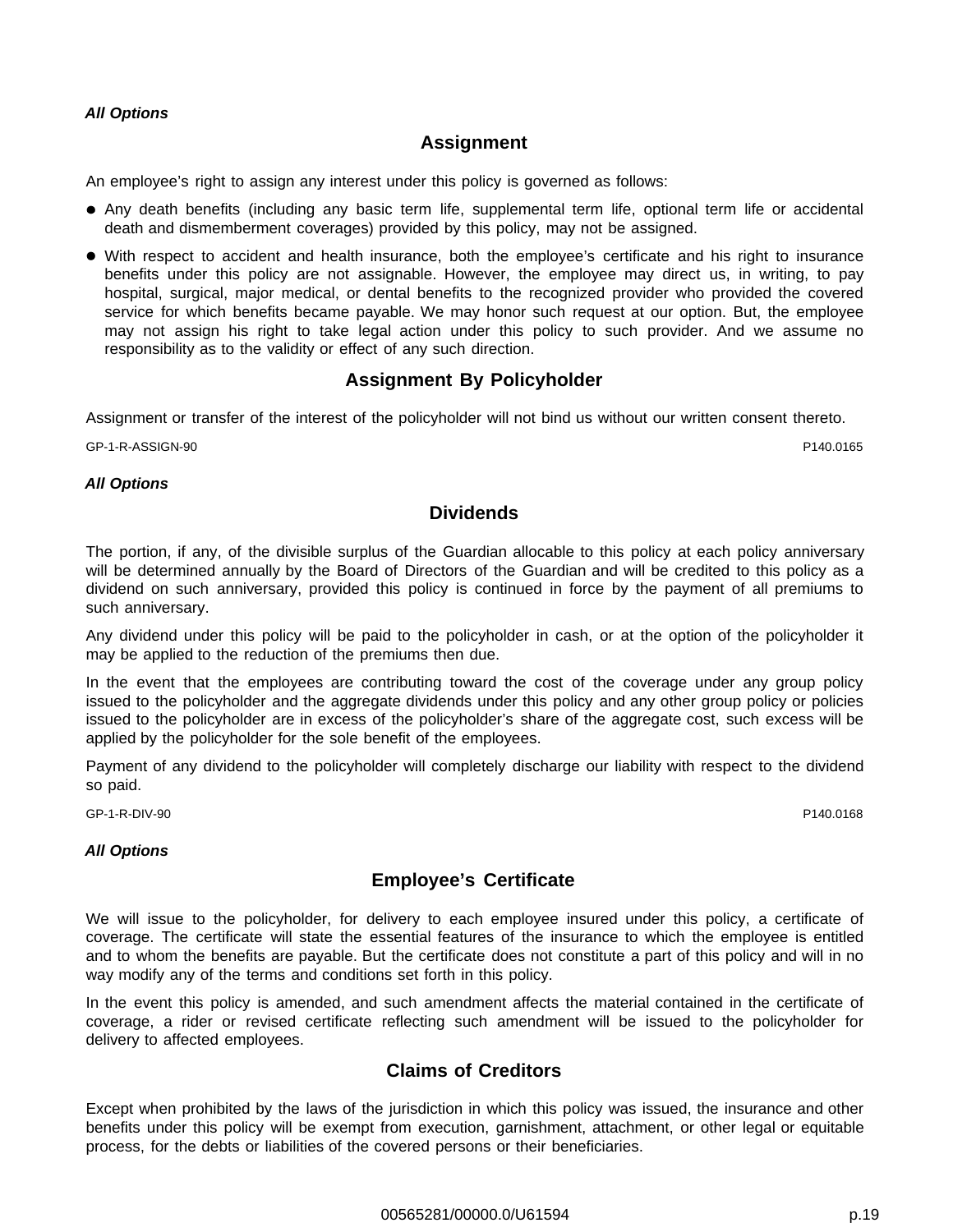## **Records - Information To Be Furnished.**

The policyholder must keep a record of the insured employees containing, for each employee, the essential particulars of the insurance which apply to the employee. The policyholder must periodically forward to us, on our forms, such information concerning the employees in the classes eligible for insurance under this policy as may reasonably be considered to have a bearing on the administration of the insurance under this policy and on the determination of the premium rates. For benefits which are based on an employee's salary, changes in an employee's salary must promptly be reported to us. The policyholder's payroll and other such records which have a bearing on the insurance must be furnished to us at our request at any reasonable time.

GP-1-R-CERT-90 P140.0167

## **All Options**

## **Examination and Autopsy**

We have the right to have a doctor of our choice examine the person for whom a claim is being made under this policy as often as we feel necessary. And we have the right to have an autopsy performed in the case of death, where allowed by law. We'll pay for all such examinations and autopsies.

GP-1-R-EA-90 P140.0166

**All Options**

## **Accident And Health Claims Provisions**

An employee's right to make a claim for any accident and health benefits provided by this plan is governed as follows:

**Notice:** The employee must send us written notice of an injury or sickness for which a claim is being made within 20 days of the date the injury occurs or the sickness starts. This notice should include his name and plan number.

**Proof of Loss:** We'll furnish the employee with forms for filing proof of loss within 15 days of receipt of notice. But if we don't furnish the forms on time, we'll accept a written description and adequate documentation of the injury or sickness that is the basis of the claim as proof of loss. The employee must detail the nature and extent of the loss for which the claim is being made. He must send us written proof within 90 days of the loss.

If this plan provides weekly loss-of-time insurance, the employee must send us written proof of loss within 90 days of the end of each period for which we're liable. If this plan provides long term disability income insurance, he must send us written proof of loss within 90 days of the date we request. For any other loss, he must send us written proof within 90 days of the loss.

**Late Notice or Proof:** We won't void or reduce a claim if the employee can't send us notice or proof of loss within the required time. But he must send us notice and proof as soon as reasonably possible.

**Payment of Benefits:** We'll pay benefits for loss of income once every 30 days for as long as we're liable, provided the employee submits periodic written proof of loss as stated above. We'll pay all other accident and health benefits to which the employee's entitled as soon as we receive written proof of loss.

We pay all accident and health benefits to the employee, if he is living. If he's not living, we have the right to pay all accident and health benefits, except dismemberment benefits, to one of the following: (a) his estate; (b) his spouse; (c) his parents; (d) his children; (e) his brothers and sisters; or (f) any unpaid provider of health care services. See " Employee Accidental Death and Dismemberment Benefits" for how dismemberment benefits are paid.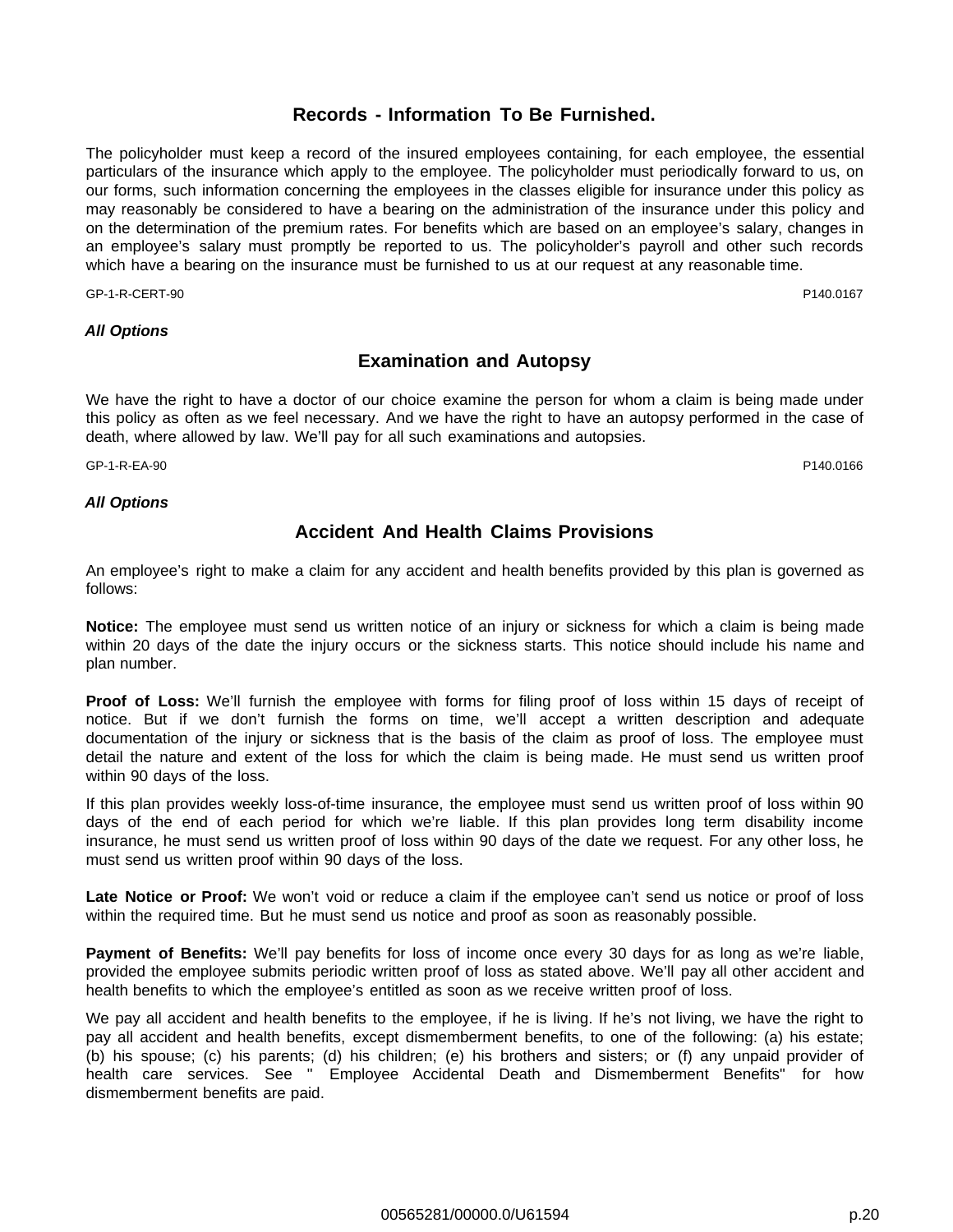When the employee files proof of loss, he may direct us, in writing, to pay health care benefits to the recognized provider of health care who provided the covered service for which benefits became payable. We may honor such direction at our option. But we can't tell the employee that a particular provider must provide such care. And the employee may not assign his right to take legal action under this plan to such provider.

**Limitation of Actions:** The employee can't bring a legal action against this plan until 60 days from the date he files proof of loss. And he can't bring legal action against this plan after three years from the date he files proof of loss.

**Workers' Compensation:** The accident and health benefits provided by this plan are not in place of and do not affect requirements for coverage by Worker's Compensation.

GP-1-R-AH-90 P140.0170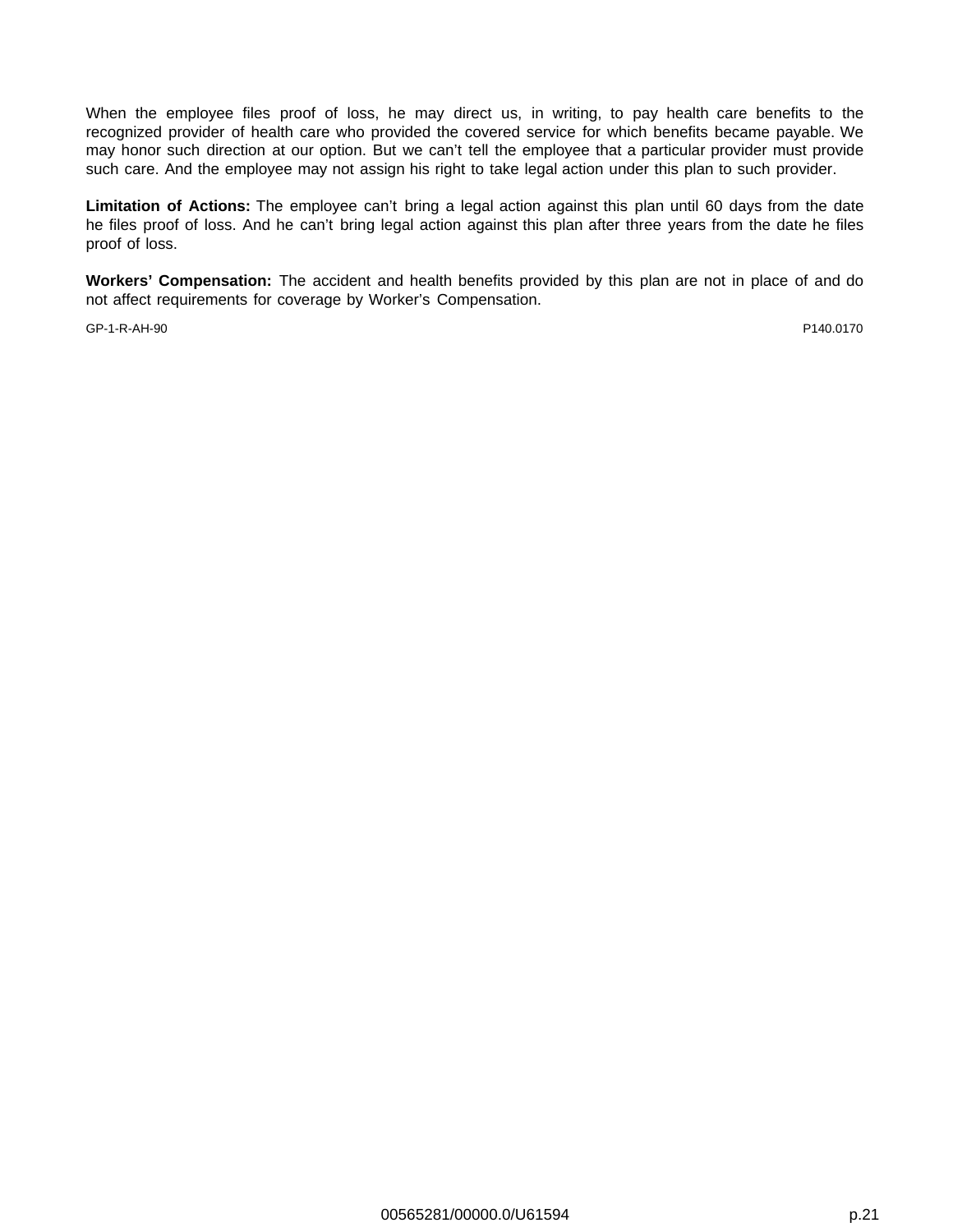## **ELIGIBILITY FOR CANCER COVERAGE**

## **EMPLOYEE COVERAGE**

## **Eligible Employees**

Subject to the conditions of eligibility set forth below, and to all of the other conditions of this plan, an employee is eligible if he is in an eligible class of employees and is an active full-time employee or part-time employee.

If an employee is a partner or proprietor, we will treat him like an employee if he meets this plan's conditions of eligibility.

## **Conditions Of Eligibility**

An employee is eligible for cancer coverage if he is:

- Legally working in the United States, or working outside of the United States for a United States based  $\bullet$ employer in a country or region approved by us; and
- Regularly working at least the number of hours in the normal work week set by the employer at: (1) the employer's place of business; (2) some place where the employer's business requires the employee to travel; or (3) any other place the employee and the employer have agreed upon for the performance of occupational duties.

An employee is **not** eligible for cancer coverage if he is:

- A temporary or seasonal employee; or
- An employee for whom, pursuant to a collective bargaining agreement, the employer makes any payments to any kind of health and welfare benefit plan other than under this plan.

**Enrollment Requirement:** If an employee must pay all or part of the cost of coverage, we will not cover him until he enrolls and agrees to make the required payments.

GP-1-EC-90-1.0 P477.0046

## **All Options**

**Proof of Insurability:** We require that the employee answer insurability questions with respect to the employee and his or her dependents. The answers to these questions will determine whether or not the employee and his or her dependents will be covered by this Plan.

We require that the employee answer insurability questions again to change to a richer Plan of benefits, if offered by you. The answers to these questions will determine whether or not the employee and his or her dependents will be covered for the richer benefits.

GP-1-EC-90-4.0 P477.0047

## **All Options**

**The Service Waiting Period:** If the employee is in an eligible class, he is eligible for cancer coverage under this plan after he completes the service waiting period, if any, established by the employer.

GP-1-EC-90-4.0 P477.0048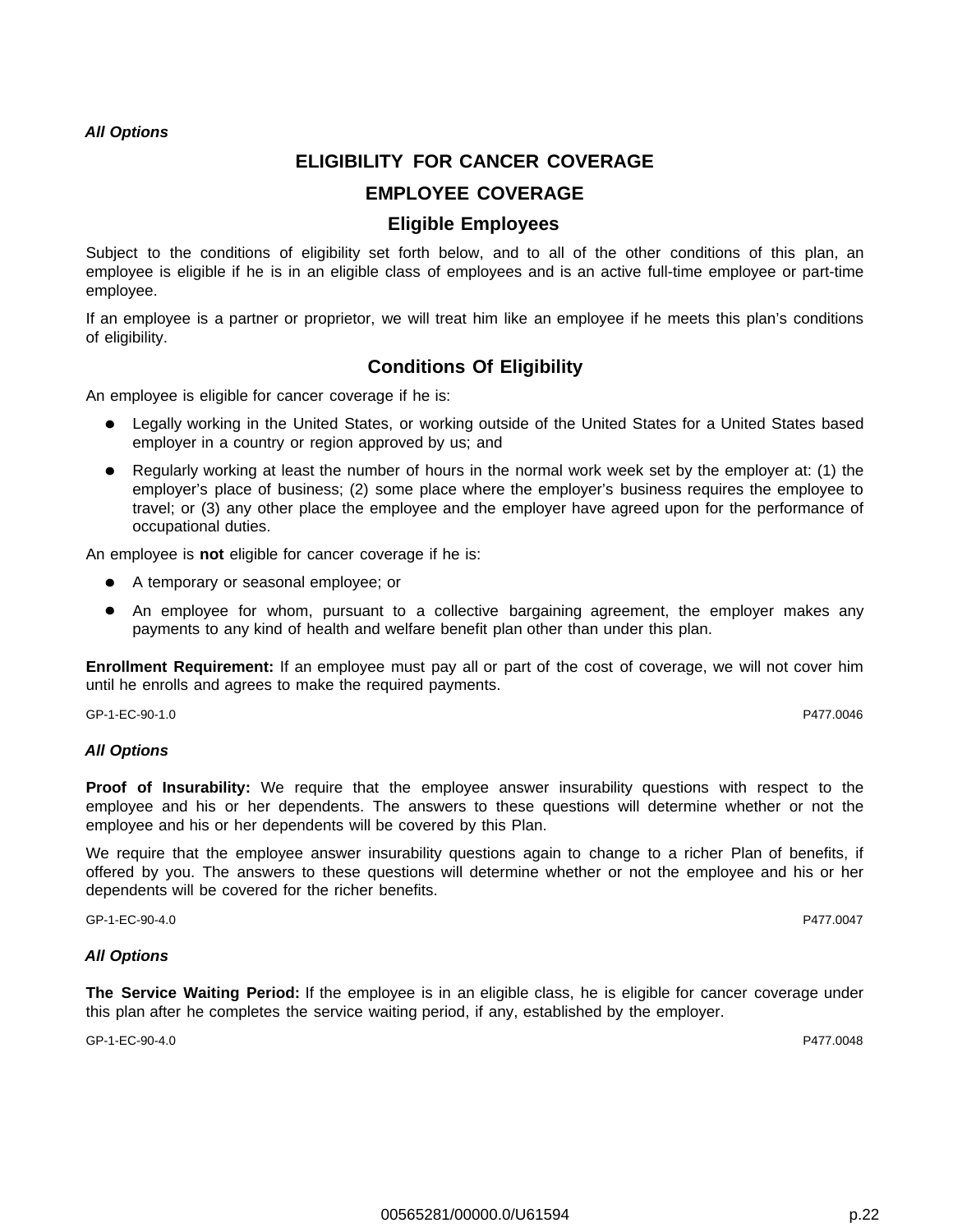**Multiple Employment:** If an employee works for both the employer and a covered associated company, or for more than one covered associated company, we will treat the employee as if only one firm employs him. The employee will not have multiple cancer coverages under this plan. But, if this plan uses the amount of an employee's earnings to set the rates, determine class, figure coverage amounts, or for any other reason, such earnings will be figured as the sum of earnings from all covered employers.

GP-1-EC-90-5.0 P477.0302

## **All Options**

**Coverage During Temporary Layoff or Leave of Absence:** If an employee's active Full-Time service ends because of lay off or leave of absence approved by the employer, the employee may continue his insurance, subject to continued payment of premium, until the earlier of: (a) the end of the temporary layoff or employer approved leave of absence; and (b) 1 months following the date the temporary layoff or approved leave of absence begins. If the employee becomes disabled under this plan while coverage is being continued during a temporary layoff or leave of absence, an employee's eligibility for benefits will be governed by all the term of this Plan.

GP-1-EC-90-5.0 P477.0303

## **All Options**

## **When Employee Coverage Starts**

An employee's eligibility date is the date he has met all of the conditions of eligibility.

Whether the employee must pay all or part of the cost of coverage, he must elect to enroll and agree to make the required payments before coverage will start. If the employee does this on or before his eligibility date, his coverage is scheduled to start on his eligibility date. If the employee does this within 31 days after his eligibility date, his coverage is scheduled to start on his eligibility date. If the employee elects to enroll and agrees to make the required payments more than 31 days after his eligibility date, his coverage is scheduled to start on the date he signs the enrollment form.

On the date all or part of the employee's coverage is scheduled to start, he must be: (1) actively at work; (2) fully capable of performing the major duties of his regular occupation; and (3) working his regular number of hours. In that case, the employee's coverage will start at 12:01 A.M. Standard Time for his place of residence on that date. In any other case, we will postpone the start of his coverage until the date he: (a) returns to active work; (b) is working his regular number of hours; and (c) is fully capable of performing the major duties of his regular occupation. Sometimes, a scheduled effective date is not a regularly scheduled work day. If the scheduled effective date falls: on a holiday; on a vacation day; on a non- scheduled work day; during a layoff of less than 180 days in duration; during an approved leave of absence not due to sickness or injury, of 90 days or less; or on a day during a period of absence that is less than 7 days in duration; and if: (a) the employee was fully capable of performing the major duties of his regular occupation for the employer on a regular basis at 12:01 AM standard time for his place of residence on the scheduled effective date; and (b) he was performing the major duties of his regular occupation and working his regular number of hours on his last regularly scheduled work day**;** his coverage will start on the scheduled effective date.

**Exception to When Employee Coverage Starts:** If an employee is not capable of performing the major duties of his regular occupation for the employer on a full-time basis on the date his coverage is scheduled to start, he will be insured for cancer insurance if:

- 1. he was insured under the prior insurer's group or individual cancer policy at the time of the transfer;
- 2. he is a member of an eligible class;
- 3. premiums for the employee were paid up to date ;and
- 4. he is not receiving or eligible to receive benefits under the prior insurer's group or individual cancer policy.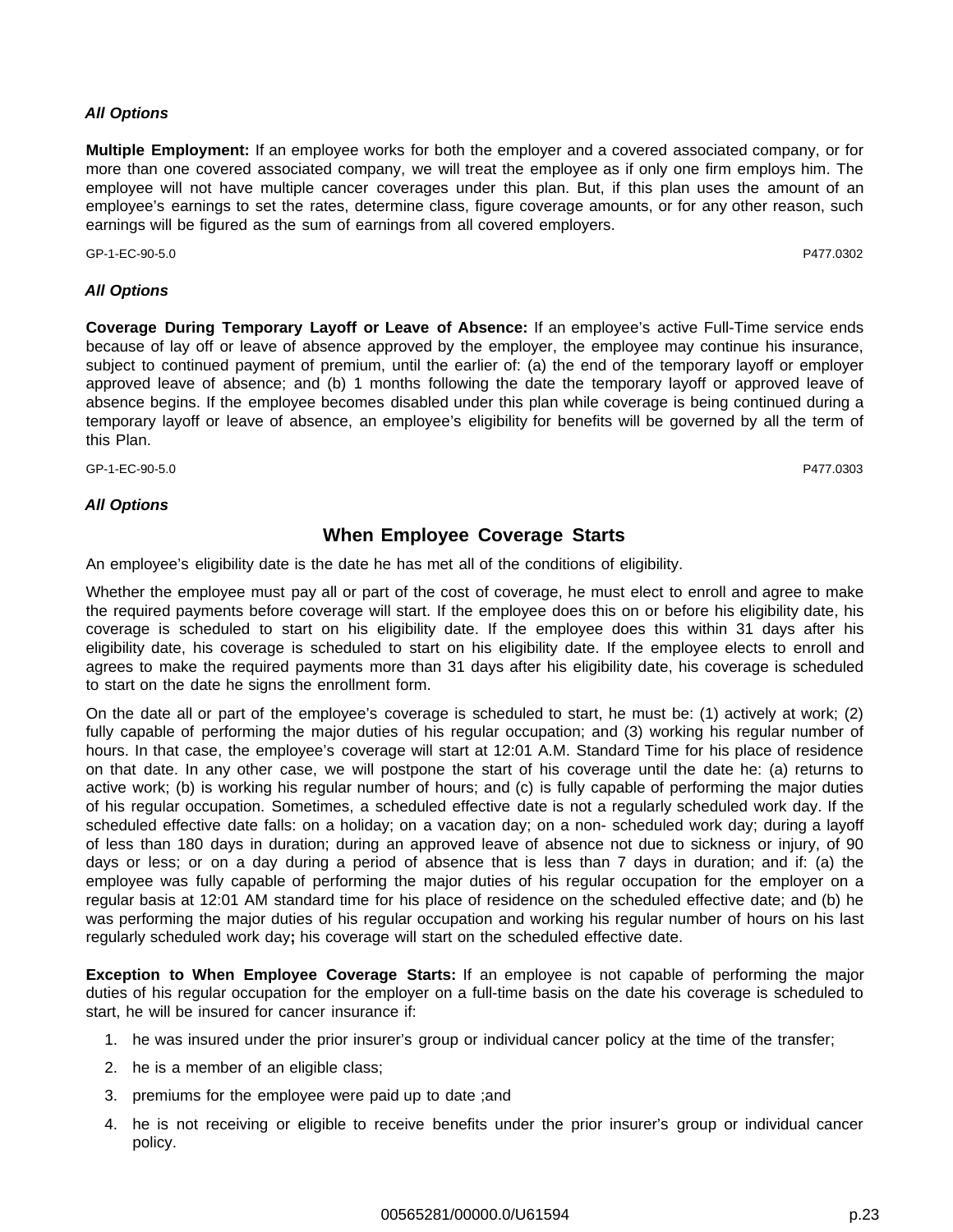Any cancer benefit payable will be the lesser of:

- 1. the cancer benefit payable under the Group Policy; or
- 2. the cancer benefit payable under the prior insurer's group cancer or individual policy had it remained in force.

The cancer benefit payable will be reduced by any amount paid by the prior insurer's group or individual cancer policy.

All other provisions under this Policy will apply under the Exception to When Employee Coverage Starts.

The employee will remain insured under this provision until the first to occur of:

- 1. the date he is fully capable of performing the major duties of his regular occupation for the employer on a full-time basis;
- 2. the date insurance terminates for one of the reasons stated in When Employee Coverage Ends;
- 3. the last day of a period of 12 consecutive months which begins on the Policy effective date; or
- 4. the last day the employee would have been covered under the prior insurer's group or individual Cancer policy, had the prior plan not terminated.

GP-1-EC-90-6.0 P477.0050

#### **All Options**

## **An Employee's Right To Continue Cancer Coverage During A Family Leave Of Absence**

**Important Notice:** This section may not apply to the employer's plan. The employee must contact his employer to find out if he or she must allow for a family leave of absence under federal law. If he or she must allow for such leave, this section applies.

**If An Employee's Coverage Would End:** An employee's cancer coverage would normally end because he ceases work due to an approved leave of absence. But, he may continue his coverage if the leave has been granted to: (1) allow him to care for a seriously injured or ill spouse, child or parent; (2) after the birth or adoption of a child; (3) due to his own serious health condition; or (4) because of a Serious Injury or Illness arising out of the fact that his spouse, child, parent or next of kin who is a covered service member is on active duty, or has been notified of an impending call or order to active duty, in the armed forces in support of a contingency operation. To continue employee's coverage, he will be required to pay the same share of the premium as he paid before the leave of absence.

**When Continuation Ends:** Continued coverage will end on the earliest of the following:

- The date the employee returns to active work.
- In the case of a leave granted to the employee to care for a covered service member, the end of a total leave period of 26 weeks in one 12 month period. This 26 week total leave period applies to all leaves granted to the employee under this section for all reasons. If the employee takes an additional leave of absence in a subsequent 12 month period, continued coverage will cease at the end of a total leave period of 12 weeks.
- In any other case, the end of a total leave period of 12 weeks in any 12 month period.
- The date on which the employer's plan is terminated or he is no longer eligible for coverage under this Plan.
- The end of the period for which premium has been paid.

**Definitions:** As used in this section, the terms listed below have the meanings shown below:

**Active Duty:** This term means duty under a call or order to active duty in the Armed Forces of the United States.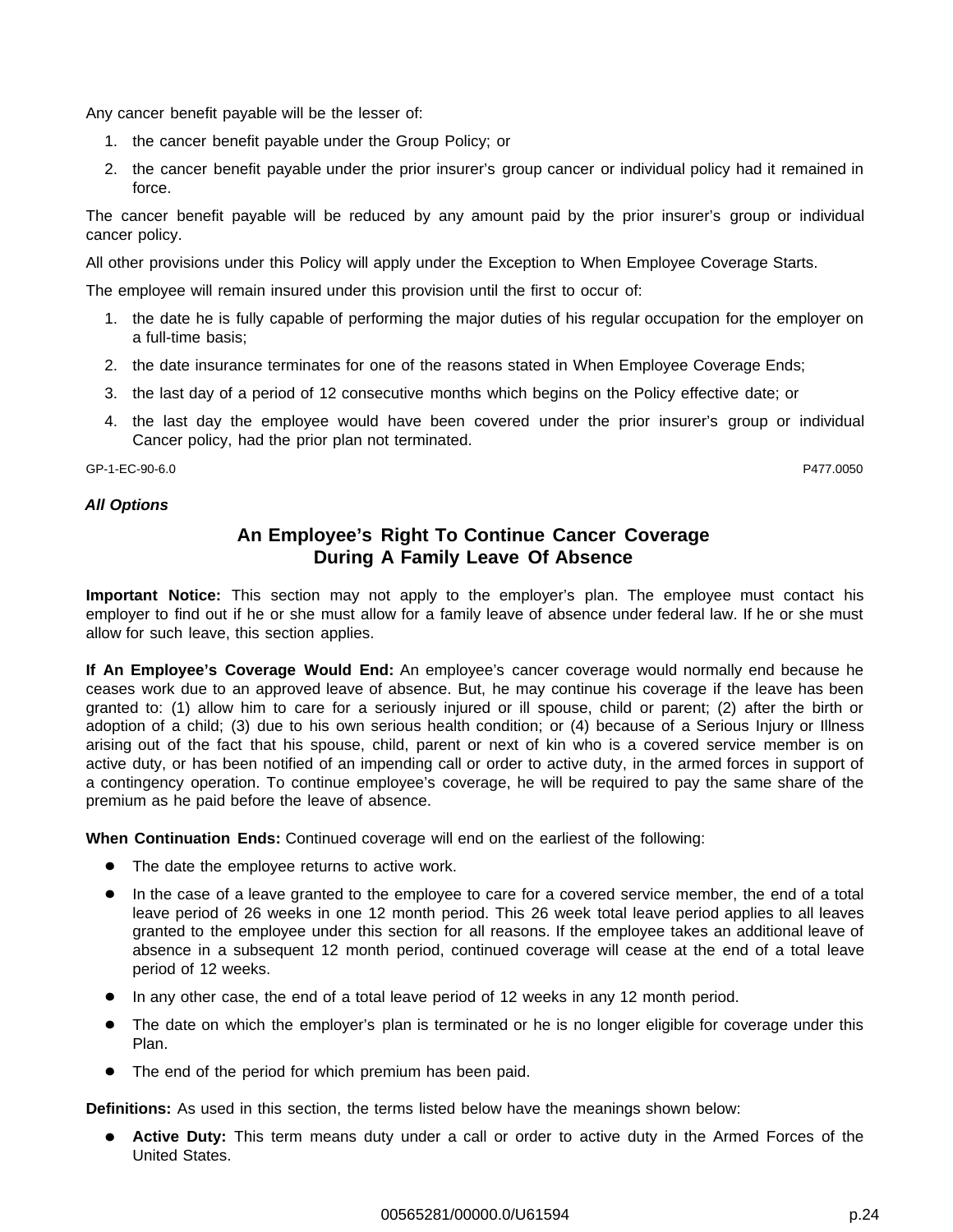- **Contingency Operation:** This term means a military operation that: (1) is designated by the Secretary of Defense as an operation in which members of the Armed Forces are or may become involved in military actions, operations or hostilities against an enemy of the United States or against an opposing military force; or (2) results in the call or order to, or retention on, active duty of members of the uniformed services under any provision of law or during a national emergency declared by the President or Congress.
- **Covered Service member:** This term means a member of the Armed Forces, including a member of the National Guard or Reserves, who for a Serious Injury or Illness is: (1) undergoing medical treatment, recuperation or therapy; (2) otherwise in Outpatient Status; or (3) otherwise on the temporary disability retired list.
- **Next Of Kin:** This term means the employee's nearest blood relative.
- **Outpatient Status:** This term means, in the case of a Covered Service Member, that he or she is assigned to: (1) a military medical treatment facility as an outpatient; or (2) a unit established for the purpose of providing command and control of members of the Armed Forces receiving medical care as outpatients.
- **Serious Injury Or Illness:** This term means, in the case of a Covered Service Member, an Injury or illness incurred by him or her in line of duty on Active Duty in the Armed Forces that may render him or her medically unfit to perform the duties of his or her: (1) office; (2) grade; (3) rank; or (4) rating.

GP-1-EC-90-7.0 P477.0052

## **All Options**

## **When Employee Coverage Ends**

The employee's coverage will end on the first of the following dates:

- The date his active service ends for any reason. Active service ends when the employee no longer: (1)  $\bullet$ is actively at work; and (2) working his regular number of hours.
- The date he stops being an eligible employee under this plan.
- The date he no longer is working in the United States or working outside of the United States for a  $\bullet$ United States based Employer in a country or region approved by us.
- The date this group Plan ends, or is discontinued for a class of employees to which he belongs.
- The last day of the period for which required payments are made for the employees.

GP-1-EC-90-8.0 P477.0053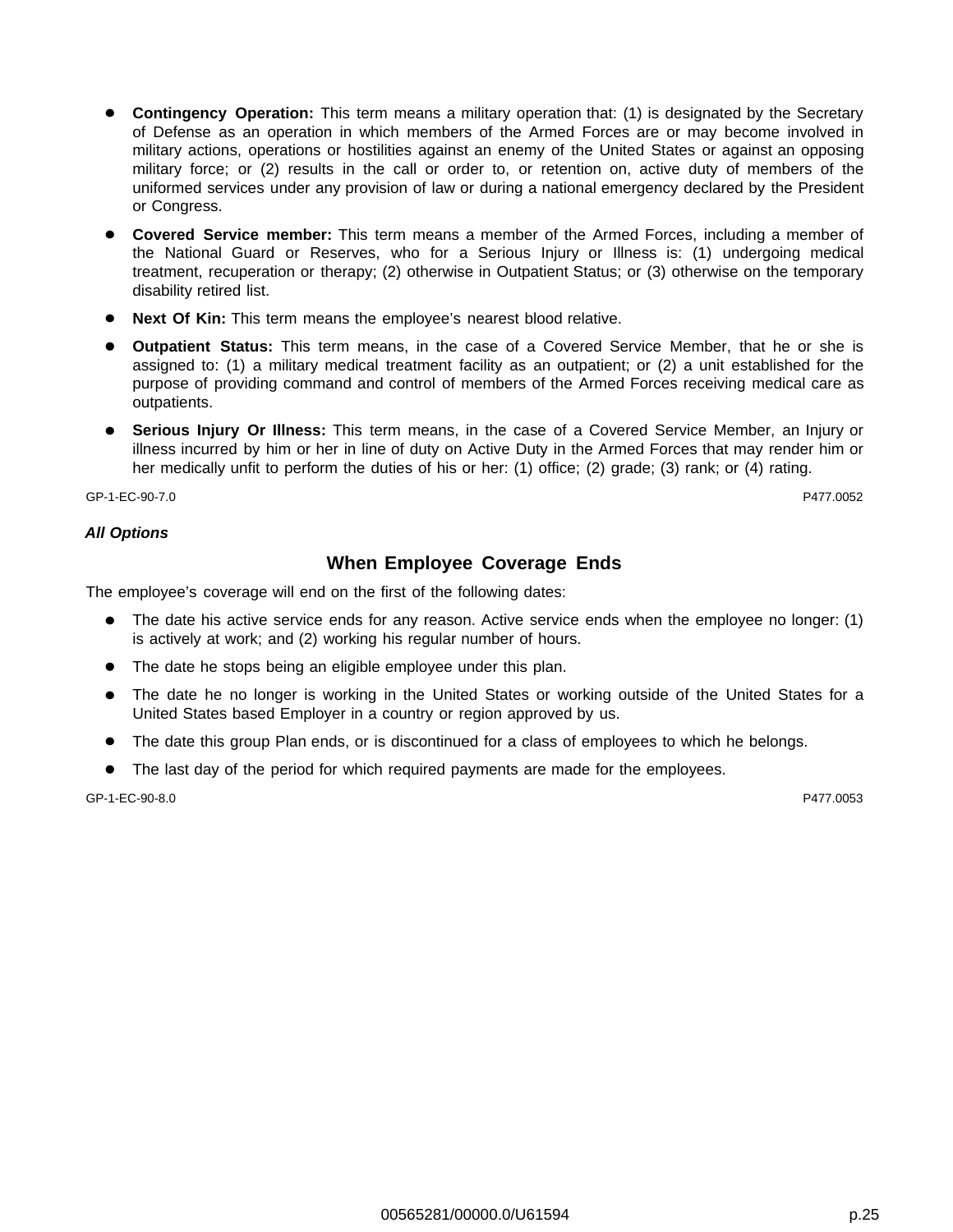GP-1-EC-90-DEF-1 P473.0014

**All Options**

**Employee:** This term means a person who works for you at your place of business, and whose income is reported for tax purposes using a W-2 form.

**Definitions**

GP-1-EC-90-DEF-3 P473.0015 **All Classes**

**Full-time:** This term means the employee regularly works at least the number of hours in the normal work week set by you, but not less than 20 hours per week.

GP-1-EC-90-DEF-4 P473.0017

**Plan:** This term means the Guardian group Cancer Insurance plan purchased by you.

GP-1-EC-90-DEF-6 P477.0055 **All Options**

**Proof or Proof of Insurability:** This term means an application for insurance showing that a person is insurable.

GP-1-EC-90-DEF-7 P473.0023

## **All Options**

**All Options**

**We, Us, Our** and **Guardian:** These terms mean The Guardian Life Insurance Company of America.

**All Options**

**You** and **Your:** These terms mean the employer who purchased this Cancer Insurance plan.

GP-1-EC-90-DEF-10 P477.0056

**All Options**

**DEPENDENT COVERAGE**

GP-1-DEP-90-1.0 P473.0027

## **All Options**

## **Eligible Dependents For Dependent Cancer Coverage**

An employee's eligible dependents are: (1) his legal spouse; (2) unmarried dependent children from birth until they reach age 26.

GP-1-DEP-90-2.0 P477.0065

GP-1-EC-90-DEF-9 P473.0024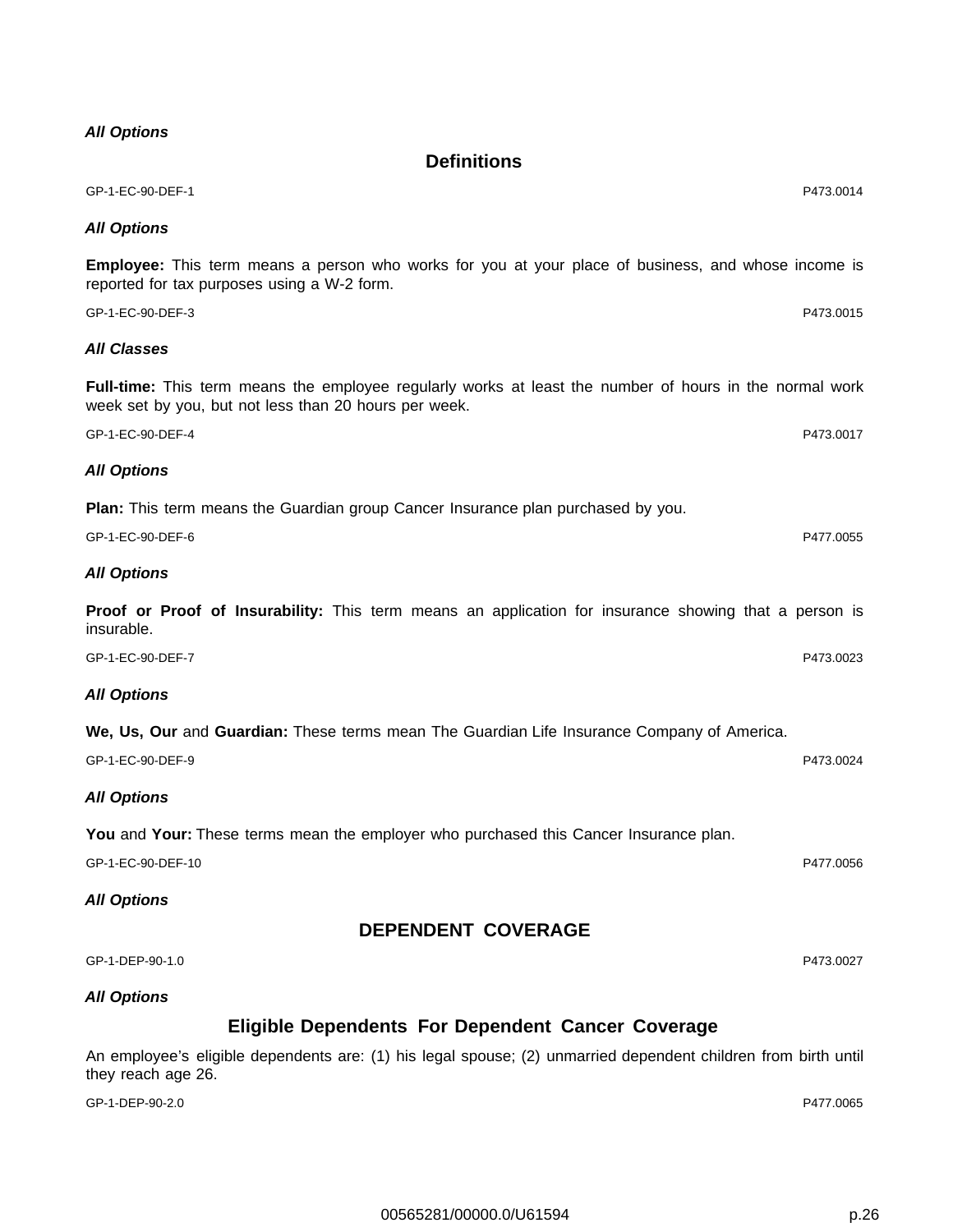## **Adopted Children And Step-Children**

An employee's "unmarried dependent children" include his legally adopted children and his step-children. But, step-children must depend on the employee for most of their support and maintenance. We treat a child as legally adopted from the time the child is placed in the employee's home for the purpose of adoption. We treat such a child this way whether or not a final adoption order is ever issued.

## **Dependents Not Eligible**

We exclude any dependent who is on active duty in any armed force. And, we exclude any dependent who is covered by this plan as an employee. Upon notice of entry into service, pro rata unearned premiums will be refunded.

A child may be an eligible dependent of more than one employee who is insured under this Plan. In that case, the child may be insured for dependent cancer benefits by only one employee at a time.

GP-1-DEP-90-3.1 P477.0066

#### **All Options**

## **Handicapped Children**

An employee may have an unmarried child who is: (a) incapable of self-sustaining employment by reason of a mental or physical handicap or developmental disability; and (b) chiefly dependent upon the employee for support and maintenance. In that case such a child may remain eligible for dependent benefits past the age limit subject to the conditions shown below.

- His or her condition started before he or she reached the age limit.
- He or she became covered for dependent cancer benefits before he or she reached the age limit, and remained continuously covered until he or she reached the age limit.
- He or she stays unmarried and remains: (i) incapable of self-sustaining employment; and (ii) dependent  $\bullet$ upon the employee for most of his or her support and maintenance.
- The employee must send us written proof, and we approve such proof, of the child's disability and dependence within 31 days from the date he or she reaches the age limit. After the two year period following the child's attainment of the age limit, we can ask for periodic proof that the child's condition continues, but we cannot ask for this proof more than once a year.

The child's coverage ends when the employee's coverage ends.

GP-1-DEP-90-4.0 P477.0068

## **All Options**

## **Proof Of Insurability**

We require that the employee answer insurability questions with respect to his or her dependents. The answers to these questions will determine whether or not the employee's dependents will be covered by this Plan.

GP-1-EC-90-6.0 P477.0069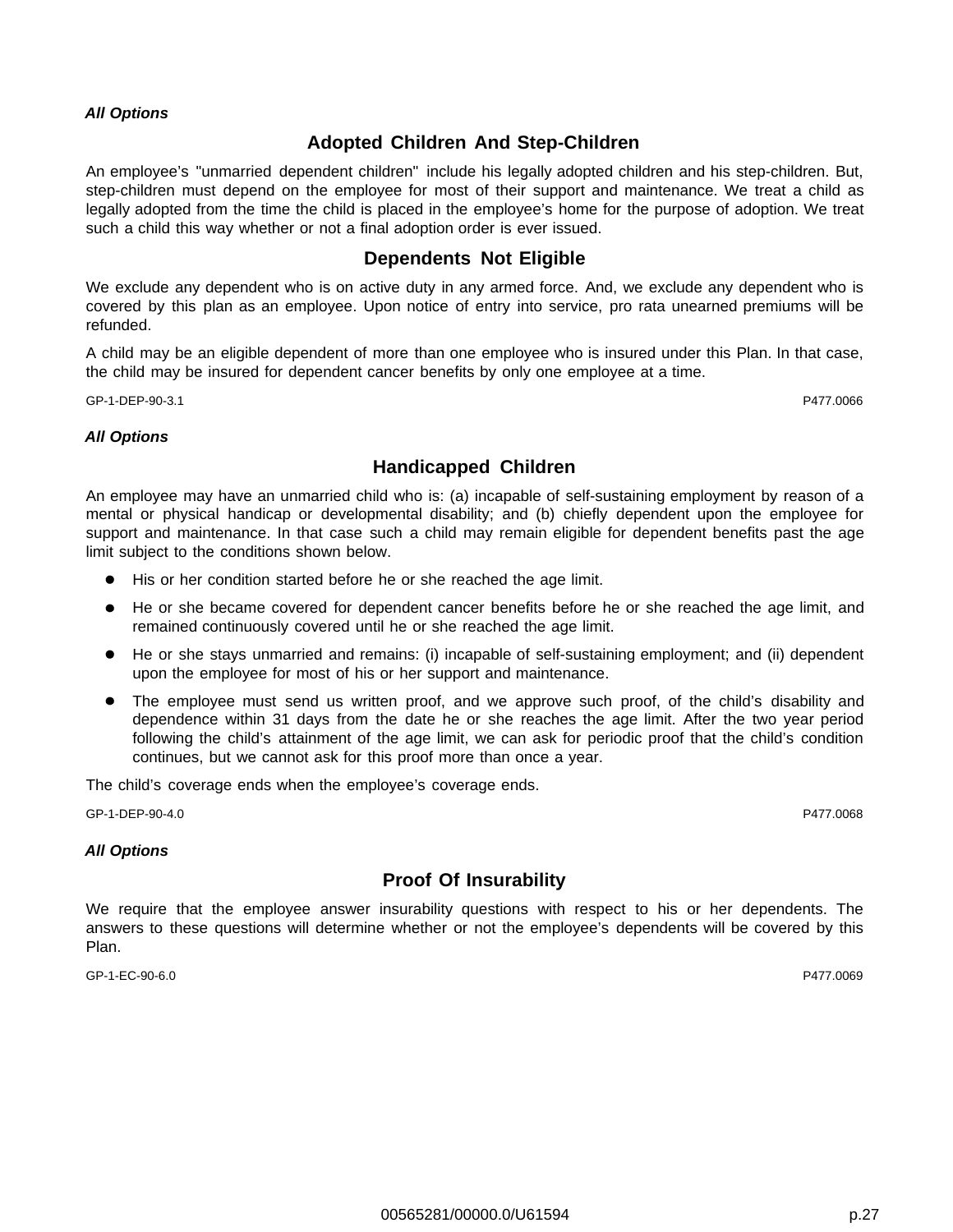## **When Dependent Coverage Starts**

In order for dependent coverage to start, an employee must already be covered for employee coverage, or enroll for employee and dependent coverage at the same time.

Subject to the Exception below and to all of the other terms of this plan, the date dependent coverage starts depends on when the employee elects to enroll his initial dependents and agrees to make any required payments.

If an employee does this on or before his eligibility date, the dependent's coverage is scheduled to start on the later of the 1st day of the month which coincides with or next follows his eligibility date and the date the employee becomes covered for employee coverage.

If the employee does this after his eligibility date, the coverage is scheduled to start on the later of the 1st day of the month which coincides with or next follows the date he signs the enrollment form and the date he becomes covered for employee coverage.

Once an employee has dependent child coverage for his initial dependent child(ren) any newly acquired dependent children will be covered as of the date he or she is first eligible.

GP-1-DEP-90-6.0 P477.0070

#### **All Options**

**Exception:** We will postpone the effective date of a dependent's coverage if, on that date, he or she is: (1) confined to a hospital or other health care facility; (2) home confined; or (3) unable to perform two or more activities of daily living. In that case, we will postpone the effective date of his or her coverage until the day after the date: (a) of his or her discharge from such facility; (b) his or her home confinement ends; or (c) he or she is no longer requires assistance with two or more activities of daily living. If a dependent was covered under a prior plan at transfer, this language will not apply to the amount of coverage that was in force with the prior plan.

GP-1-DEP-90-7.0 P477.0072

## **All Options**

## **When Dependent Coverage Ends**

Dependent coverage ends for all of an employee's dependents when his employee coverage ends. Dependent coverage also ends for all of an employee's dependents when he stops being a member of a class of employees eligible for such coverage. And, it ends when this Plan ends, or when dependent coverage is dropped from this plan for all employees or for his class.

If the employee is required to pay all or part of the cost of dependent coverage, and fails to do so, his dependent coverage ends. It ends on the last day of the period for which he made the required payments, unless coverage ends earlier for other reasons.

An employee's dependent's coverage ends when he or she stops being an eligible dependent. This happens to a child at 12:01 A.M. on the date the child attains this Plan's age limit, when he or she marries, or when a step-child is no longer dependent on the employee for support and maintenance. or for an employee's handicapped child who has reached the age limit, when he or she marries or is no longer dependent on the employee for support and maintenance. It happens to a spouse when a marriage ends in legal divorce or annulment.

GP-1-DEP-90-9.0 P477.0073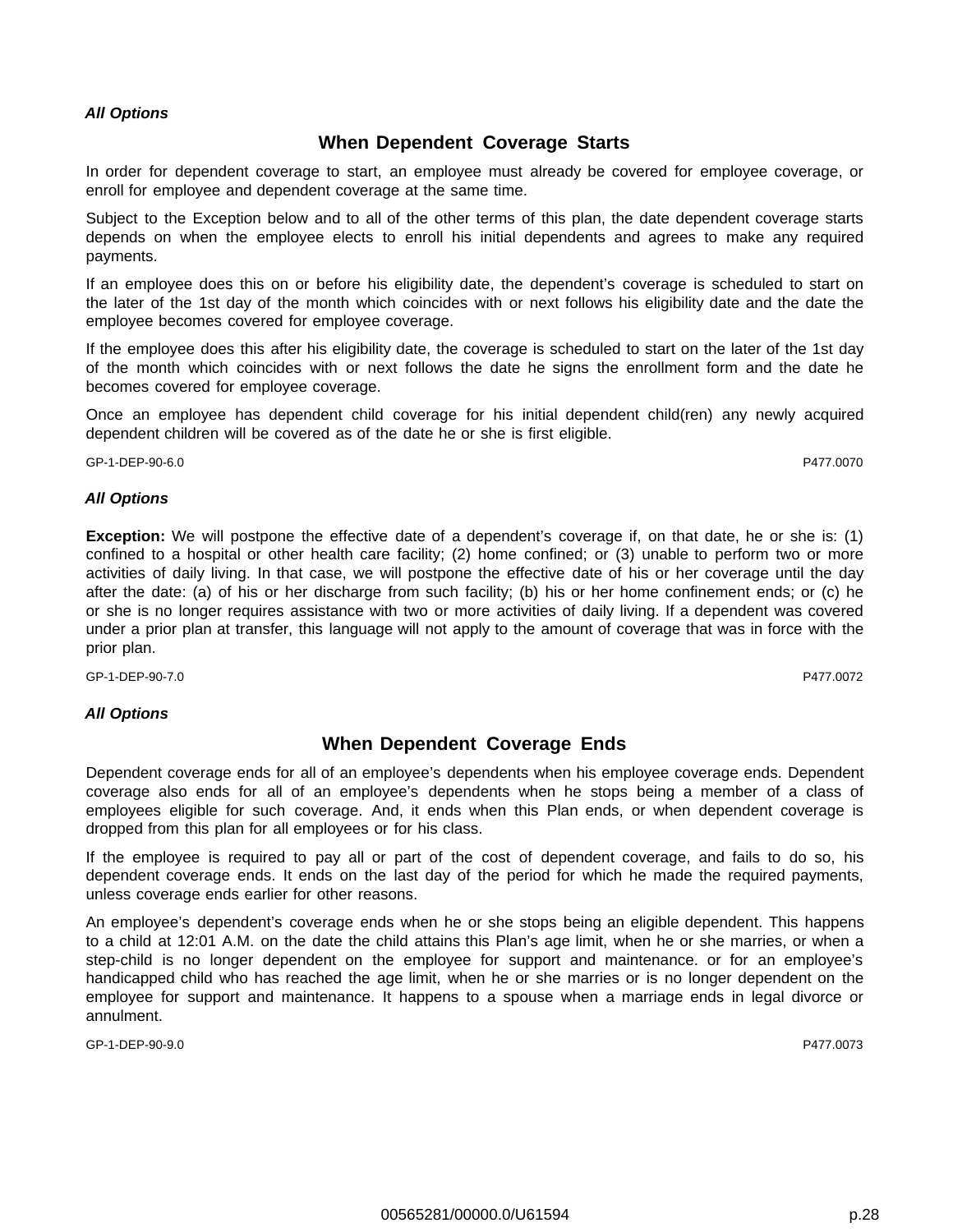GP-1-DEP-90-DEF-1 P473.0036

#### **All Options**

**Eligibility Date:** For dependent coverage, this term means the earliest date on which: (a) the employee has eligible dependents; and (b) is eligible for dependent coverage.

**Definitions**

GP-1-DEP-90-DEF-2 P473.0037

## **All Options**

**Eligible Dependent:** This term is defined in the "Eligible Dependents For Cancer Coverage" section.

GP-1-DEP-90-DEF-3 P477.0089

## **All Options**

**Enrollment Period:** This term means the 31 day period which starts on the date that the employee is eligible for dependent coverage.

GP-1-DEP-90-DEF-4 P473.0040

## **All Options**

**Employee** means a person who works for the employer at the employer's place of business, and whose income is reported for tax purposes using a W-2.

GP-1-DEP-90-DEF-5 P473.0041

## **All Options**

**Initial Dependents:** This term means those eligible dependents the employee has at the time he or she first becomes eligible for employee coverage. He or she may not have any dependents at this time. If he or she later acquires them, the first eligible dependents he or she acquires are his or her initial dependents.

GP-1-DEP-90-DEF-8 P473.0042

## **All Options**

**Newly Acquired Dependent:** This term means an eligible dependent the employee acquires after he or she already has coverage in force for initial dependents.

GP-1-DEP-90-DEF-9 P473.0043

## **All Options**

**Plan** means the Guardian group Cancer Coverage plan purchased by you.

GP-1-DEP-90-DEF-11 P477.0094

## **All Options**

**Proof** or **Proof Of Insurability:** This term means an application for insurance which shows that a person is insurable.

GP-1-DEP-90-DEF-12 P473.0046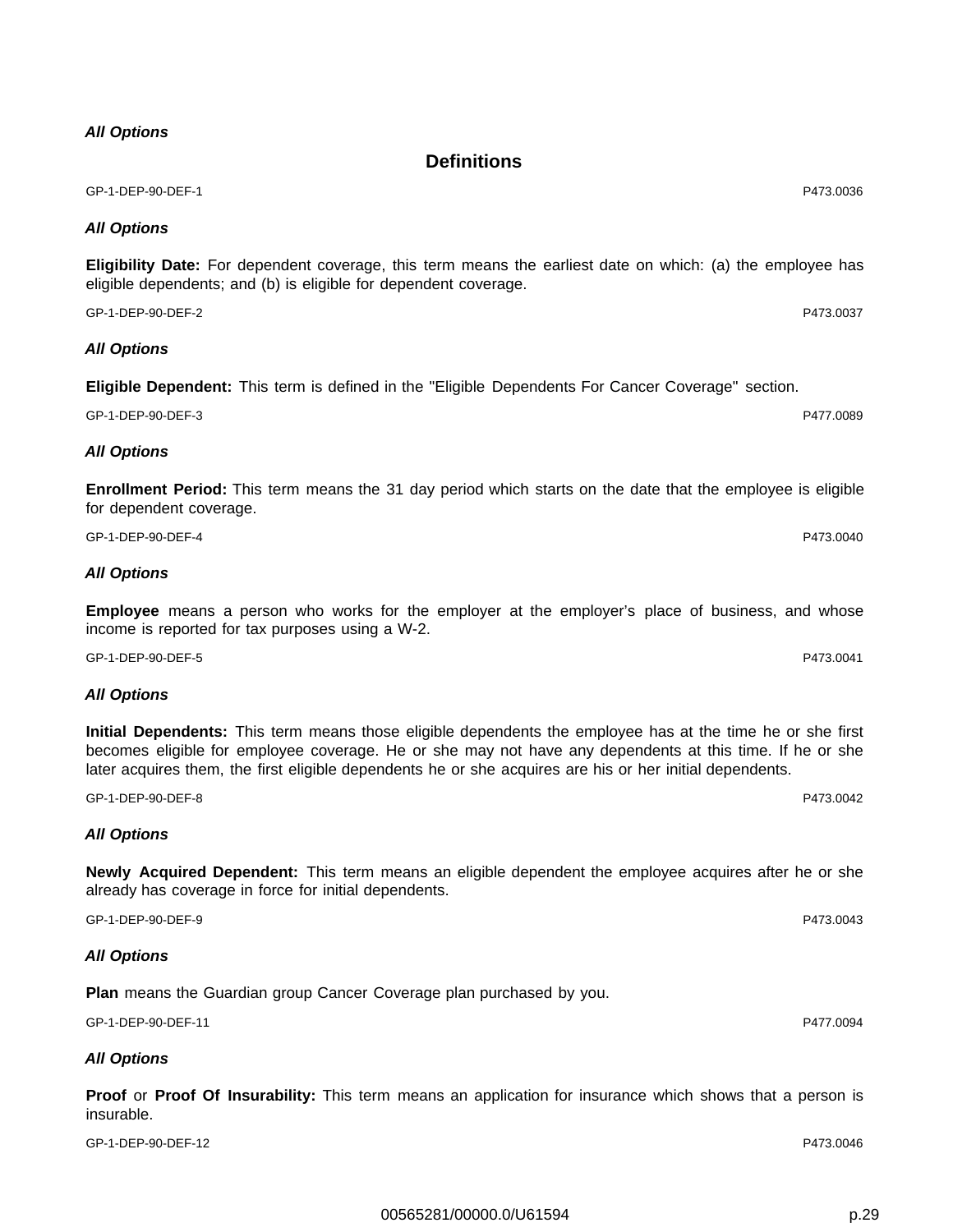## **CANCER COVERAGE**

**Important Notice: This is Cancer coverage. It provides a limited specified benefit. It is a supplement to, and not a substitute for, medical coverage. Please read this plan carefully to fully understand what it covers, limits, and excludes.**

Subject to all of this plan's terms, this plan will pay the benefits described below if a covered person is diagnosed with cancer after the date he or she becomes insured by this plan. This plan pays no benefits other than what is specifically listed below.

All services or treatment must be received by the covered person within 120 days of the date his or coverage under this plan ends.

All terms in italics are defined terms with special meanings. See the "Definitions" section of this plan. Other terms with special meanings are defined where they are used.

GP-1-CAN-IC-12 P477.0002

#### **Option A**

#### **Benefits**

**Air Ambulance:** We will pay the amount shown in the schedule of insurance if a licensed professional air ambulance is used to transport a covered person to a hospital where a covered person is confined as an inpatient for internal cancer treatment. We limit what we pay to two one-way trips per period of hospital confinement.

**Ambulance:** We will pay the amount shown in the schedule of insurance if a licensed professional ambulance is used to transport a covered person to a hospital where a covered person is confined as an inpatient for internal cancer treatment. We limit what we pay to two one-way trips per period of hospital confinement.

**Anesthesia:** If general anesthesia is provided to a covered person in connection with a surgical procedure covered under the Surgical Benefits section, we will pay 25% of the amount shown in the schedule of insurance for the surgical procedure.

**Anti-Nausea Medication:** We will pay the amount shown in the schedule of insurance if a doctor prescribes a covered person drugs to control nausea related to chemotherapy or radiation for internal cancer treatments. We limit what we pay each month to the amount shown in the schedule of insurance.

**Attending Doctor:** We will pay the amount shown in the schedule of insurance if a covered person is visited by a doctor for the treatment of internal cancer while confined in a hospital. We don't pay for visits by the operating surgeon. We limit what we pay per period of hospital confinement to the number of days shown in the schedule of insurance.

**Blood, Plasma and Platelets:** We will pay the amount shown in the schedule of insurance for each day a covered person receives blood, plasma and/or platelets for the treatment of internal cancer. We pay whether the blood, plasma and/or platelets is received as an *inpatient* in a hospital or as an outpatient in a doctor's office, hospital or ambulatory surgical center. We don't pay for blood, plasma and/or platelets for any other reason, including replacement of blood during surgery. And we limit what we pay in the 12 months which starts on the date of the first treatment to the amount shown in the schedule of insurance.

**Bone Marrow and Stem Cells:** We will pay the amount shown in the schedule of insurance if a covered person receives a bone marrow transplant or stem cell transplant to treat internal cancer.

**Cancer Screening:** Once per benefit year, we will pay the amount in the schedule of insurance if you provide proof satisfactory to us that a covered person received at least one of the following tests for internal cancer: (1) bone marrow testing; (2) BRCA testing; (3) breast ultrasound; (4) breast MRI; (5) colonoscopy or virtual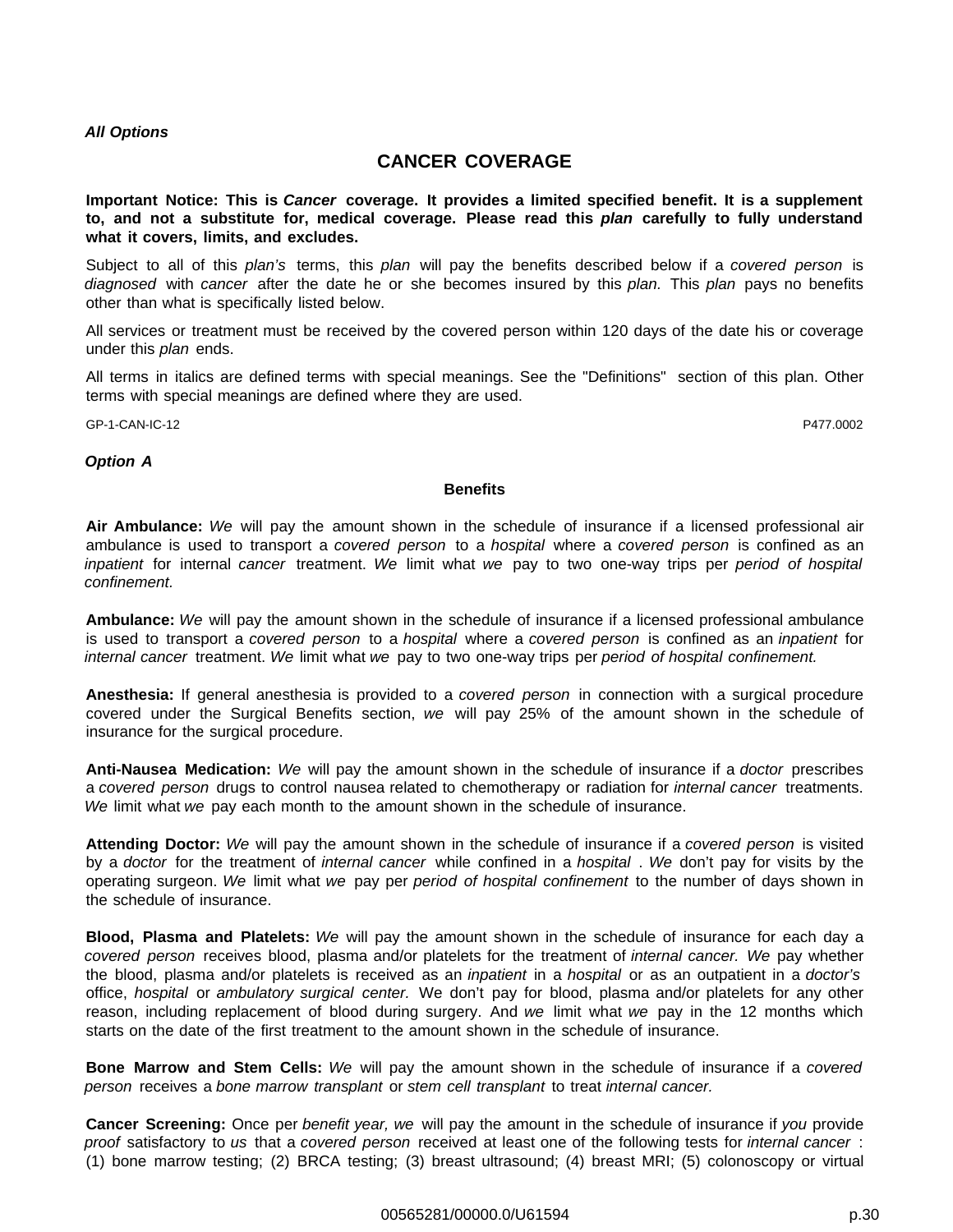colonoscopy; (6) CA 125 test (blood test for ovarian cancer); (7) CA 15-3 test (blood test for breast cancer); (8) CEA (blood test for colon cancer ) (9) chest x-ray; (10) CT scans or MRI scans; (11) flexible sigmoidoscopy; (12) hemocult stool specimen (lab confirmed); (13) mammogram; (14) pap smear; (15) PSA (blood test for prostate cancer ); (16) Serum Protein Electrophoresis (test for myeloma); (17) testicular ultrasound; (18) thermography; or (19) ThinPrep.

We will pay this benefit once per benefit year for each covered person regardless of whether multiple tests are performed. We will pay this benefit whether or not cancer is diagnosed.

**Cancer Screening Follow-Up:** Once per benefit year, we will pay the amount shown in the schedule of insurance for an additional invasive diagnostic procedure provided to a covered person. We will pay this benefit only if the procedure is recommended by a *doctor* as necessary due to the results of the initial cancer screening procedure.

**Experimental Treatment:** We pay the amount shown in the schedule of insurance if a doctor prescribes experimental treatment for a covered person for the purpose of destroying or changing abnormal tissue, and the treatment is administered by medical personnel in a doctor's office, clinic or hospital. All treatment must be NCI-listed as viable experimental treatment for internal cancer.

We will not pay benefits under this provision for laboratory tests, *immunotherapy*, diagnostic x-rays, and therapeutic devices or other procedures related to the treatments. We will not pay benefits under this provision for the same day the radiation and chemotherapy benefit is payable. However if a covered person is eligible for both the experimental treatment benefit and the radiation and chemotherapy benefit on the same day, then we will pay the higher benefit.

**Extended Care Facility/Skilled Nursing Care:** If we pay benefits under this plan's hospital confinement section for a covered person, and such covered person subsequently is confined to an extended care or skilled nursing facility for the treatment of internal cancer, we will pay the amount in the schedule of insurance. The extended care or skilled nursing facility confinement must start within 30 days of the end of the *hospital* confinement. We limit what we pay each benefit year to the number of days shown in the schedule of insurance.

**Government or Charity Hospital:** In lieu of all the other benefits provided by this plan, we will pay the amount shown in the schedule of insurance per day when a covered person is confined to: (a) a hospital operated by or for the U.S. Government (including the Veteran's Administration); or (b) a *hospital* that does not charge for its services (charity). The confinement must be for the treatment of internal cancer.

**Home Health Care:** We pay the amount shown in the schedule of insurance if a covered person receives home health care or health support services for the treatment of *internal cancer.* We limit what we pay each benefit year to the limit shown in the schedule of insurance.

However, these services must start within seven days of release from a hospital. And the covered person's doctor must certify that the covered person would need to be hospital confined if home health care was not available.

We will pay benefits under this section only if the home health care or health support services providers are licensed or certified and as qualified as caregivers providing comparable services at a hospital or other appropriate medical facility. This benefit will not be paid for any day a benefit is paid under the hospice section. If a covered person is eligible for both a benefit under the home health care and hospice sections on the same day, we will pay the higher amount.

**Hormone Therapy:** If a doctor prescribes, and a covered person receives hormone therapy as a treatment for *internal cancer*, we will pay the amount shown in the schedule of insurance. We limit what we pay to the number of treatments shown in the schedule of insurance each benefit year.

**Hospice:** We pay the amount shown in the schedule of insurance per day if a covered person receives hospice care. We limit what we pay to the number of days shown in the schedule of insurance during the covered person's lifetime.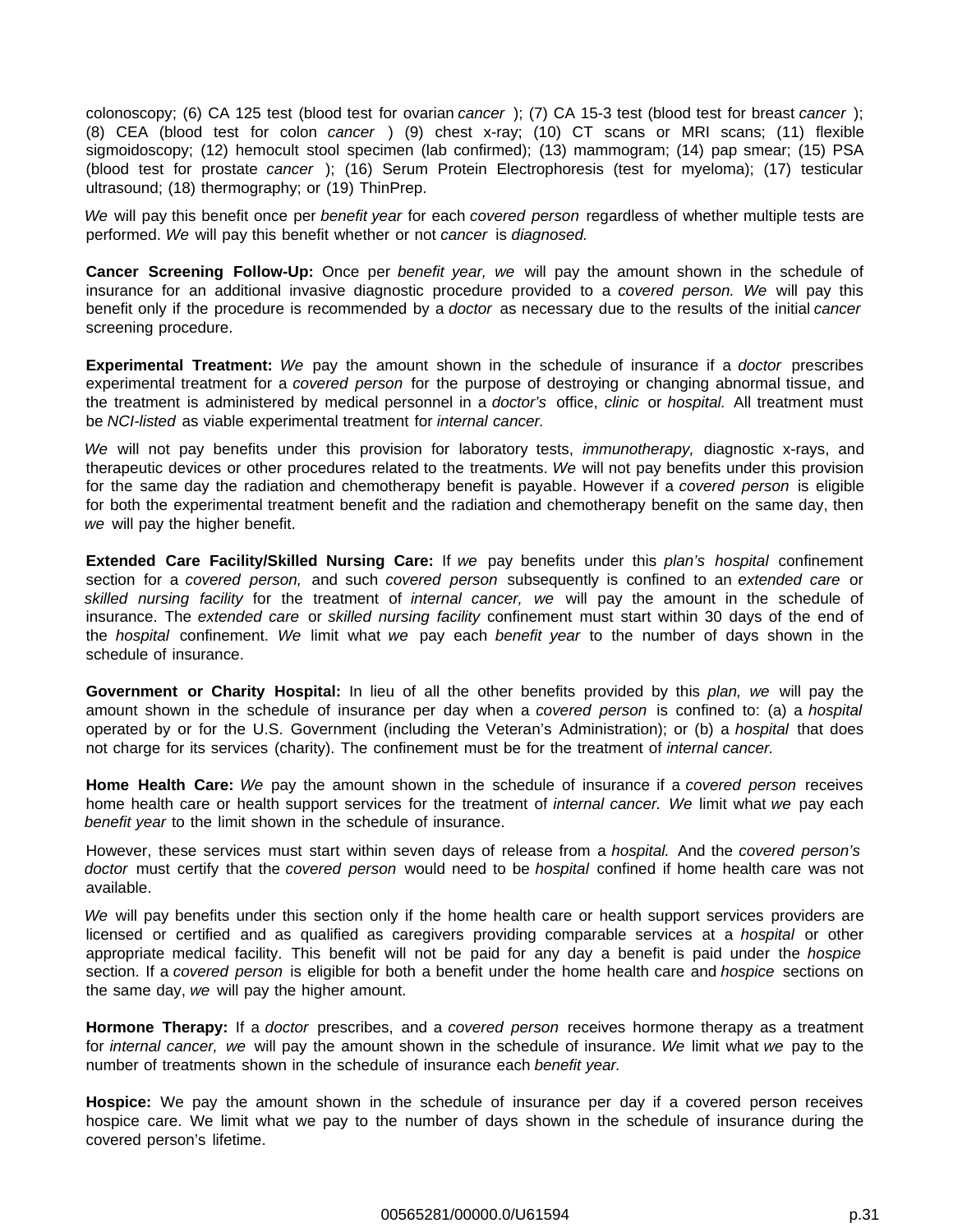We require that the covered person's doctor certify in writing that the covered person is terminally ill as a result of internal cancer, with a life expectancy of less than six months.

This benefit is not payable on the same day the extended care facility, home health care or hospital confinement benefit is payable. However, if a covered person is eligible for the extended care facility, home health care, hospice or hospital confinement benefit on the same day, we will pay the highest benefit.

**Hospital Confinement:** We will pay the amount shown in the schedule of insurance for each day during a period of hospital confinement in which a covered person is confined in a hospital for the treatment of internal cancer.

**Intensive Care Unit Confinement:** We will pay the amount shown in the schedule of insurance if a covered person is confined in a hospital's intensive care unit for the treatment of internal cancer. We don't pay for intensive care unit confinement and hospital confinement on the same day.

GP-1-CAN-BEN-12 P477.0005

#### **Option B**

#### **Benefits**

**Air Ambulance:** We will pay the amount shown in the schedule of insurance if a licensed professional air ambulance is used to transport a covered person to a hospital where a covered person is confined as an inpatient for internal cancer treatment. We limit what we pay to two one-way trips per period of hospital confinement.

**Alternative Care:** We pay the amount shown in the schedule of insurance for alternative care benefits if a covered person is diagnosed with internal cancer. We will require that the cancer diagnosis be reconfirmed on a regular basis, either by proof of ongoing treatment, or by a doctor's recertification. We limit what we pay each benefit year to the number of visits shown in the schedule of insurance for palliative care and lifestyle benefits combined. And we limit what we pay for palliative care and Lifestyle Benefits combined to two benefit years in a covered person's lifetime.

- 1. Palliative Care Benefit: We will pay the amount shown in the schedule of insurance for each visit to an accredited practitioner for bio-feedback and hypnosis.
- 2. Lifestyle Benefit We will pay the amount shown in the schedule of insurance for each visit to an accredited practitioner for smoking cessation, yoga, meditation, relaxation techniques and nutritional counseling.

**Ambulance:** We will pay the amount shown in the schedule of insurance if a licensed professional ambulance is used to transport a covered person to a hospital where a covered person is confined as an inpatient for internal cancer treatment. We limit what we pay to two one-way trips per period of hospital confinement.

**Anesthesia:** If general anesthesia is provided to a covered person in connection with a surgical procedure covered under the Surgical Benefits section, we will pay 25% of the amount shown in the schedule of insurance for the surgical procedure.

**Anti-Nausea Medication:** We will pay the amount shown in the schedule of insurance if a doctor prescribes a covered person drugs to control nausea related to chemotherapy or radiation for internal cancer treatments. We limit what we pay each month to the amount shown in the schedule of insurance.

**Attending Doctor:** We will pay the amount shown in the schedule of insurance if a covered person is visited by a doctor for the treatment of *internal cancer* while confined in a *hospital*. We don't pay for visits by the operating surgeon. We limit what we pay per period of hospital confinement to the number of days shown in the schedule of insurance.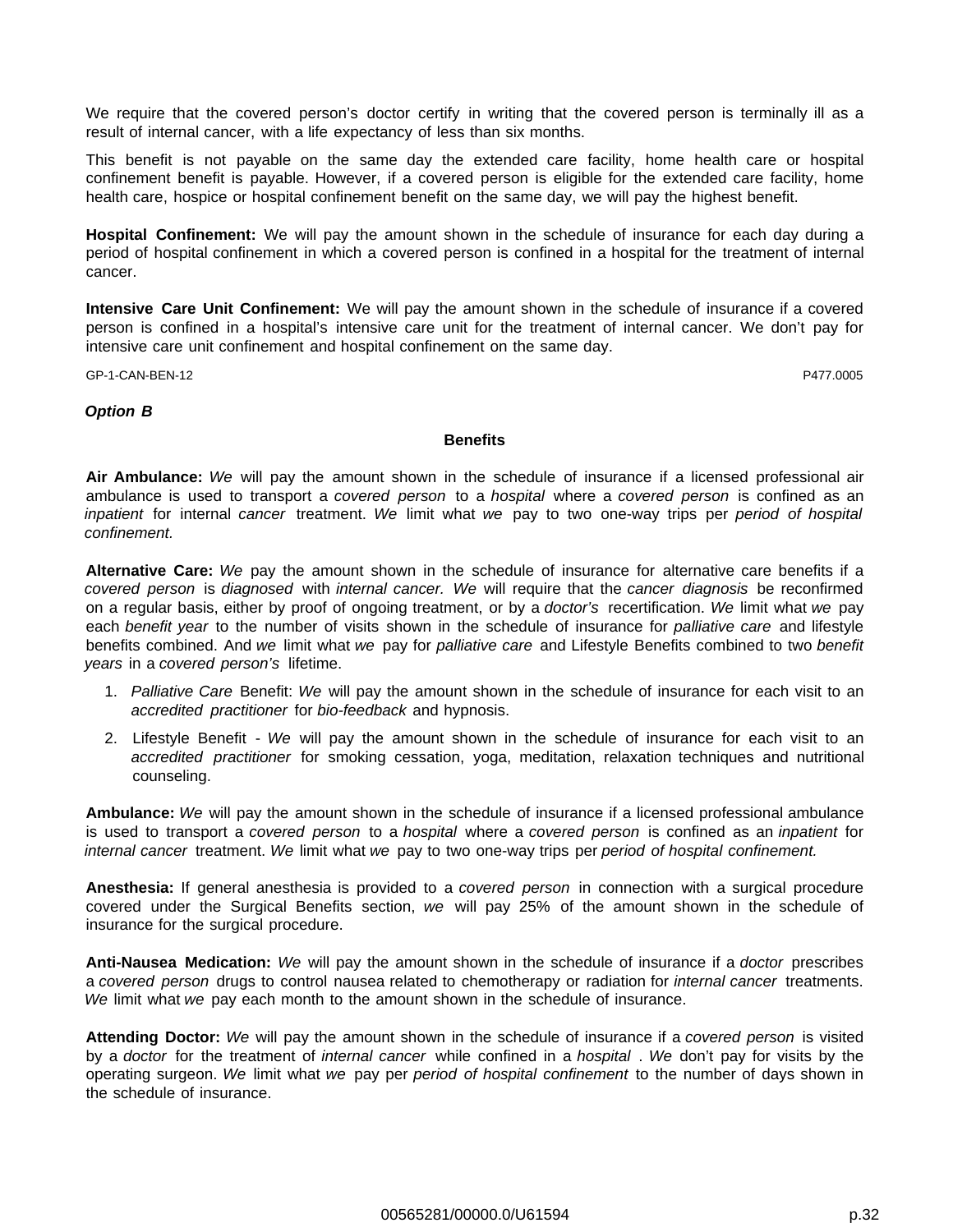**Blood, Plasma and Platelets:** We will pay the amount shown in the schedule of insurance for each day a covered person receives blood, plasma and/or platelets for the treatment of internal cancer. We pay whether the blood, plasma and/or platelets is received as an *inpatient* in a *hospital* or as an outpatient in a *doctor's* office, hospital or ambulatory surgical center. We don't pay for blood, plasma and/or platelets for any other reason, including replacement of blood during surgery. And we limit what we pay in the 12 months which starts on the date of the first treatment to the amount shown in the schedule of insurance.

**Bone Marrow and Stem Cells:** We will pay the amount shown in the schedule of insurance if a covered person receives a bone marrow transplant or stem cell transplant to treat internal cancer.

**Cancer Screening:** Once per benefit year, we will pay the amount in the schedule of insurance if you provide proof satisfactory to us that a covered person received at least one of the following tests for internal cancer: (1) bone marrow testing; (2) BRCA testing; (3) breast ultrasound; (4) breast MRI; (5) colonoscopy or virtual colonoscopy; (6) CA 125 test (blood test for ovarian cancer); (7) CA 15-3 test (blood test for breast cancer); (8) CEA (blood test for colon cancer ) (9) chest x-ray; (10) CT scans or MRI scans; (11) flexible sigmoidoscopy; (12) hemocult stool specimen (lab confirmed); (13) mammogram; (14) pap smear; (15) PSA (blood test for prostate cancer ); (16) Serum Protein Electrophoresis (test for myeloma); (17) testicular ultrasound; (18) thermography; or (19) ThinPrep.

We will pay this benefit once per benefit year for each covered person regardless of whether multiple tests are performed. We will pay this benefit whether or not cancer is diagnosed.

**Cancer Screening Follow-Up:** Once per benefit year, we will pay the amount shown in the schedule of insurance for an additional invasive diagnostic procedure provided to a covered person. We will pay this benefit only if the procedure is recommended by a *doctor* as necessary due to the results of the initial cancer screening procedure.

**Experimental Treatment:** We pay the amount shown in the schedule of insurance if a doctor prescribes experimental treatment for a covered person for the purpose of destroying or changing abnormal tissue, and the treatment is administered by medical personnel in a *doctor's* office, *clinic* or *hospital*. All treatment must be NCI-listed as viable experimental treatment for internal cancer.

We will not pay benefits under this provision for laboratory tests, *immunotherapy*, diagnostic x-rays, and therapeutic devices or other procedures related to the treatments. We will not pay benefits under this provision for the same day the radiation and chemotherapy benefit is payable. However if a covered person is eligible for both the experimental treatment benefit and the radiation and chemotherapy benefit on the same day, then we will pay the higher benefit.

**Extended Care Facility/Skilled Nursing Care:** If we pay benefits under this plan's hospital confinement section for a covered person, and such covered person subsequently is confined to an extended care or skilled nursing facility for the treatment of internal cancer, we will pay the amount in the schedule of insurance. The extended care or skilled nursing facility confinement must start within 30 days of the end of the *hospital* confinement. We limit what we pay each benefit year to the number of days shown in the schedule of insurance.

**Government or Charity Hospital:** In lieu of all the other benefits provided by this plan, we will pay the amount shown in the schedule of insurance per day when a covered person is confined to: (a) a hospital operated by or for the U.S. Government (including the Veteran's Administration); or (b) a hospital that does not charge for its services (charity). The confinement must be for the treatment of internal cancer.

**Home Health Care:** We pay the amount shown in the schedule of insurance if a covered person receives home health care or health support services for the treatment of *internal cancer.* We limit what we pay each benefit year to the limit shown in the schedule of insurance.

However, these services must start within seven days of release from a hospital. And the covered person's doctor must certify that the covered person would need to be hospital confined if home health care was not available.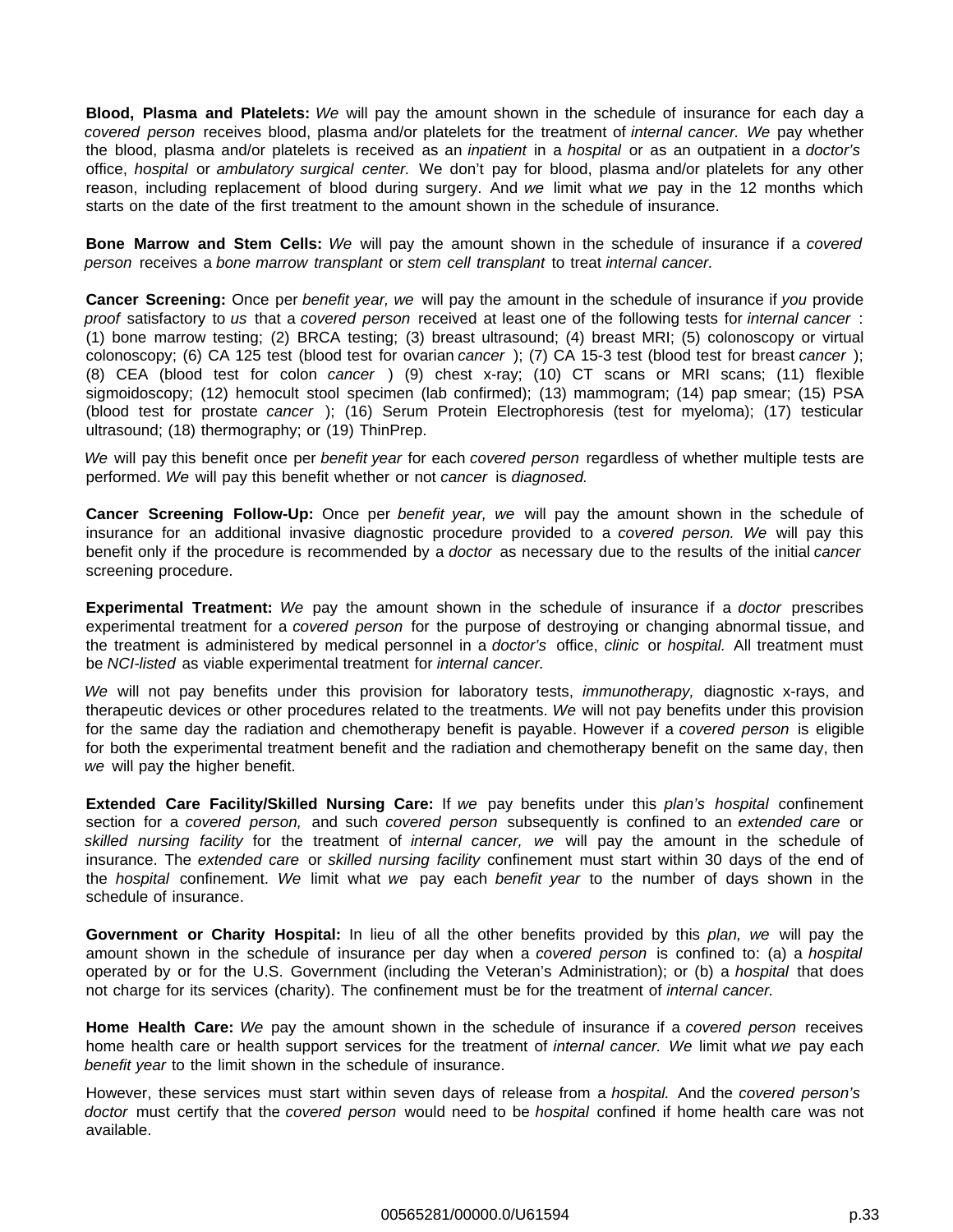We will pay benefits under this section only if the home health care or health support services providers are licensed or certified and as qualified as caregivers providing comparable services at a hospital or other appropriate medical facility. This benefit will not be paid for any day a benefit is paid under the hospice section. If a covered person is eligible for both a benefit under the home health care and hospice sections on the same day, we will pay the higher amount.

**Hormone Therapy:** If a doctor prescribes, and a covered person receives hormone therapy as a treatment for *internal cancer*, we will pay the amount shown in the schedule of insurance. We limit what we pay to the number of treatments shown in the schedule of insurance each benefit year.

**Hospice:** We pay the amount shown in the schedule of insurance per day if a covered person receives hospice care. We limit what we pay to the number of days shown in the schedule of insurance during the covered person's lifetime.

We require that the covered person's doctor certify in writing that the covered person is terminally ill as a result of internal cancer, with a life expectancy of less than six months.

This benefit is not payable on the same day the extended care facility, home health care or hospital confinement benefit is payable. However, if a covered person is eligible for the extended care facility, home health care, hospice or hospital confinement benefit on the same day, we will pay the highest benefit.

**Hospital Confinement:** We will pay the amount shown in the schedule of insurance for each day during a period of hospital confinement in which a covered person is confined in a hospital for the treatment of internal cancer.

**Intensive Care Unit Confinement:** We will pay the amount shown in the schedule of insurance if a covered person is confined in a hospital's intensive care unit for the treatment of internal cancer. We don't pay for intensive care unit confinement and hospital confinement on the same day.

GP-1-CAN-BEN-12 P477.0003

## **Option A**

**Immunotherapy:** If a doctor prescribes immunotherapy for a covered person as treatment for internal cancer, we will pay the amount shown in the schedule of insurance each month. And we limit what we pay in a covered person's lifetime to the amount shown in the schedule of insurance.

We will not pay benefits under this provision for the same treatment under this plan's radiation or chemotherapy provision or the experimental treatment provision. However, if a covered person is eligible for the immunotherapy, radiation therapy or chemotherapy and the experimental treatment benefit on the same day, then we will pay the highest benefit.

**Inpatient Special Nursing:** While a covered person is an inpatient being treated for internal cancer, we pay the amount shown in the schedule of insurance each day for inpatient special nursing if a covered person requires full-time nursing care. Full-time means at least 8 hours of attendance in a 24 hour period. We limit what we pay each benefit year to the number of days shown in the schedule of insurance.

Nursing care must be ordered by a doctor for the treatment of internal cancer, and must be provided by a licensed registered graduate nurse or licensed practical or vocational nurse. Care can't be provided by a family member.

**Medical Imaging:** We will pay the amount shown in the schedule of insurance if a covered person receives a medical imaging procedure related to a diagnosed internal cancer. We limit what we pay each benefit year to the number of images shown in the schedule of insurance.

**Outpatient and Family Member Lodging:** We pay the amount in the schedule of insurance per day for lodging as described below. We limit what we pay for lodging to the number of days shown in the schedule of insurance.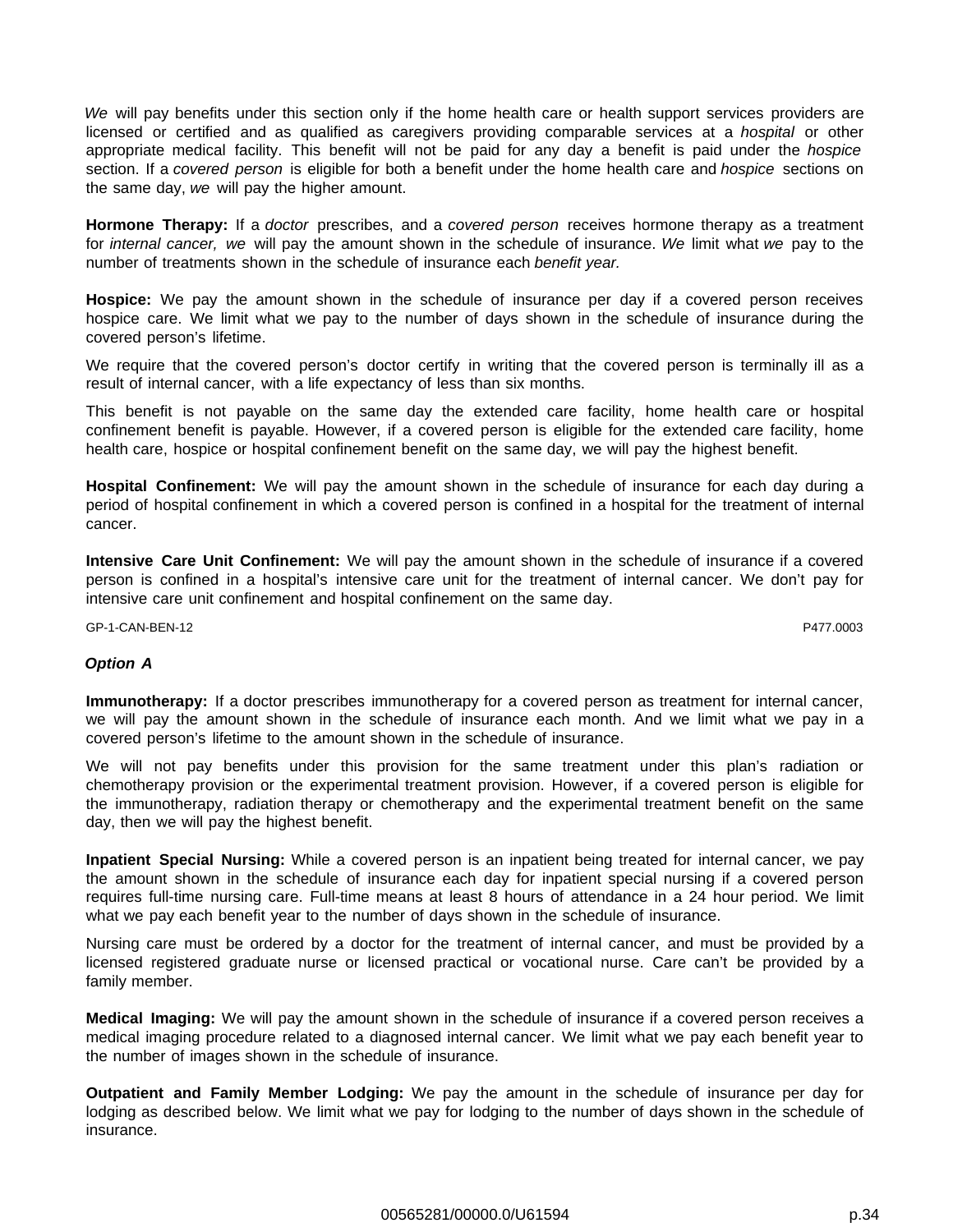We pay a daily lodging benefit when a covered person stay in a hotel, motel or other commercial accommodation in conjunction with receiving treatment of internal cancer. Such treatment must be ordered by a doctor and must not be able to be obtained locally. Lodging must occur more than 50 miles from the covered person's home.

We pay a daily lodging benefit for one adult family member who stays in a hotel, motel or other commercial accommodation in order to be near the covered person while confined in a hospital for internal cancer treatment. The hospital must be at least 50 miles from the covered person's home.

We don't pay for any day that a stay begins more than 24 hours prior to treatment or more than 24 hours after treatment.

**Outpatient or Ambulatory Surgical Center:** We will pay the amount shown in the schedule of insurance when a covered person uses an outpatient or ambulatory surgical center for a surgical procedure covered under this plan's surgical benefits section. We limit what we pay to three days per surgical procedure.

**Physical or Speech Therapy:** We will pay the amount shown in the schedule of insurance for physical or speech therapy provided to a covered person for restoration of normal body function following treatment of internal cancer. Such therapy must be provided by a licensed or certified physical or speech therapist.

We limit what we pay combined for physical and speech therapy to the number of visits per month shown in the schedule of insurance. We limit what we pay for physical and speech therapy combined to the lifetime limit shown in the schedule of insurance.

**Prosthetic Devices:** We will pay the amount shown in the schedule of insurance for prosthetic devices provided to a covered person as a direct result of treatment of internal cancer. There are separate amounts shown in the schedule of insurance for surgically implanted prosthetic devices and non-surgically implanted prosthetic devices. We limit what we pay for prosthetic devices in a covered person's lifetime to the amounts shown in the schedule of insurance.

Surgically implanted prosthetic devices must be the direct result or consequence of the surgical treatment of internal cancer.

The prosthetic device coverage does not include coverage for a Breast Transverse Rectus Abdominis Myocutaneous (TRAM) Flap procedure as listed under the Reconstructive Surgery benefit.

**Radiation Therapy or Chemotherapy:** We will pay the amounts shown in the schedule of insurance if a covered person receives radiation therapy or chemotherapy as internal cancer treatment for the purpose of changing or destroying abnormal tissue. Such therapy must be administered by medical personnel in a hospital, doctor's office or clinic. Benefits will be paid only for days on which treatment is performed.

Benefits will not be paid for office visits, laboratory tests, diagnostic x-rays, treatment planning, simulation, treatment devices, dosimetry, radiation physics, teletherapy or other treatments related to radiation therapy or chemotherapy treatments. Hormone therapy and immunotherapy is not covered under this provision.

Radiation therapy and chemotherapy treatments must be approved for the treatment of cancer by the United States Food and Drug Administration.

**Reconstructive Surgery:** We will pay the amount shown in the schedule of insurance if a covered person has reconstructive surgery performed related to the treatment of internal cancer. We pay only for the following procedures: (a) Breast symmetry (modification of the non-cancerous breast performed within 5 years of reconstructing the cancerous breast); (b) Breast reconstruction; (c) Facial reconstruction; and (d) Breast transverse rectus abdominis myocutaneous (TRAM) flap.

Also, we will pay 25% of the reconstructive surgery amounts shown in the schedule of insurance for general anesthesia used during these procedures.

**Second Surgical Opinion:** If a doctor has diagnosed a covered person with internal cancer requiring surgery and a covered person obtains a second surgical opinion, we will pay the amount shown in the schedule of insurance. However, the second surgical opinion must be from a different doctor than the one who recommended the surgery. We limit what we pay to one benefit per surgical procedure.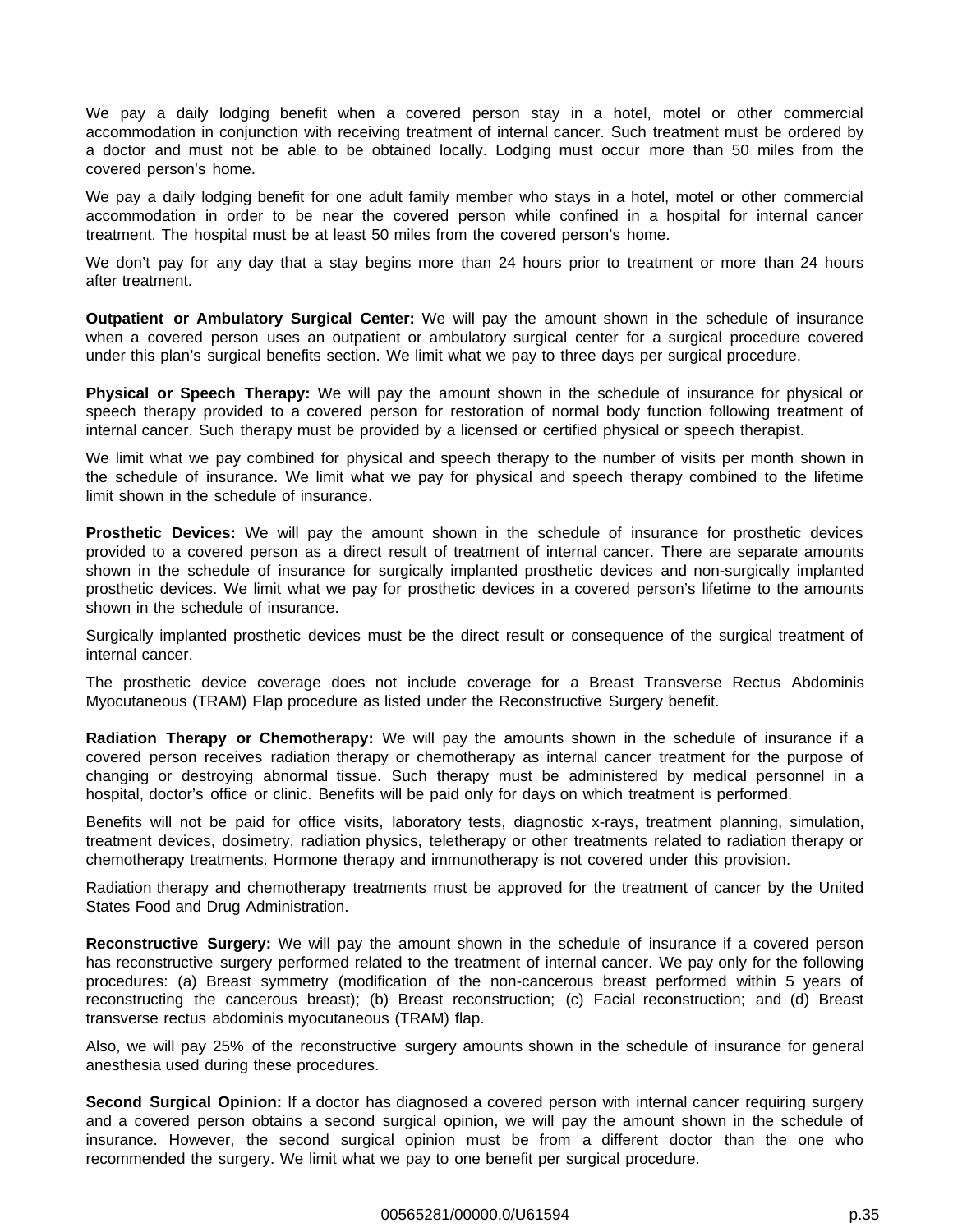**Skin Cancer:** We will pay the amount shown in the schedule of insurance if a doctor performs any of the following procedures for the purpose of treating diagnosed skin cancer in a covered person: (a) biopsy; (b) reconstructive surgery following previous excision of skin cancer; (c) excision of skin cancer without flap or graft; or (d) excision of skin cancer with flap or graft.

The amount shown in the schedule of insurance includes the amount payable for anesthesia services.

**Surgical Benefits:** We pay the amount shown in the schedule of insurance if a doctor performs one of the procedures shown in the of insurance for the purpose of treating internal cancer diagnosed in a covered person. The schedule of insurance for surgical procedures does not apply to surgery for skin cancer, which will be covered only under the skin cancer section. And the schedule of insurance for surgical procedures does not apply to reconstructive surgery, which is covered only under the reconstructive surgery section.

If more than one surgical procedure is performed through the same incision, benefits will be paid for only one procedure based upon the highest eligible benefit.

**Transportation/Companion Transportation:** We pay the amount shown in the schedule of insurance for transportation and companion transportation as follows.

We pay a transportation benefit upon completion of a round trip to transport a covered person to a hospital or clinic for the purpose of internal cancer treatment. However the hospital or clinic must be at least 50 miles from the covered person's home. And transportation cannot be by the use of an ambulance or air ambulance.

If commercial travel (coach-class plane, train or bus) is necessary, we will pay for one additional person to accompany the covered person. If treatment is for a covered dependent child, we will pay for up to two adults to accompany the covered dependent child

GP-1-CAN-BEN-12 P477.0011

#### **Option B**

**Immunotherapy:** If a doctor prescribes immunotherapy for a covered person as treatment for internal cancer, we will pay the amount shown in the schedule of insurance each month. And we limit what we pay in a covered person's lifetime to the amount shown in the schedule of insurance.

We will not pay benefits under this provision for the same treatment under this plan's radiation or chemotherapy provision or the experimental treatment provision. However, if a covered person is eligible for the immunotherapy, radiation therapy or chemotherapy and the experimental treatment benefit on the same day, then we will pay the highest benefit.

**Inpatient Special Nursing:** While a covered person is an inpatient being treated for internal cancer, we pay the amount shown in the schedule of insurance each day for inpatient special nursing if a covered person requires full-time nursing care. Full-time means at least 8 hours of attendance in a 24 hour period. We limit what we pay each benefit year to the number of days shown in the schedule of insurance.

Nursing care must be ordered by a doctor for the treatment of internal cancer, and must be provided by a licensed registered graduate nurse or licensed practical or vocational nurse. Care can't be provided by a family member.

**Medical Imaging:** We will pay the amount shown in the schedule of insurance if a covered person receives a medical imaging procedure related to a diagnosed internal cancer. We limit what we pay each benefit year to the number of images shown in the schedule of insurance.

**Outpatient and Family Member Lodging:** We pay the amount in the schedule of insurance per day for lodging as described below. We limit what we pay for lodging to the number of days shown in the schedule of insurance.

We pay a daily lodging benefit when a covered person stay in a hotel, motel or other commercial accommodation in conjunction with receiving treatment of internal cancer. Such treatment must be ordered by a doctor and must not be able to be obtained locally. Lodging must occur more than 50 miles from the covered person's home.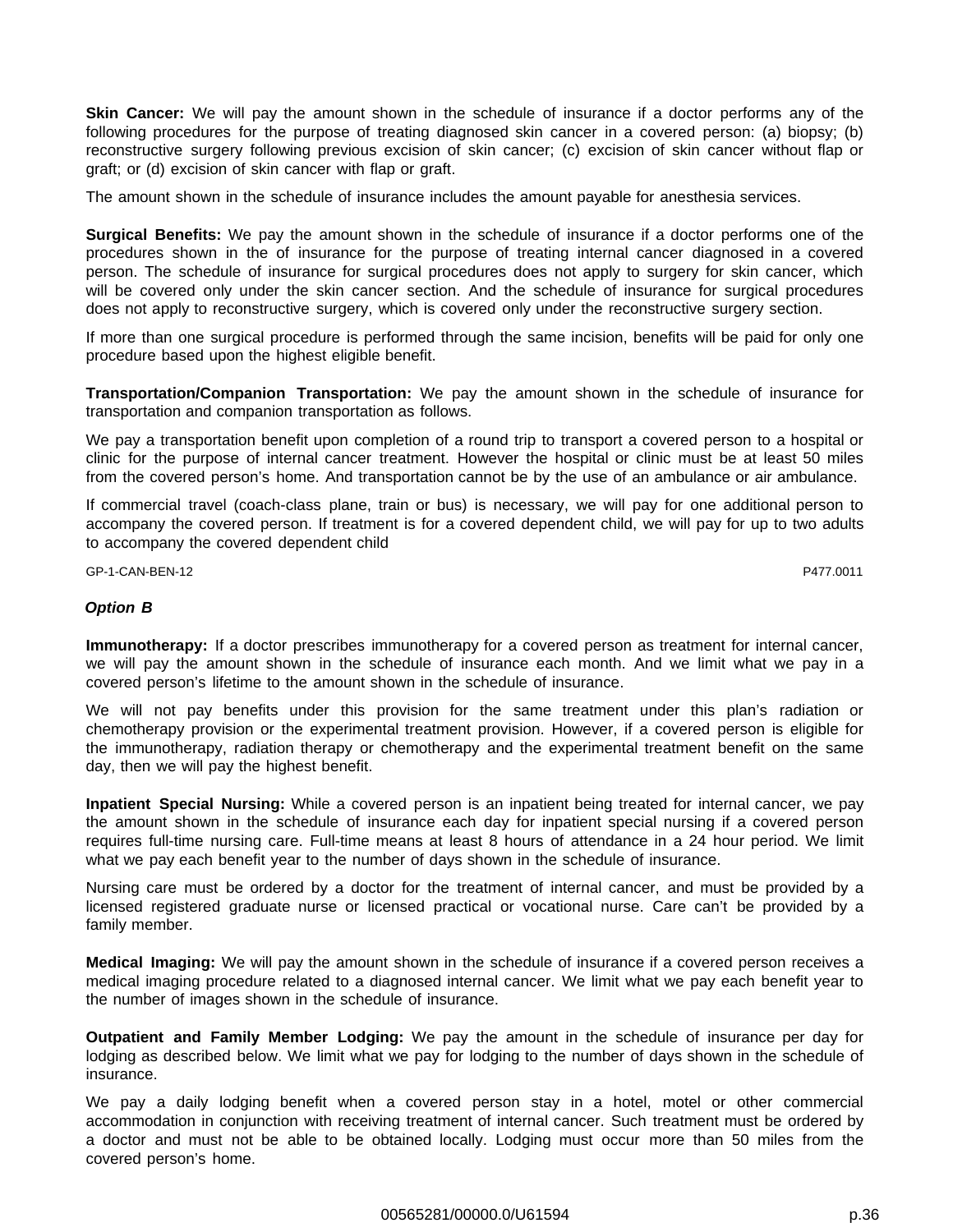We pay a daily lodging benefit for one adult family member who stays in a hotel, motel or other commercial accommodation in order to be near the covered person while confined in a hospital for internal cancer treatment. The hospital must be at least 50 miles from the covered person's home.

We don't pay for any day that a stay begins more than 24 hours prior to treatment or more than 24 hours after treatment.

**Outpatient or Ambulatory Surgical Center:** We will pay the amount shown in the schedule of insurance when a covered person uses an outpatient or ambulatory surgical center for a surgical procedure covered under this plan's surgical benefits section. We limit what we pay to three days per surgical procedure.

**Physical or Speech Therapy:** We will pay the amount shown in the schedule of insurance for physical or speech therapy provided to a covered person for restoration of normal body function following treatment of internal cancer. Such therapy must be provided by a licensed or certified physical or speech therapist.

We limit what we pay combined for physical and speech therapy to the number of visits per month shown in the schedule of insurance. We limit what we pay for physical and speech therapy combined to the lifetime limit shown in the schedule of insurance.

**Prosthetic Devices:** We will pay the amount shown in the schedule of insurance for prosthetic devices provided to a covered person as a direct result of treatment of internal cancer. There are separate amounts shown in the schedule of insurance for surgically implanted prosthetic devices and non-surgically implanted prosthetic devices. We limit what we pay for prosthetic devices in a covered person's lifetime to the amounts shown in the schedule of insurance.

Surgically implanted prosthetic devices must be the direct result or consequence of the surgical treatment of internal cancer.

The prosthetic device coverage does not include coverage for a Breast Transverse Rectus Abdominis Myocutaneous (TRAM) Flap procedure as listed under the Reconstructive Surgery benefit.

**Radiation Therapy or Chemotherapy:** We will pay the amounts shown in the schedule of insurance if a covered person receives radiation therapy or chemotherapy as internal cancer treatment for the purpose of changing or destroying abnormal tissue. Such therapy must be administered by medical personnel in a hospital, doctor's office or clinic. Benefits will be paid only for days on which treatment is performed.

Benefits will not be paid for office visits, laboratory tests, diagnostic x-rays, treatment planning, simulation, treatment devices, dosimetry, radiation physics, teletherapy or other treatments related to radiation therapy or chemotherapy treatments. Hormone therapy and immunotherapy is not covered under this provision.

Radiation therapy and chemotherapy treatments must be approved for the treatment of cancer by the United States Food and Drug Administration.

**Reconstructive Surgery:** We will pay the amount shown in the schedule of insurance if a covered person has reconstructive surgery performed related to the treatment of internal cancer. We pay only for the following procedures: (a) Breast symmetry (modification of the non-cancerous breast performed within 5 years of reconstructing the cancerous breast); (b) Breast reconstruction; (c) Facial reconstruction; and (d) Breast transverse rectus abdominis myocutaneous (TRAM) flap.

Also, we will pay 25% of the reconstructive surgery amounts shown in the schedule of insurance for general anesthesia used during these procedures.

**Reproductive Benefits:** We pay the amount shown in the insurance for a covered person to have oocytes extracted and harvested.

Also, once per covered person, we will pay the amount shown in the schedule of insurance for the storage of a covered person's oocytes or sperm with a licensed reproductive tissue bank or a similarly licensed facility. Any such extraction, harvesting or storage must occur prior to chemotherapy or radiation treatment that has been prescribed for the covered person's treatment of cancer.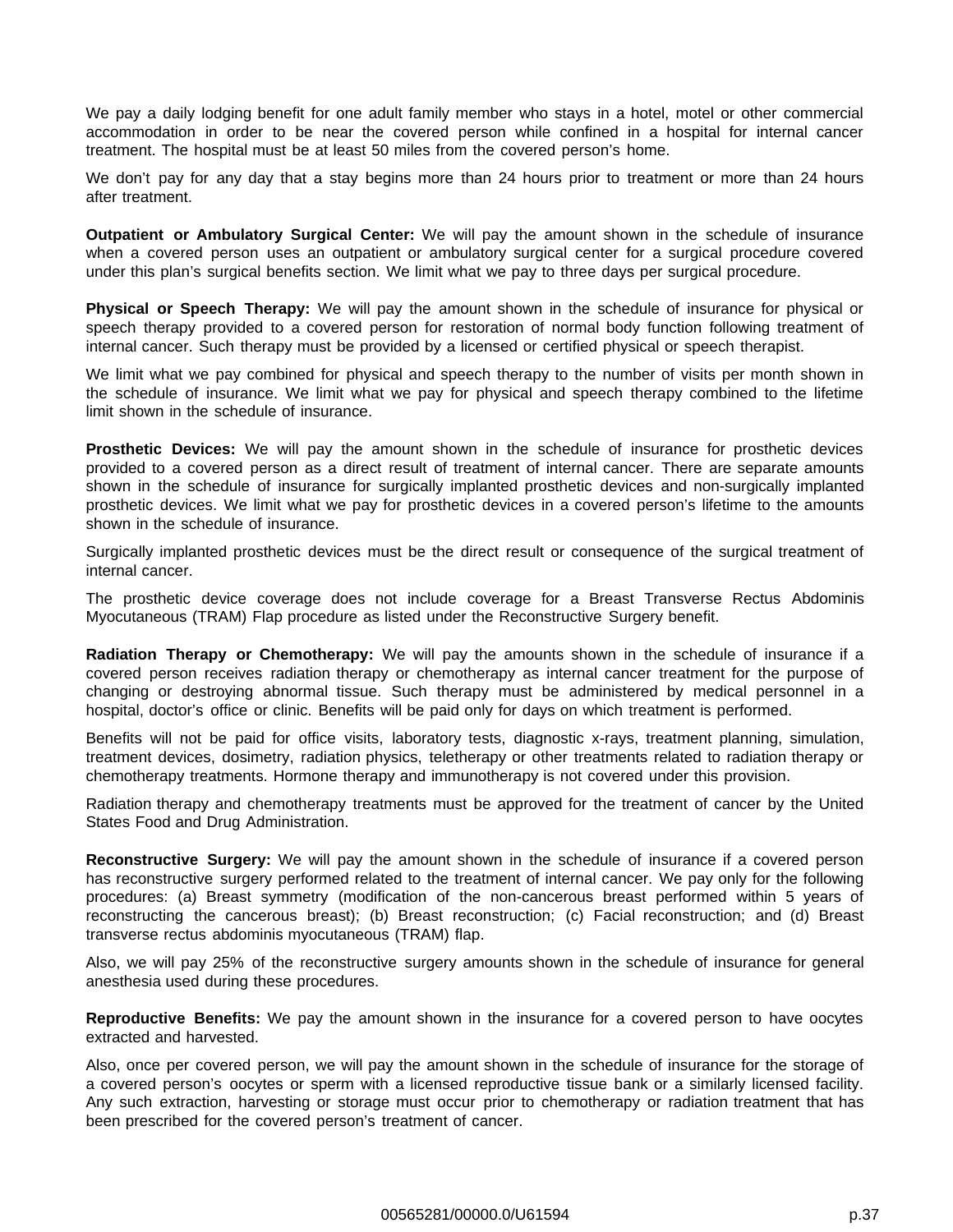We limit what we pay in a covered person's lifetime for covered reproductive benefits to the amount shown in the schedule of insurance.

**Second Surgical Opinion:** If a doctor has diagnosed a covered person with internal cancer requiring surgery and a covered person obtains a second surgical opinion, we will pay the amount shown in the schedule of insurance. However, the second surgical opinion must be from a different doctor than the one who recommended the surgery. We limit what we pay to one benefit per surgical procedure.

**Skin Cancer:** We will pay the amount shown in the schedule of insurance if a doctor performs any of the following procedures for the purpose of treating diagnosed skin cancer in a covered person: (a) biopsy; (b) reconstructive surgery following previous excision of skin cancer; (c) excision of skin cancer without flap or graft; or (d) excision of skin cancer with flap or graft.

The amount shown in the schedule of insurance includes the amount payable for anesthesia services.

**Surgical Benefits:** We pay the amount shown in the schedule of insurance if a doctor performs one of the procedures shown in the of insurance for the purpose of treating internal cancer diagnosed in a covered person. The schedule of insurance for surgical procedures does not apply to surgery for skin cancer, which will be covered only under the skin cancer section. And the schedule of insurance for surgical procedures does not apply to reconstructive surgery, which is covered only under the reconstructive surgery section.

If more than one surgical procedure is performed through the same incision, benefits will be paid for only one procedure based upon the highest eligible benefit.

**Transportation/Companion Transportation:** We pay the amount shown in the schedule of insurance for transportation and companion transportation as follows.

We pay a transportation benefit upon completion of a round trip to transport a covered person to a hospital or clinic for the purpose of internal cancer treatment. However the hospital or clinic must be at least 50 miles from the covered person's home. And transportation cannot be by the use of an ambulance or air ambulance.

If commercial travel (coach-class plane, train or bus) is necessary, we will pay for one additional person to accompany the covered person. If treatment is for a covered dependent child, we will pay for up to two adults to accompany the covered dependent child

GP-1-CAN-BEN-12 P477.0009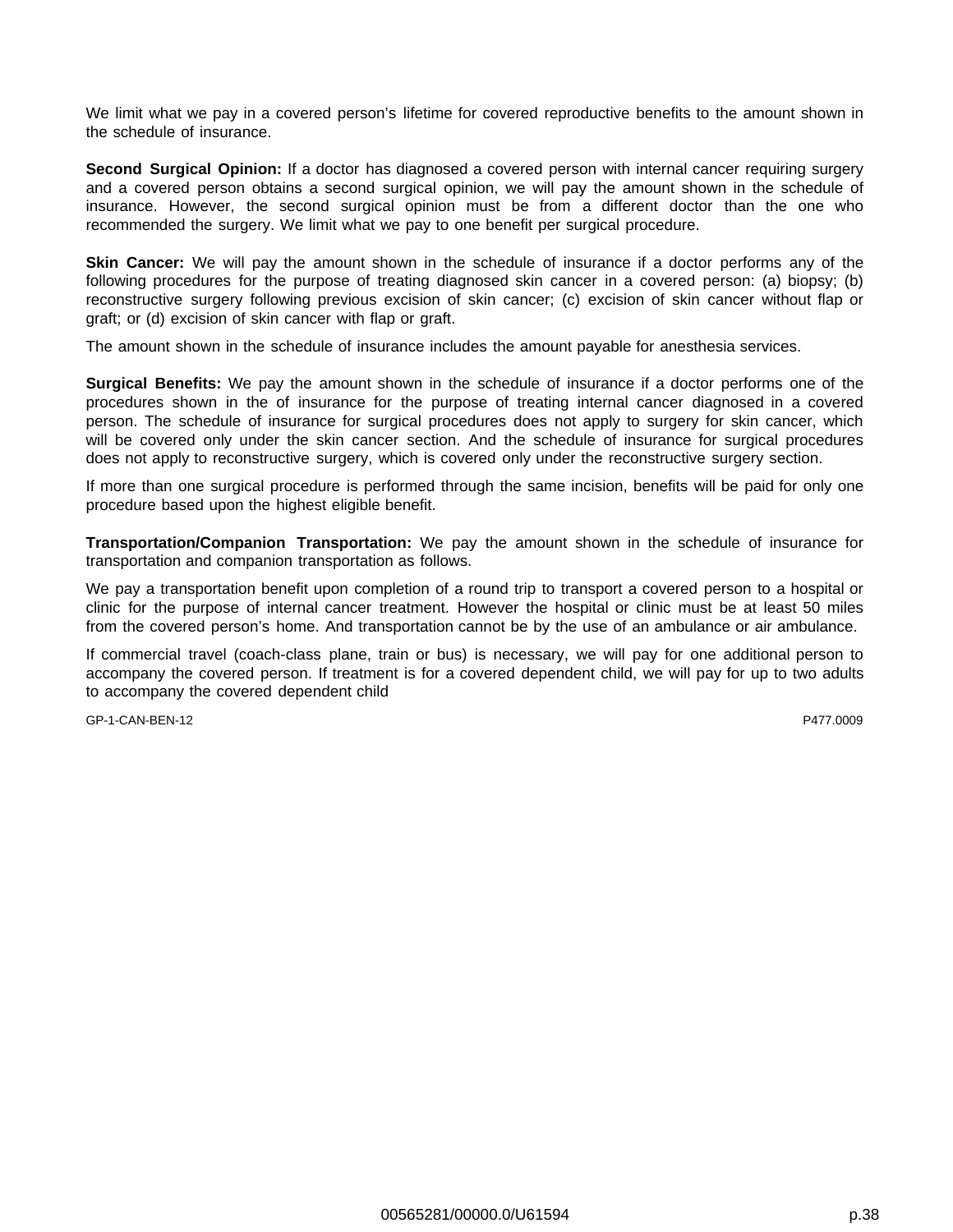## **Option A**

## **DEFINITIONS**

This section defines certain terms appearing in this plan.

**Ambulatory Surgical Center:** This term means a facility in which outpatient surgery is done. It must meet all of the requirements shown below:

- have a medical staff of doctors, nurses, and licensed anesthesiologist;  $\bullet$
- maintain at least two operating rooms; and one recovery room;
- maintain diagnostic lab and x-ray facilities;
- be staffed and equipped to give emergency care;
- have a blood supply;  $\bullet$
- maintain medical records;
- have agreements with *hospitals* for immediate acceptance of patients who need *inpatient* confinement; and
- be licensed in accord with the laws of the appropriate legally authorized agency.

A facility is not an ambulatory surgical center if it is part of a hospital.

**Benefit Year:** This term means each period of 12 months in a row which starts on starts on January 1st and ends on December 31st.

**Board Certified:** This term means a doctor who has been certified in the appropriate medical specialty by a member board of the American Board of Medical Specialties.

**Bone Marrow Transplant:** This term means a procedure in which a patient's bone marrow is replaced with cellular elements to reconstitute the bone marrow. It may be preceded by chemotherapy, radiotherapy, or other treatments which cause residual bone marrow to be destroyed. The collection of stem cells or other peripheral blood cells and their reinfusion is not a bone marrow transplant.

**Cancer:** This term means a covered person has been diagnosed with a disease manifested by the presence of a malignant tumor characterized by the uncontrolled growth and spread of malignant cells in any part of the body. This includes leukemia, Hodgkin's disease, lymphoma, sarcoma, malignant tumors and melanoma. Cancer includes carcinomas in-situ (in the natural or normal place, confined to the site of origin, without having invaded neighboring tissue). Pre-malignant conditions or conditions with malignant potential, such as myelodyplastic and myeloproliferative disorders, carcinoid, leukoplakia, hyperplasia, actinic keratosis, polycythemia, and nonmalignant melanoma, moles or similar diseases or lesions will not be considered cancer.

**Clinic:** This term means an institution, building or part of a building where outpatients receive treatment for Diagnoses.

**Covered Person:** This term means an employee or dependent insured by this plan.

**Diagnosed** or **Diagnosis:** These terms mean the establishment of cancer by a doctor through the use of clinical and/or lab findings.

Diagnosis of cancer must be based on microscopic (histologic) exam of: (a) fixed tissues; or (b) preparations of blood or bone marrow. Such exam must be documented in a written report by a doctor who is board certified in pathology. If, however, in the opinion of the attending doctor, a pathological diagnosis is medically inappropriate, a clinical diagnosis of cancer will be accepted.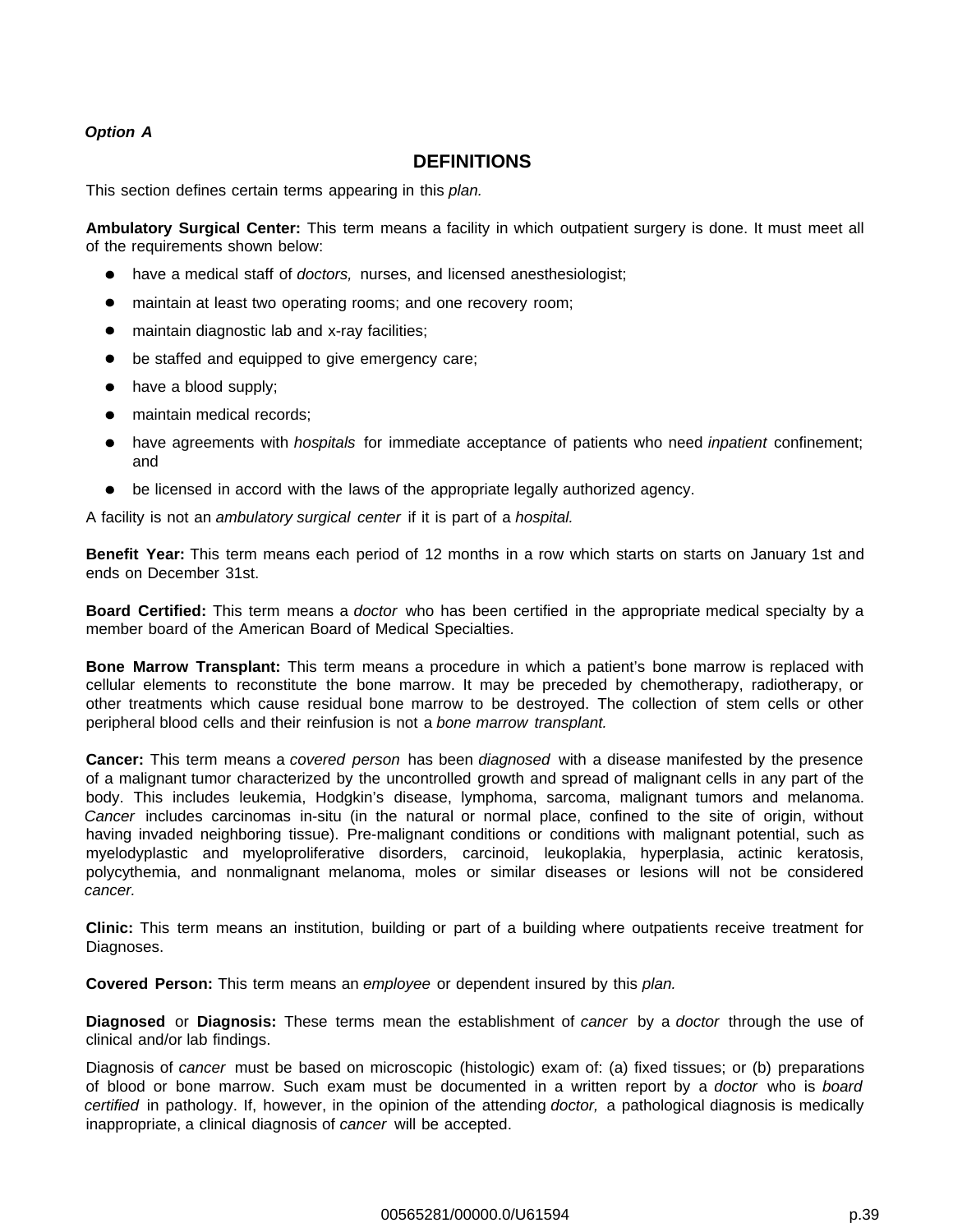**Doctor:** This term means any practitioner of the healing arts that: (a) is properly licensed or certified by the laws of the state in which he or she practices; and (b) provides services that are within the lawful scope of his or license.

**Extended Care Facility** or **Skilled Nursing Facility:** This term means a facility which mainly provides full-time inpatient skilled nursing care for sick or injured people who do not need to be in a hospital. This plan recognizes such a place if it carries out its stated purpose under all relevant state and local laws, and it is: (a) accredited for its stated purpose by the Joint Commission of Healthcare Organizations; or (b) approved for its stated purpose by Medicare. In some places an extended care facility is called: (a) a rehabilitation facility; or (b) a skilled nursing facility; or (c) a sub-acute facility.

**Family Member:** This term means you are a covered person's spouse, brother or sister (including stepbrother or stepsister), children (including stepchildren), parents (including stepparents), grandchildren, father or mother-in- law, and spouses, if applicable, of any of these.

**Hospice:** This term means a licensed facility or program which provides a coordinated set of services at home or in a facility for persons who are certified by a *doctor* as terminally ill.

**Hospital** This term means a short-term, acute care general facility, which:

- (1) is primarily engaged in providing, by or under the continuous supervision of doctors, to inpatient s, diagnostic services and therapeutic services for diagnosis, treatment and care of sick or injured persons;
- (2) has organized departments of medicine and major surgery;
- (3) has a requirement that every patient must be under the care of a *doctor* or *dentist*;
- (4) provides 24 hour nursing service by or under the supervision of a registered professional nurse (R.N.);
- (5) is duly licensed by the agency responsible for licensing such Hospital s; and
- (6) is not, other than incidentally: (a) a place of rest; (b) a place primarily for the treatment of tuberculosis; (c) a place for the aged; (d) a place for drug addicts or alcoholics; or (e) a place for convalescent, custodial, educational or rehabilitative care.

**Immunotherapy:** This term means treatments intended to improve the immune system by providing antibodies, colony stimulating factors, or immunoglobulins for the purpose of treating cancer.

**Inpatient:** This term means: (a) a covered person who is physically confined as a registered bed patient in a hospital or other recognized health care facility; or (b) the confinement, itself.

**Intensive Care Unit:** This term means a hospital area of special care, which at the time of admission is separate and apart from the surgical recovery room, other rooms, beds or wards normally used for patient confinement. In addition, the unit must provide the following: (a) 24 hour continuous nursing care attended by nurses assigned to the unit on a full-time basis; (b) direction and/or supervision by a full time doctor director or a standing "intensive care" committee of the medical staff; and (c) special medical apparatus used to treat the critically ill.

**Internal Cancer:** This term means a cancer contained within the body. Internal cancers do not include skin cancer except for melanomas classified as Clark's level III and higher or a Breslow level greater than or equal to 1.5mm.

**NCI-Listed:** This term means a cancer treatment protocol that is listed in the National Cancer Institute's (NCI) Physician Data Query (PDQ). The PDQ is an on-line database that contains *cancer* information summaries, listings of clinical trials, and directories of doctors and organization involved in cancer care.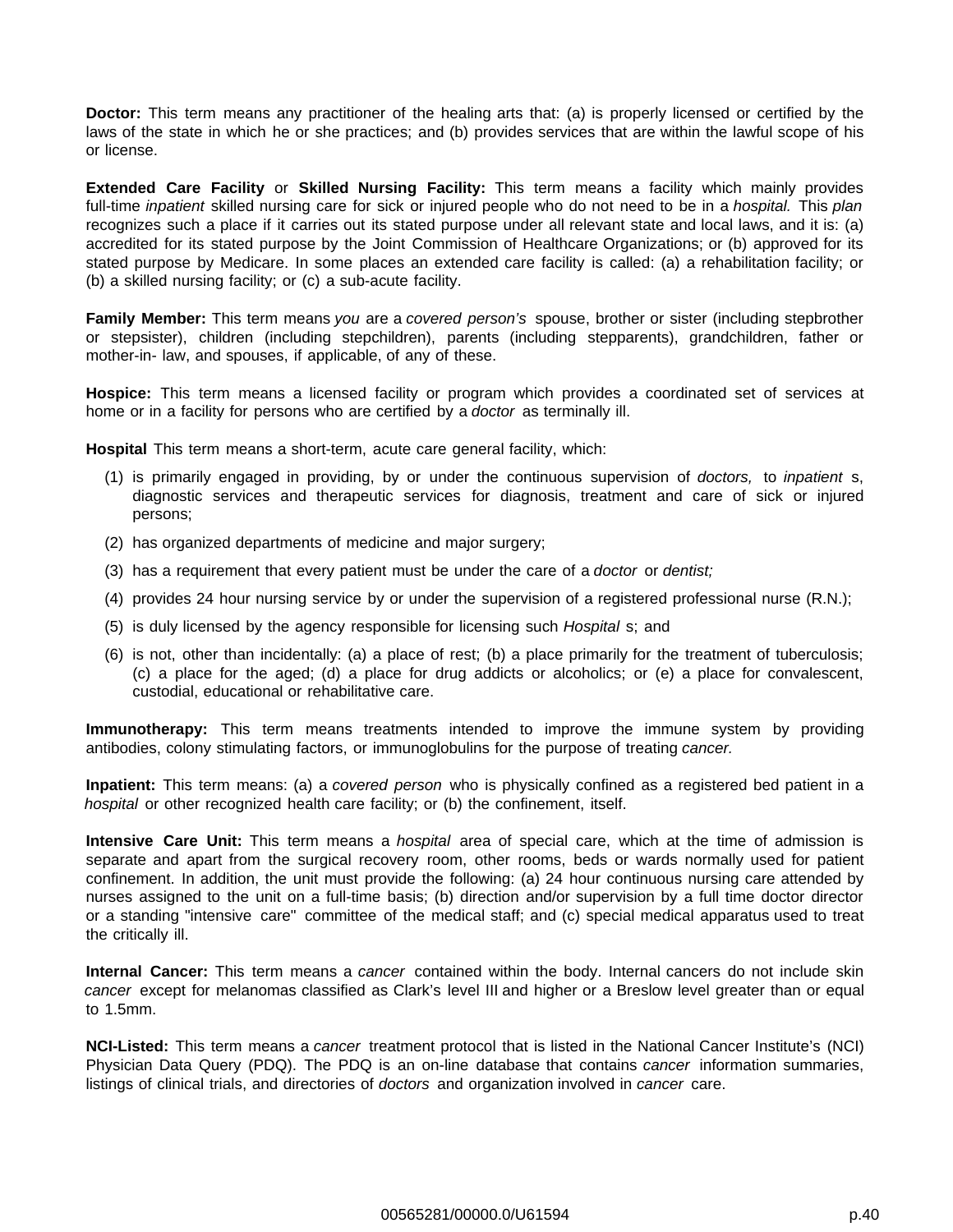**Period of Hospital Confinement:** This term means hospital confinement for a continuous and uninterrupted period of time while under the regular care and attendance of a *doctor*. A new period of *hospital* confinement will begin if a new *hospital* confinement occurs 30 or more days after the end of the previous hospital confinement or if the *hospital* confinement results from a completely independent cause from the previous hospital confinement.

**Plan:** This term means the group cancer coverage described in the plan and the certificate.

**Pre-Existing Conditions:** A pre-existing condition is a cancer, whether diagnosed or misdiagnosed, for which in the 12 months before a person becomes covered by this plan, he or she: (1) received advice or treatment from a doctor; (2) underwent diagnostic procedures; (3) was prescribed or took prescription drugs; or (4) received other medical care or treatment, including consultation with a doctor.

**Proof** or **Proof of Insurability:** These terms mean an application for coverage showing that a person is insurable.

**Stem Cell Transplant:** This term means the delivery of autologous or allogeneic stem cells to a person who has received chemotherapy or radiology to treat *internal cancer*. This definition does not include allogeneic or autogeneic bone marrow collection and infusion of bone marrow under general anesthesia.

**We, Us** and **Our:** These terms mean The Guardian Life Insurance Company of America.

**You** or **Your:** These terms mean the insured employee.

GP-1-CAN-DEF-12 P477.0019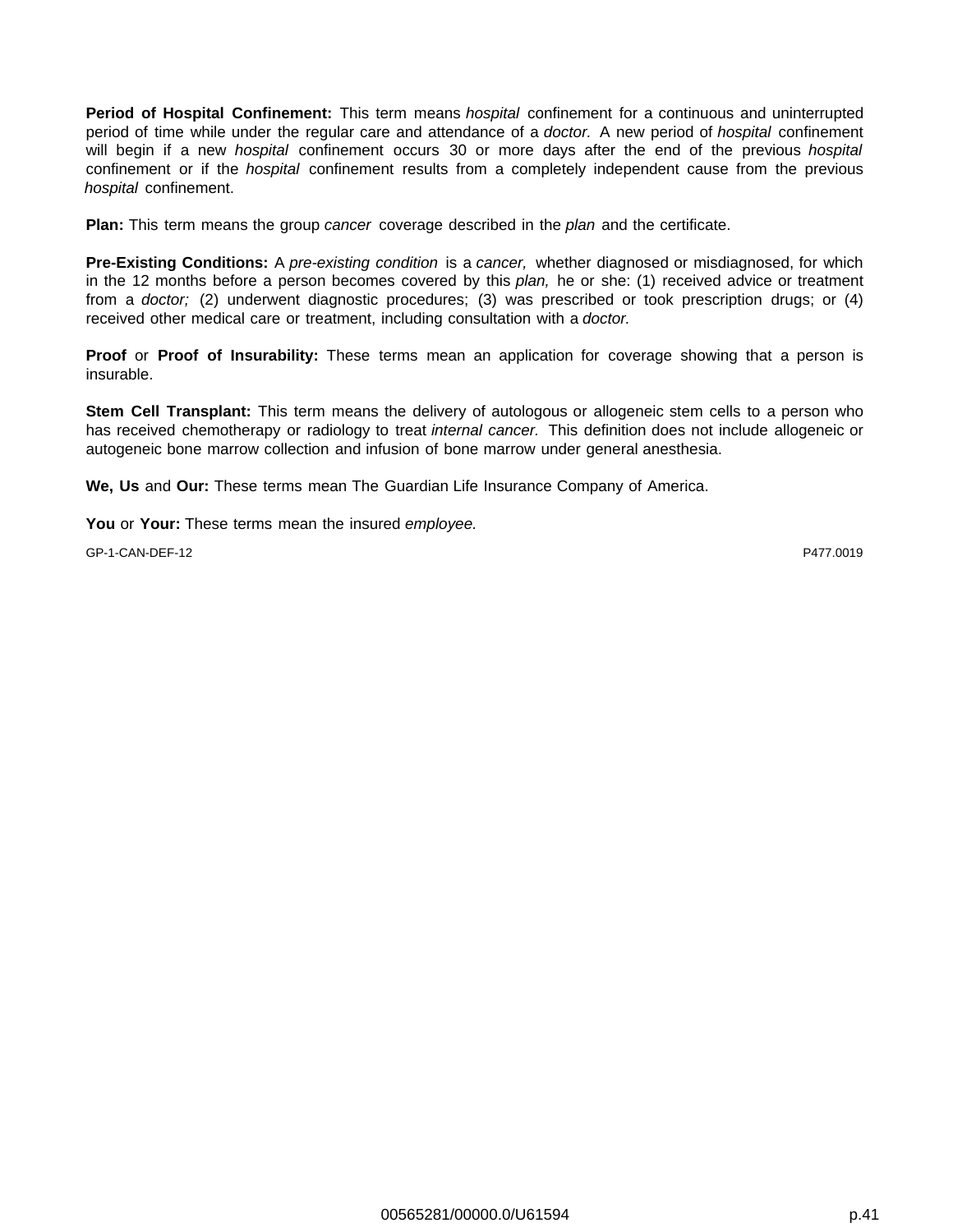## **Option B**

## **DEFINITIONS**

This section defines certain terms appearing in this plan.

**Accredited Practitioner:** This term means a naturopathic doctor, ayurvedic practitioner, bio-feedback practitioner or hypnotherapist who is licensed (if applicable) under the laws of the state where treatment is received as qualified to treat the type of condition for which a claim is being made. If licensed, the practitioner must be practicing within the scope of his or her license.

**Ayurvedic Medicine:** This term means a practice of health promotion, disease prevention, and personal growth that includes physical, psychological and spiritual aspects. Ayurvedic practices are intended to promote well being and reduce stress and may include yoga, meditation, massage, dietary changes and herbs.

**Ayurvedic Practitioner:** This term means an accredited practitioner who has been certified through the American Association of Drugless Accredited Practitioners for Ayurvedic Medicine.

**Ambulatory Surgical Center:** This term means a facility in which outpatient surgery is done. It must meet all of the requirements shown below:

- have a medical staff of doctors, nurses, and licensed anesthesiologist;
- maintain at least two operating rooms; and one recovery room;
- maintain diagnostic lab and x-ray facilities;
- be staffed and equipped to give emergency care;
- have a blood supply;
- maintain medical records;
- have agreements with *hospitals* for immediate acceptance of patients who need *inpatient* confinement; and
- be licensed in accord with the laws of the appropriate legally authorized agency.  $\bullet$

A facility is not an ambulatory surgical center if it is part of a hospital.

**Benefit Year:** This term means each period of 12 months in a row which starts on starts on January 1st and ends on December 31st.

**Bio-Feedback:** This term means a therapy that trains and uses the mind to control body functions that are typically regulated automatically such as muscle tension, heart rate, blood pressure or temperature.

**Bio-Feedback Practitioner:** This term means an accredited practitioner who has a bachelor's degree in a health related profession, such as a degree in medicine, osteopathy or Naturopathic medicine and who has received certification from the Biofeedback Society of America and is currently licensed in the state where he or she practices.

**Board Certified:** This term means a doctor who has been certified in the appropriate medical specialty by a member board of the American Board of Medical Specialties.

**Bone Marrow Transplant:** This term means a procedure in which a patient's bone marrow is replaced with cellular elements to reconstitute the bone marrow. It may be preceded by chemotherapy, radiotherapy, or other treatments which cause residual bone marrow to be destroyed. The collection of stem cells or other peripheral blood cells and their reinfusion is not a bone marrow transplant.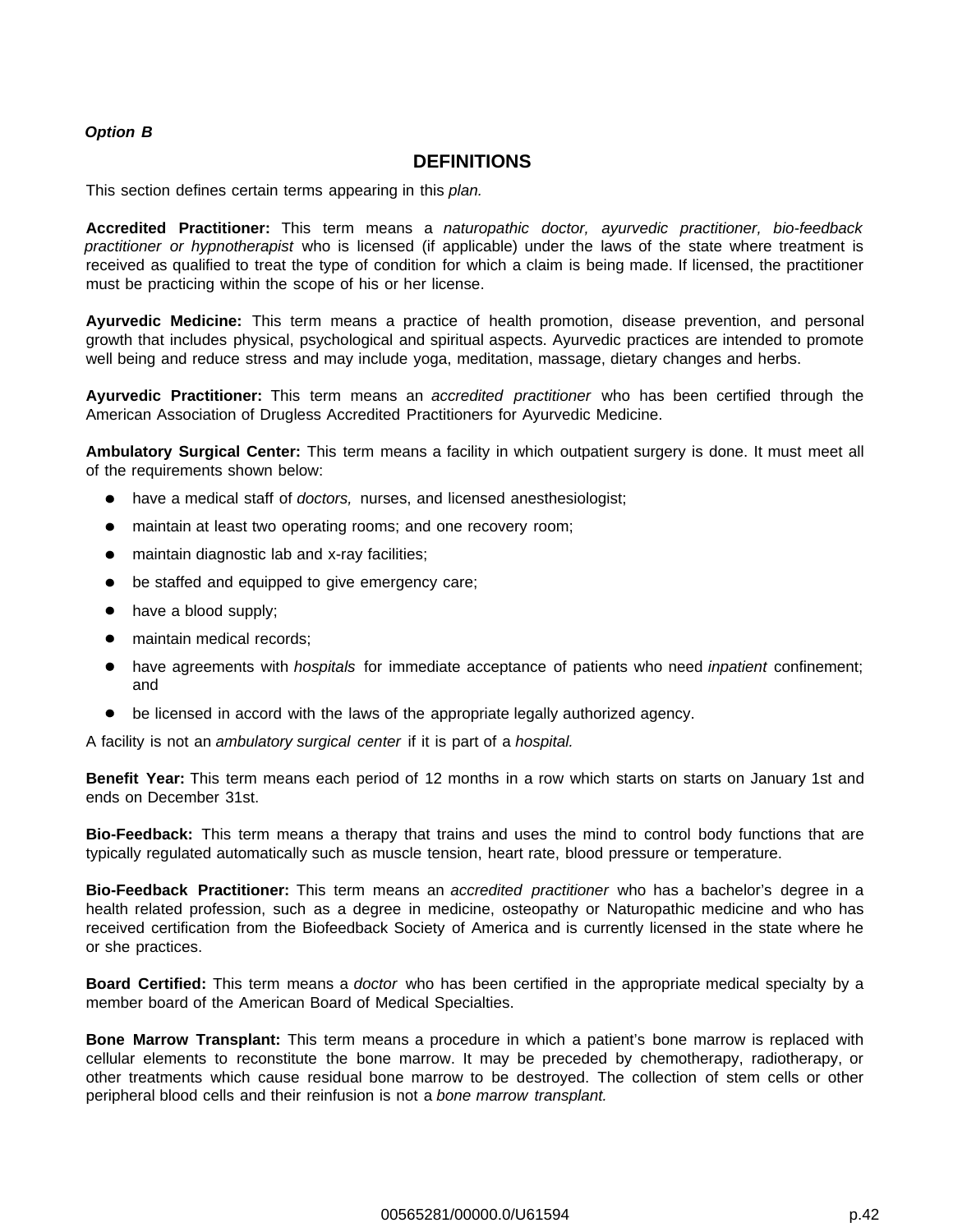**Cancer:** This term means a covered person has been diagnosed with a disease manifested by the presence of a malignant tumor characterized by the uncontrolled growth and spread of malignant cells in any part of the body. This includes leukemia, Hodgkin's disease, lymphoma, sarcoma, malignant tumors and melanoma. Cancer includes carcinomas in-situ (in the natural or normal place, confined to the site of origin, without having invaded neighboring tissue). Pre-malignant conditions or conditions with malignant potential, such as myelodyplastic and myeloproliferative disorders, carcinoid, leukoplakia, hyperplasia, actinic keratosis, polycythemia, and nonmalignant melanoma, moles or similar diseases or lesions will not be considered cancer.

**Clinic:** This term means an institution, building or part of a building where outpatients receive treatment for Diagnoses.

**Covered Person:** This term means an employee or dependent insured by this plan.

**Diagnosed** or **Diagnosis:** These terms mean the establishment of cancer by a doctor through the use of clinical and/or lab findings.

Diagnosis of cancer must be based on microscopic (histologic) exam of: (a) fixed tissues; or (b) preparations of blood or bone marrow. Such exam must be documented in a written report by a doctor who is board certified in pathology. If, however, in the opinion of the attending doctor, a pathological diagnosis is medically inappropriate, a clinical diagnosis of cancer will be accepted.

**Doctor:** This term means any practitioner of the healing arts that: (a) is properly licensed or certified by the laws of the state in which he or she practices; and (b) provides services that are within the lawful scope of his or license.

**Extended Care Facility** or **Skilled Nursing Facility:** This term means a facility which mainly provides full-time inpatient skilled nursing care for sick or injured people who do not need to be in a hospital. This plan recognizes such a place if it carries out its stated purpose under all relevant state and local laws, and it is: (a) accredited for its stated purpose by the Joint Commission of Healthcare Organizations; or (b) approved for its stated purpose by Medicare. In some places an extended care facility is called: (a) a rehabilitation facility; or (b) a skilled nursing facility; or (c) a sub-acute facility.

**Family Member:** This term means you are a covered person's spouse, brother or sister (including stepbrother or stepsister), children (including stepchildren), parents (including stepparents), grandchildren, father or mother-in- law, and spouses, if applicable, of any of these.

**Hospice:** This term means a licensed facility or program which provides a coordinated set of services at home or in a facility for persons who are certified by a doctor as terminally ill.

**Hospital** This term means a short-term, acute care general facility, which:

- (1) is primarily engaged in providing, by or under the continuous supervision of doctors, to inpatient s, diagnostic services and therapeutic services for diagnosis, treatment and care of sick or injured persons;
- (2) has organized departments of medicine and major surgery;
- (3) has a requirement that every patient must be under the care of a *doctor* or *dentist*;
- (4) provides 24 hour nursing service by or under the supervision of a registered professional nurse (R.N.);
- (5) is duly licensed by the agency responsible for licensing such Hospital s; and
- (6) is not, other than incidentally: (a) a place of rest; (b) a place primarily for the treatment of tuberculosis; (c) a place for the aged; (d) a place for drug addicts or alcoholics; or (e) a place for convalescent, custodial, educational or rehabilitative care.

**Hypnotherapist:** This term means an accredited practitioner who has been certified by the American Board of Hypnotherapy or the American Clinical Board of Hypnotherapy.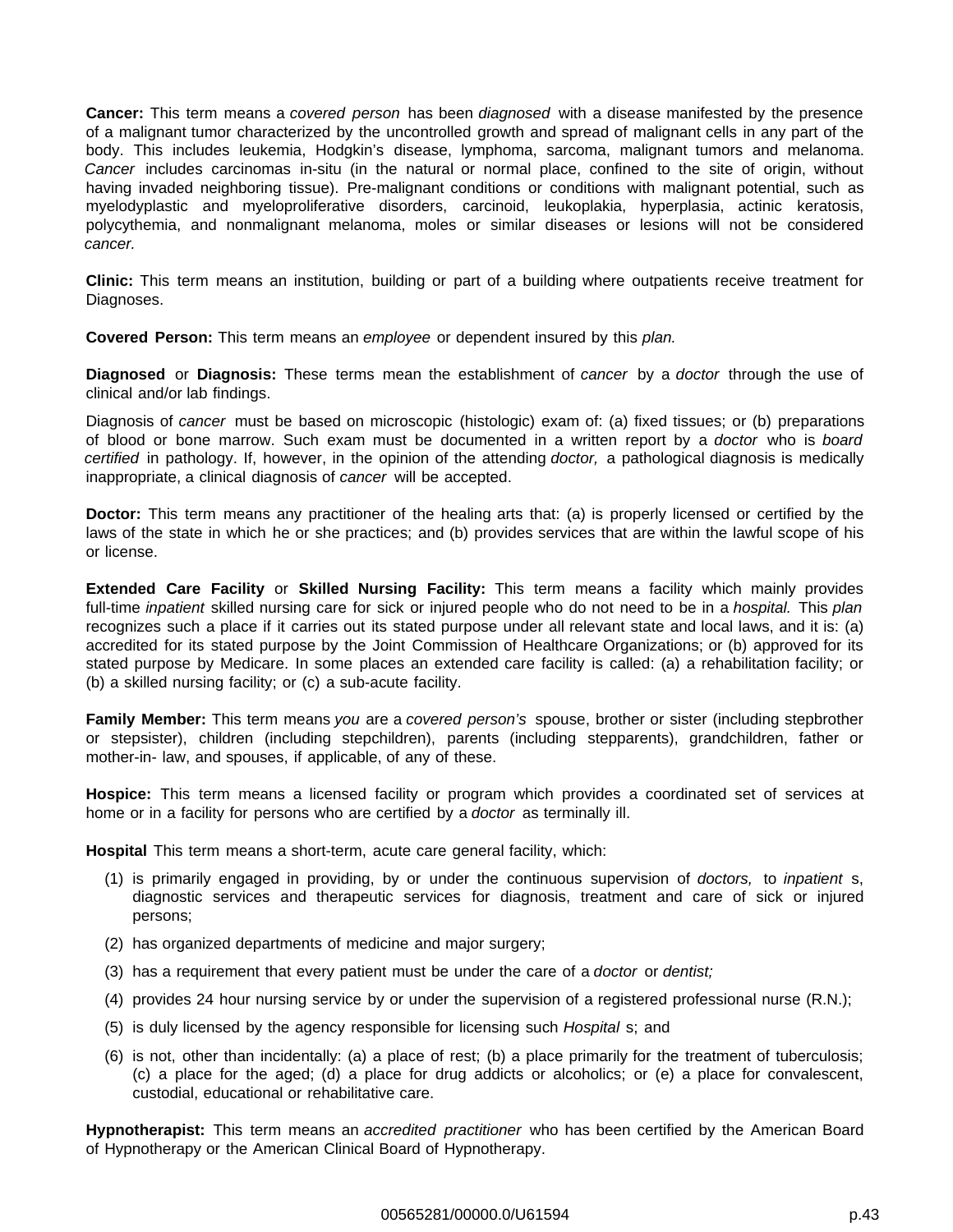**Hypnotherapy:** This term means a change in a person's conscious awareness, induced by another person, which may alter memory and consciousness, increase susceptibility to suggestions, and bring about responses and ideas that may be considered unusual.

**Immunotherapy:** This term means treatments intended to improve the immune system by providing antibodies, colony stimulating factors, or immunoglobulins for the purpose of treating cancer.

**Inpatient:** This term means: (a) a covered person who is physically confined as a registered bed patient in a hospital or other recognized health care facility; or (b) the confinement, itself.

**Intensive Care Unit:** This term means a hospital area of special care, which at the time of admission is separate and apart from the surgical recovery room, other rooms, beds or wards normally used for patient confinement. In addition, the unit must provide the following: (a) 24 hour continuous nursing care attended by nurses assigned to the unit on a full-time basis; (b) direction and/or supervision by a full time doctor director or a standing "intensive care" committee of the medical staff; and (c) special medical apparatus used to treat the critically ill.

**Internal Cancer:** This term means a cancer contained within the body. Internal cancers do not include skin cancer except for melanomas classified as Clark's level III and higher or a Breslow level greater than or equal to 1.5mm.

**Naturopathic Doctor:** this term means an accredited practitioner who has graduated from a four year naturopathic medical school, which is accredited by the Council on Naturopathic Medical Education.

**NCI-Listed:** This term means a cancer treatment protocol that is listed in the National Cancer Institute's (NCI) Physician Data Query (PDQ). The PDQ is an on-line database that contains cancer information summaries, listings of clinical trials, and directories of *doctors* and organization involved in cancer care.

**Palliative Care:** This term means treatment or services designed to reduce the severity of a condition or symptoms without curing the underlying disease.

**Period of Hospital Confinement:** This term means hospital confinement for a continuous and uninterrupted period of time while under the regular care and attendance of a *doctor*. A new period of *hospital* confinement will begin if a new hospital confinement occurs 30 or more days after the end of the previous hospital confinement or if the *hospital* confinement results from a completely independent cause from the previous hospital confinement.

**Plan:** This term means the group cancer coverage described in the plan and the certificate.

**Pre-Existing Conditions:** A pre-existing condition is a cancer, whether diagnosed or misdiagnosed, for which in the 12 months before a person becomes covered by this plan, he or she: (1) received advice or treatment from a doctor; (2) underwent diagnostic procedures; (3) was prescribed or took prescription drugs; or (4) received other medical care or treatment, including consultation with a doctor.

**Proof** or **Proof of Insurability:** These terms mean an application for coverage showing that a person is insurable.

**Stem Cell Transplant:** This term means the delivery of autologous or allogeneic stem cells to a person who has received chemotherapy or radiology to treat internal cancer. This definition does not include allogeneic or autogeneic bone marrow collection and infusion of bone marrow under general anesthesia.

**We, Us** and **Our:** These terms mean The Guardian Life Insurance Company of America.

**You** or **Your:** These terms mean the insured employee.

GP-1-CAN-DEF-12 P477.0015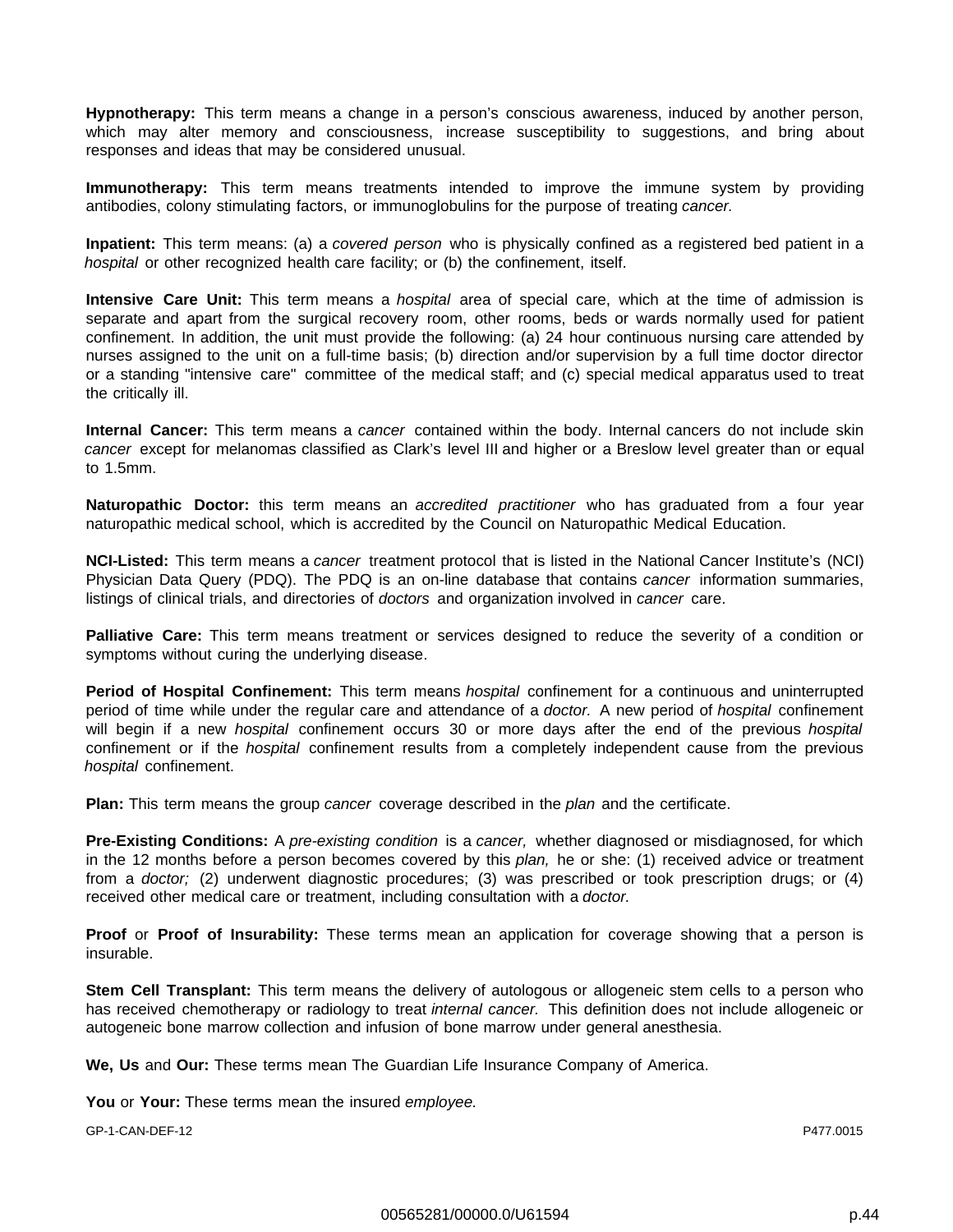#### **LIMITATIONS**

**Proof Of Insurability:** The covered person's coverage may not become effective until he or she submits proof of insurability to us. These requirements are shown in the schedule of insurance.

**Pre-Existing Conditions:** A pre-existing condition is a cancer, whether diagnosed or misdiagnosed, for which in the 12 months before a person becomes covered by this plan, he or she: (1) received advice or treatment from a doctor; (2) underwent diagnostic procedures; (3) was prescribed or took prescription drugs; or (4) received other medical care or treatment, including consultation with a *doctor*. This plan will not pay benefits for cancer that is caused by, or results from, a pre-existing condition if the cancer occurs during the first 12 months that a covered person is covered by this plan.

**If This Plan Replaces Another Plan:** This plan may be replacing a similar plan that the employer had with some other insurer. In that case, the pre-existing condition limitation will not apply to any covered person who: (1) was covered under the employer's old plan on the day before this plan started; and (2) has met the requirements of any pre-existing conditions limitation of the old plan; and (3) with respect to the employee, is actively at work on a full-time basis on the effective date of this plan.

If the covered person: (1) was covered under the old plan when it ended; (2) enrolls for insurance under this plan on or before this plan's effective date; and (3) is actively working on the effective date of this plan; but(4) has not fulfilled the requirements of any pre-existing condition provision of the old plan; this plan will credit any time used to meet the old plan's pre-existing condition provision toward meeting this plan's pre-existing condition provision.

But, this plan limits a covered person's benefit under this plan if: (1) the cancer is a pre-existing condition; and (2) this plan pays benefit because this plan credits time as explained above. In this case, this plan limits the benefit to the amount the *covered person* would have been entitled to under the old plan.

This *plan* deducts all payments made by the old plan under an extension provision.

GP-1-CAN-LIMT-12 P477.0028

## **All Options**

## **EXCLUSIONS**

This *plan* will not pay benefits for:

- Services or treatment not included in the Schedule of Insurance.
- Services or treatment provided by a family member.
- Services or treatment rendered outside the United States or Canada.
- Treatment of any cancer diagnosed solely outside of the United States or Canada.
- Services or treatment provided primarily for cosmetic purposes.
- Services or treatment for premalignant conditions.
- Services or treatment for conditions with malignant potential.
- Services or treatment for non-cancer sicknesses.
- Cancer caused by, contributed to by, or resulting from: (1) participating in a felony, riot or insurrection; (2) intentionally causing a self- inflicted injury; (3) committing or attempting to commit suicide while sane or insane; (4) a covered person's mental or emotional disorder, alcoholism or drug addiction; (5) engaging in any illegal activity; or (6) serving in the armed forces or any auxiliary unit of the armed forces of any country.
- Cancer arising from war or act of war, even if war is not declared.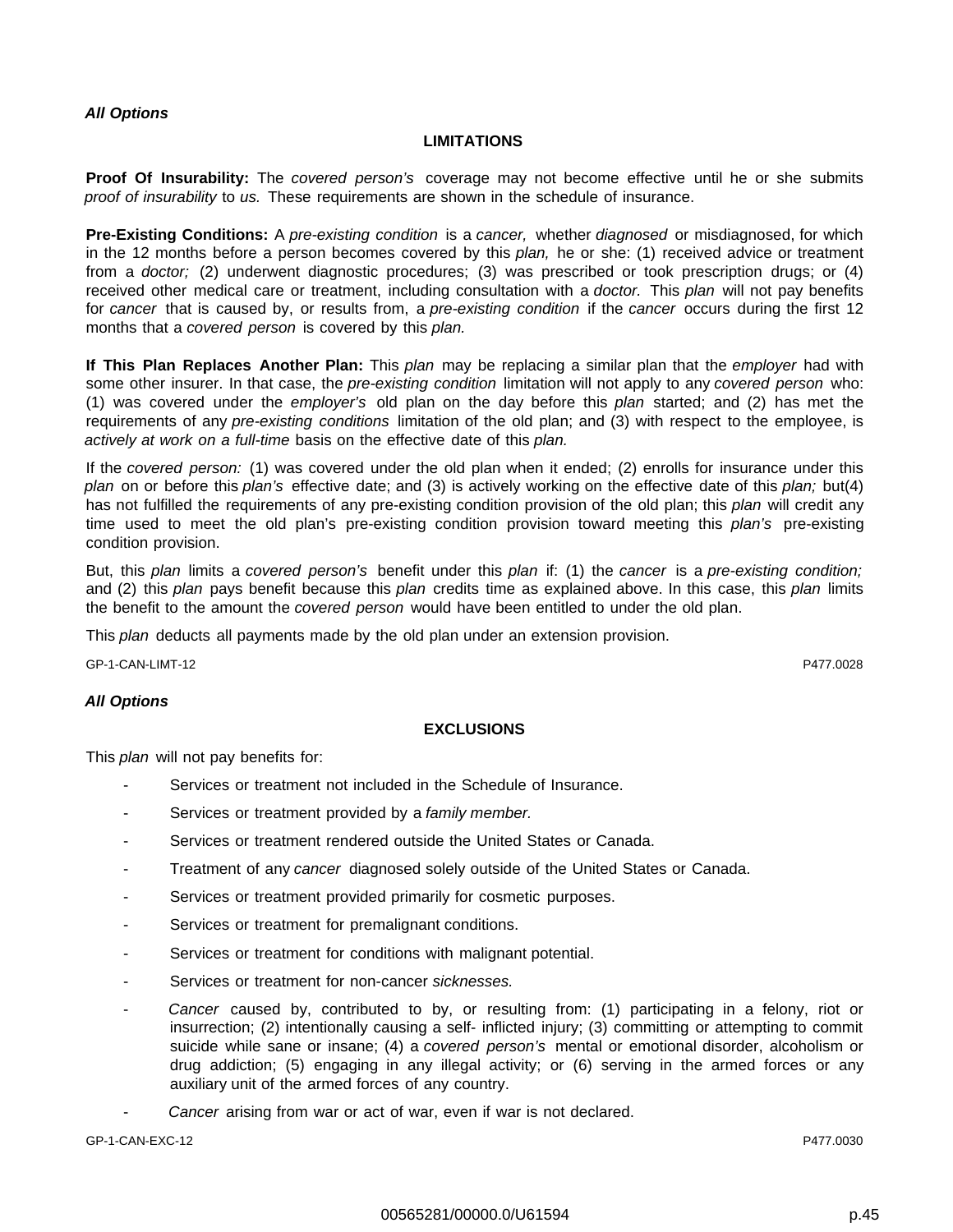#### **Waiver of Premium**

If, while covered by this plan, an employee becomes disabled due to cancer that is diagnosed after the employee's effective date, and such employee remains disabled for 90 days, we will waive the premium due after such 90 days for as long as the employee remains disabled.

To be considered disabled the employee must: (1) be unable to work at any job for which he or she is qualified by education, training or experience; and (2) not be working at any job for pay or benefits; and (3) be under the care of a doctor for the treatment of cancer.

GP-1-CAN-WP-12 P477.0031

#### **All Options**

#### **PORTABILITY PRIVILEGE**

**Definition:** As used in this provision, the terms "port" and "to port" mean to choose a portable certificate of coverage which provides group cancer coverage.

**Portability Conditions:** Portability is subject to all of the conditions described below.

- The employee may port his or her coverage or coverage for any of his or her dependents if coverage under this plan ends because he or she: (a) has terminated employment; (2) stops being a member of an eligible class of employees; or (3) this plan ends.
- The employee may not Port his or her coverage or coverage for any of his or her dependents if (1) coverage under this *plan* ends due to his or her failure to pay any required premium; or (2) he or she has reached age 70 on or before his or her coverage under this plan ends.

**Portability Options:** The employee may port: (1) his or her coverage only; (2) his or her coverage and the coverage of his or her covered spouse; (3) his or her coverage and the coverage of all of his or her covered dependents; or (4) if the employee is a single parent, his or her coverage and the coverage of all of his or her covered dependent children. No other combinations will be allowed.

A dependent must be covered as of the date the employee coverage under this plan ends in order to be eligible to port.

If an employee dies while covered for dependent cancer coverage, his or her spouse may port the dependent cancer coverage as described above. The employee's spouse and dependent children must be covered under this plan on the date of his or her death. But this option is not available if(1) there is no surviving spouse; or (2) the surviving spouse has reached age 70 on the date the employee dies.

**The Portable Certificate of Coverage:** The portable certificate of coverage provides group cancer coverage. The benefits provided by the portable certificate of coverage are the same as the benefits provided by this plan.

The premium for the portable certificate of coverage will be based on: the covered person's rate class under this plan; and (2) Your or Your surviving spouse's age bracket as shown in the Cancer Portability Coverage Premium Notice.

**How to Port:** The employee or his or her surviving spouse must: (1) apply to us in writing; and (2) pay the required premium. The employee or his or her surviving spouse must do this within 31 days from the date his or her coverage under this plan ends.

We will not ask for *proof* that the employee or his or her surviving spouse are in good health.

GP-1-CAN-PORT-12 P477.0034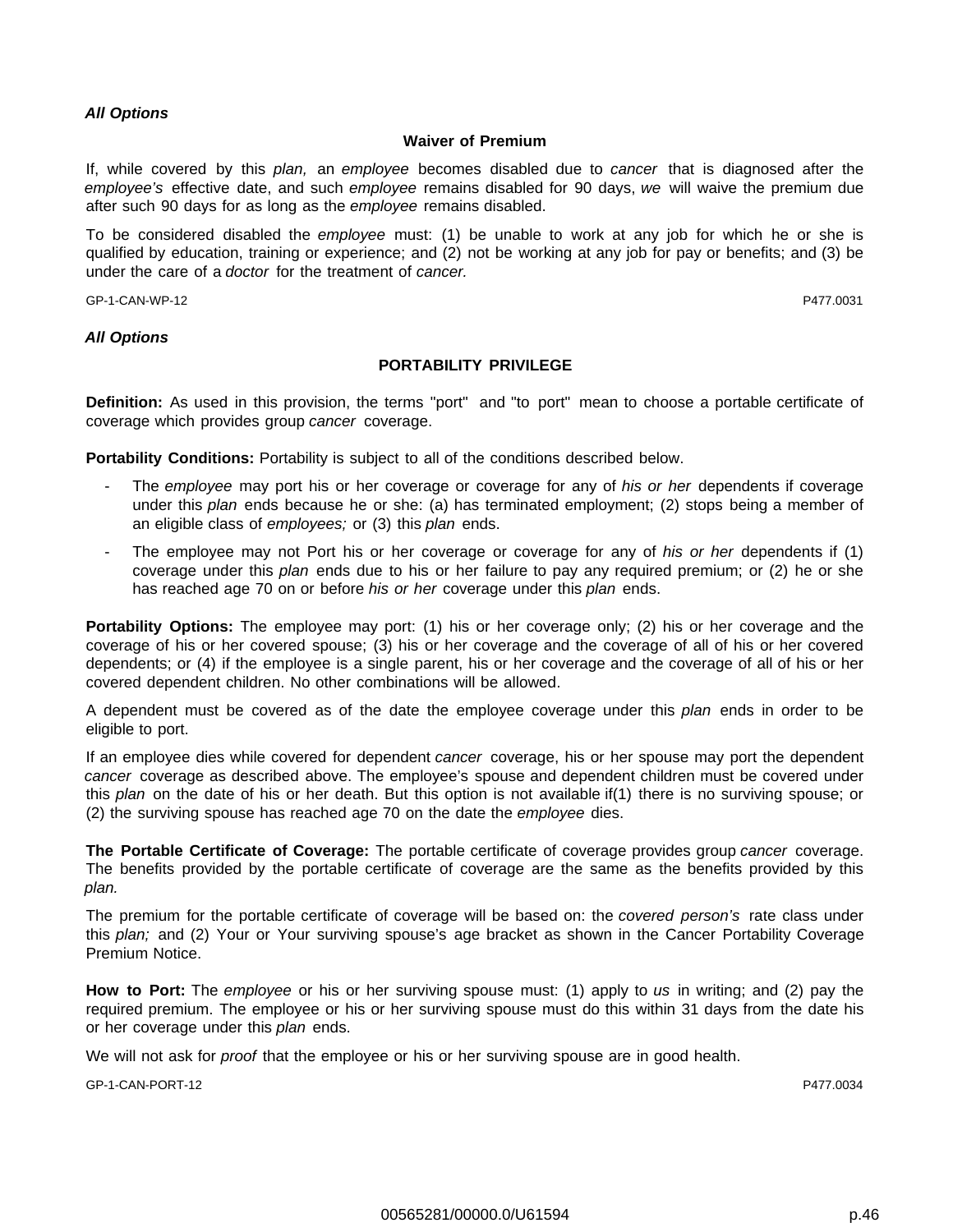## **The Guardian** Life Insurance Company of America **DOMICILED IN NEW YORK 10 Hudson Yards, New York, New York 10001**

## **POLICY AMENDMENT**

## **ELIGIBILITY FOR CANCER COVERAGE**

Effective on the latter of (i) the original effective date of the Policy; or (ii) the effective date of any applicable amendment requested by the Policyholder and approved by the Insurance Company, this rider amends this Plan by replacing the following:

## **Conditions of Eligibility**

## **Proof of Insurability**

Part or all the employee's insurance amounts may be subject to Proof of Insurability. The employee and dependents will not be covered for any amount that requires such Proof of Insurability until the employee gives the Proof of Insurability to us and we approve that Proof of Insurability in writing.

If the employee elects to enroll within 31 days after his or her eligibility date, coverage is scheduled to start on his or her eligibility date.

If the employee does not elect this coverage within 31 days of his or her eligibility date, he or she must answer health questions, or wait until the next scheduled group enrollment period. Once each year, during the group enrollment period, the employee may elect to enroll in this coverage as offered by the employer. As used here, "group enrollment period" means an annual open enrollment period set by the employer and agreed to by us. If the employee elects to enroll outside of the group open enrollment period, he or she must provide Proof of Insurability by answering health questions, or wait until the next group enrollment period.

If Proof of Insurability is required, the employee and dependents will not be covered by this Plan until we approve that Proof of Insurability in writing and notify the employee of the effective date of coverage.

## **When Employee Coverage Starts**

The employee's eligibility date is the date he or she has met all of the conditions of eligibility.

Whether the employee must pay all or part of the cost of the coverage, he or she must elect to enroll and agree to make the required payments before his or her coverage will start. If the employee does this on or before his or her eligibility date, his or her coverage is scheduled to start on his or her eligibility date. If the employee does this within 31 days after his or her eligibility date, his or her coverage is scheduled to start on the eligibility date. If the employee elects to enroll and agrees to make the required payments more than 31 days after his or her eligibility date, his or her coverage will not be scheduled to start until he or she sends us Proof of Insurability or until he or she enrolls during the next group enrollment period. If Proof of Insurability is required, the employee will not be covered by this Plan until we approve that Proof of Insurability in writing and notify the employee of his or her effective date of coverage.

If the employee's active service ends before he or she meets any Proof of Insurability requirements that apply, he or she will still have to meet those requirements if he or she is later re-employed by the employer or an associated company.

On the date all or part of the employee's coverage is scheduled to start, he or she must be: (1) actively at work; (2) fully capable of performing the major duties of his or her regular occupation; and (3) working his or her regular number of hours. In that case, the employee's coverage will start at 12:01 A.M. Standard Time for his or her place of residence on that date. In any other case, we will postpone the start of the employee's coverage until the date he or she: (a) returns to active work; (b) is working his or her regular number of hours; and (c) is fully capable of performing the major duties of his or her regular occupation. Sometimes, a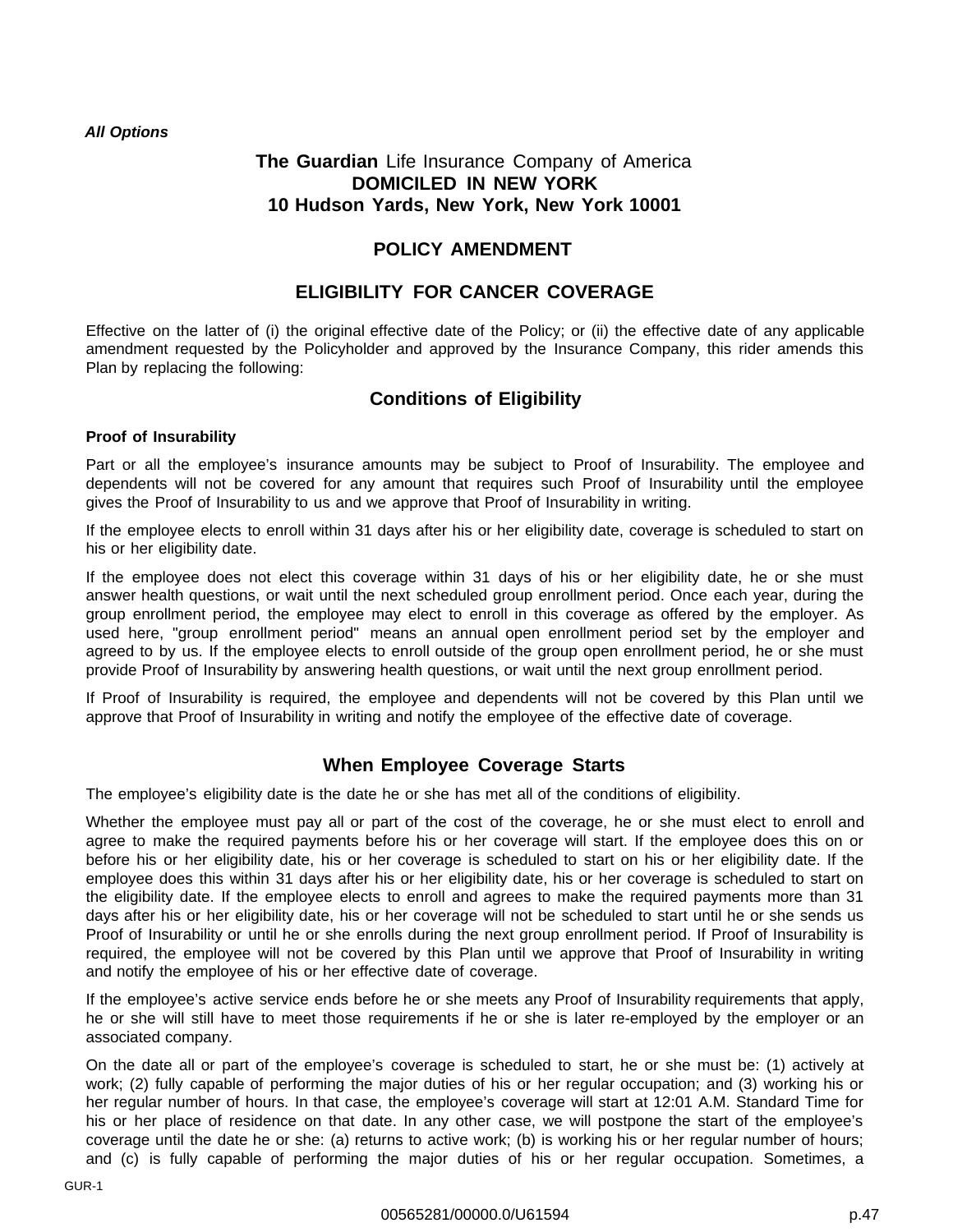scheduled effective date is not a regularly scheduled work day. If the scheduled effective date falls: on a holiday; on a vacation day; on a non-scheduled work day; during a layoff of less than 180 days in duration; during an approved leave of absence not due to sickness or injury, of 90 days or less; or on a day during a period of absence that is less than 7 days in duration; and if: (a) the employee was fully capable of performing the major duties of his or her regular occupation for the employer on a full-time basis at 12:01 AM Standard Time for his or her place of residence on the scheduled effective date; and (b) he or she was performing the major duties of his or her regular occupation and working his or her regular number of hours on his or her last regularly scheduled work day; his or her coverage will start on the scheduled effective date.

## **DEPENDENT COVERAGE**

## **Proof of Insurability**

Part or all of the employee's initial dependents insurance amounts may be subject to Proof of Insurability. The employee's initial dependents will not be covered for any amount that requires such Proof of Insurability until the employee gives the Proof of Insurability to us and we approve that Proof of Insurability in writing.

If the employee elects to enroll his or her initial dependents within 31 days after his or her eligibility date, coverage is scheduled to start on his or her eligibility date.

If the employee does not elect initial dependent coverage within 31 days of his or her eligibility date, his or her initial dependents must answer health questions, or wait until the next scheduled group enrollment period to enroll. Once each year, during the group enrollment period, the employee may elect to enroll initial dependents in this coverage as offered by the employer. As used here, "group enrollment period" means an annual open enrollment period set by the employer and agreed to by us. If the employee elects to enroll his or her initial dependents outside of the group open enrollment period, he or she must provide Proof of Insurability by answering health questions, or wait until the next group enrollment period.

If Proof of Insurability is required, the employee's initial dependents will not be covered by this Plan until we approve that Proof of Insurability in writing and notify the employee of his or her initial dependents effective date of coverage.

In the case of a newly acquired dependent, other than the first newborn child, the employee may elect to enroll a newly acquired dependent within 31 days. If the employee does not elect to enroll a newly acquired dependent within 31 days of his or her eligibility date, the newly acquired dependent(s) may have to answer health questions, or wait until the next scheduled group enrollment period to enroll.

If the employee's dependent coverage ends for any reason, including failure to make the required payments, the employee's dependent(s) will not be covered by this Plan again until he or she gives us new Proof of Insurability that they are insurable and we approve that Proof of Insurability in writing, or wait until the next group enrollment period.

## **When Dependent Coverage Starts**

In order for the employee's dependent coverage to start, he or she must already be covered for employee coverage, or enroll for employee and dependent coverage at the same time.

If the employee enrolls his or her dependent(s) on or before his or her eligibility date, the dependent's coverage is scheduled to start on the later of the employee's eligibility date and the date he or she becomes covered for employee coverage.

If the employee does this within the group enrollment period, the coverage is scheduled to start on the date he or she becomes covered for employee coverage.

If the employee does this after the group enrollment period ends, his or her dependent coverage may be subject to Proof of Insurability and will not start until we approve that Proof of Insurability in writing.

Once the employee has dependent child coverage for initial dependent child(ren) any newly acquired dependent children will be covered as of the date he or she is first eligible.

Whether the employee must pay all or part of the cost this coverage, he or she must elect to enroll and agree to make the required payments before his or her coverage will start. If the employee does this on or before his or her eligibility date, his or her coverage is scheduled to start on his or her eligibility date. If the employee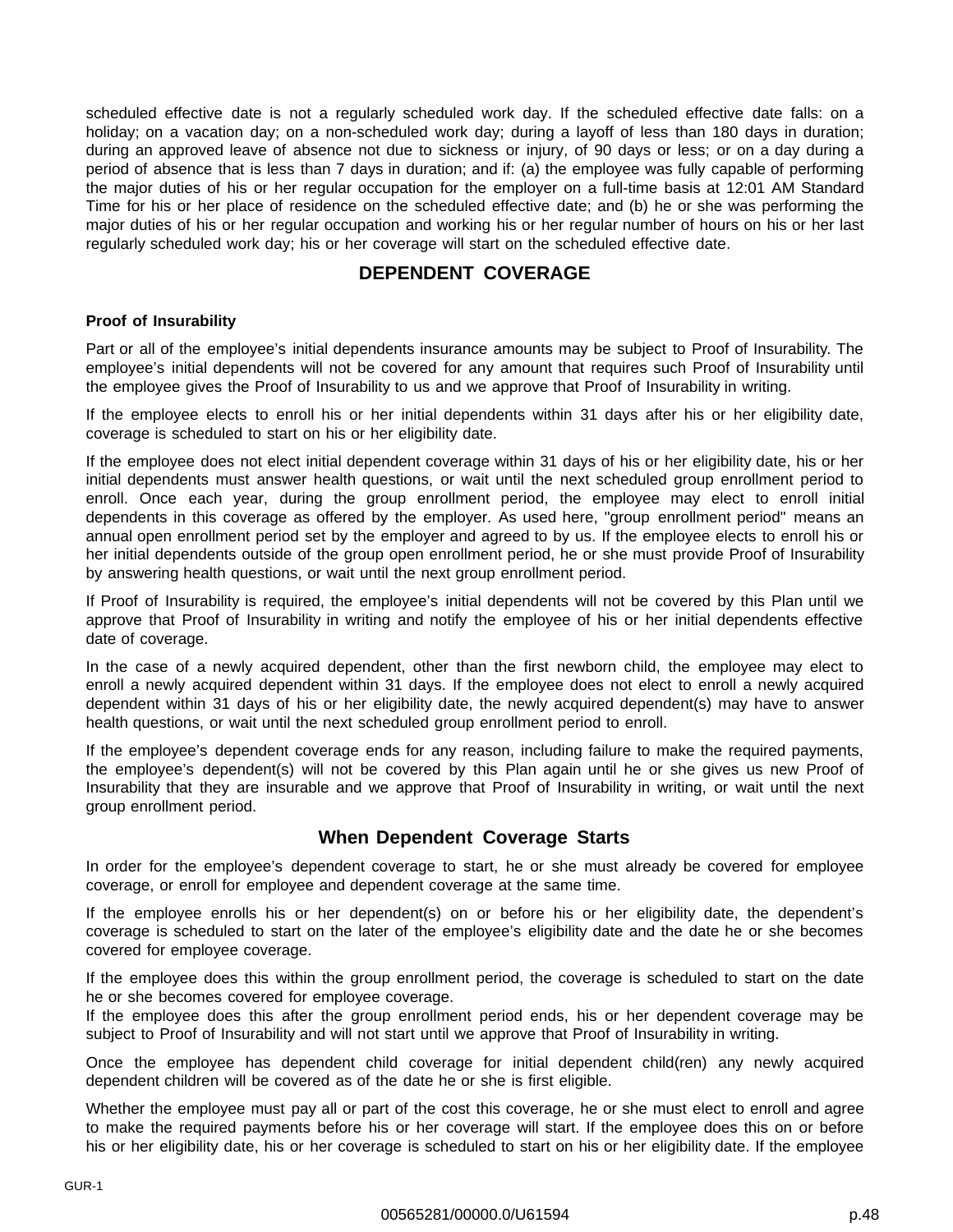does this within 31 days after his or her eligibility date, his or her coverage is scheduled to start on the eligibility date. If the employee elects to enroll and agree to make the required payments more than 31 days after his or her eligibility date, his or her coverage will not be scheduled to start until he or she sends us Proof of Insurability or until he or she enrolls during the next group enrollment period. If Proof of Insurability is required, the employee will not be covered by this Plan until we approve that Proof of Insurability in writing and notify the employee of his or her effective date of coverage.

If Proof of Insurability is required for dependent benefits as explained above, those benefits will not be scheduled to start until the employee gives us Proof of Insurability that the dependent is insurable. Once we have approved that Proof of Insurability, those benefits will be scheduled to start on the effective date shown in the endorsement section of the employee's application.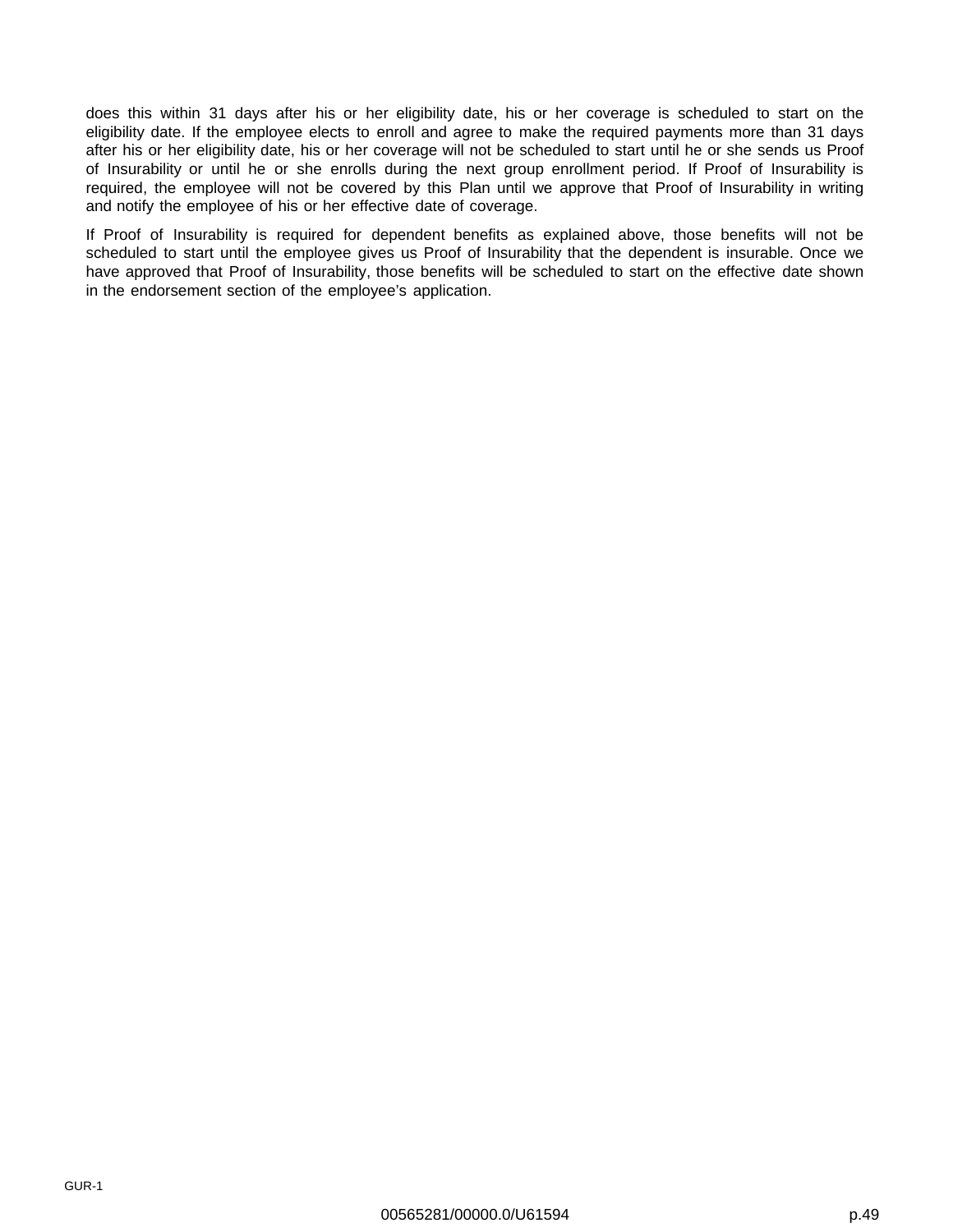This rider is part of the Policy. Except as stated in this rider, nothing contained in this rider changes or affects any other terms of this Policy.

**The Guardian** Life Insurance Company of America

Ragnvand Jouanne

Senior Vice President, Group and Worksite Markets

P477.0431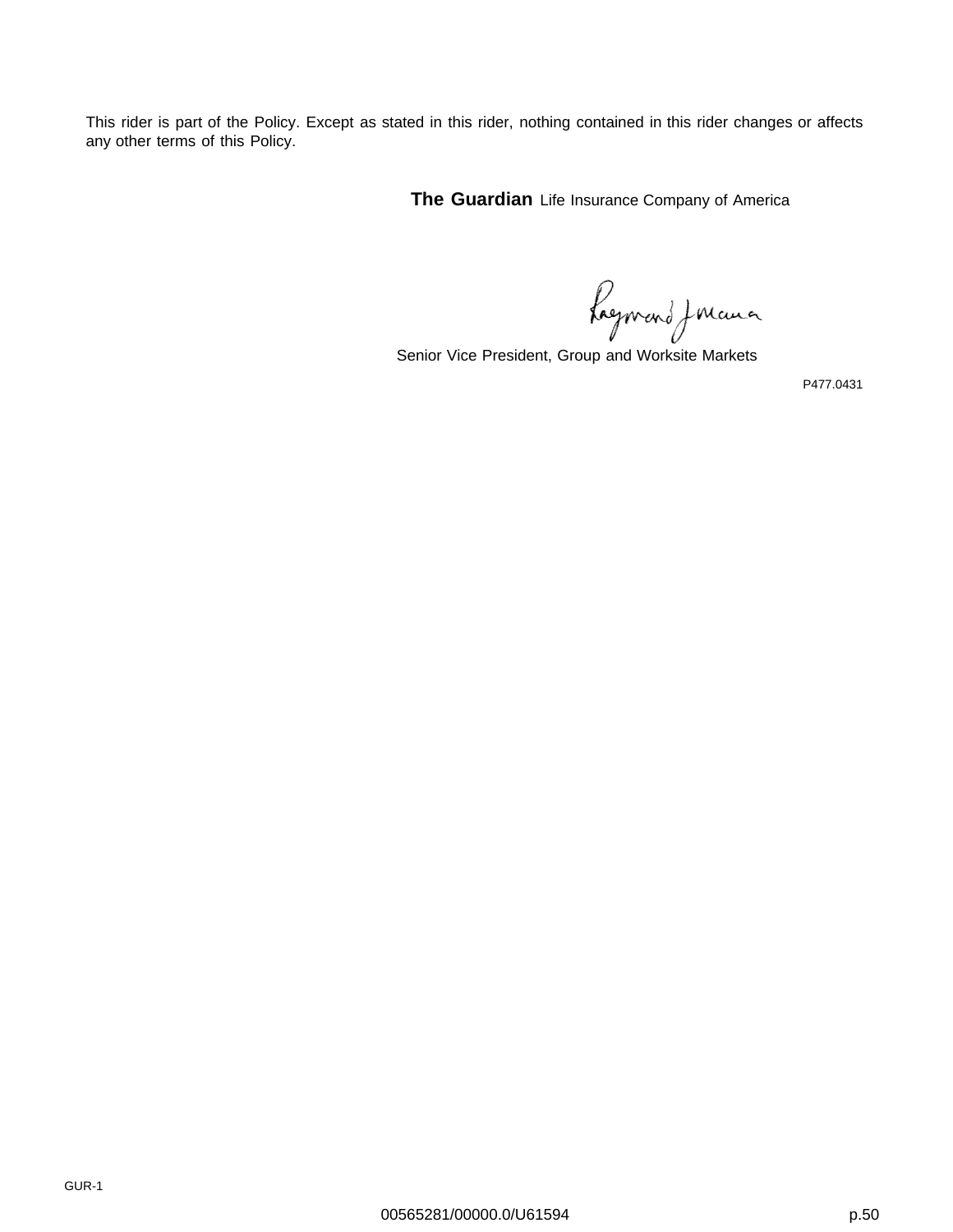#### **Option A**

#### **ATTACHED TO AND MADE PART OF GROUP INSURANCE POLICY NO. G -00565281** issued by

#### **The Guardian** Life Insurance Company of America (herein called the Insurance Company)

to

## **JEFF DAVIS COUNTY BOARD OF EDUCATION**

(herein called the Policyholder)

Effective on the later of (i) the original effective date of Cancer Insurance; or (ii) the effective date of any applicable amendment requested by the Policyholder and approved by the Insurance Company, this rider amends this plan by the addition of the following:

#### **Initial Diagnosis Benefit**

We pay a one-time benefit when a covered person is diagnosed for the first time as having internal cancer, other than carcinomas in-situ. The first diagnosis must occur while the covered person is covered by this plan.

The benefit is \$2,500.00 for employees, \$2,500.00 for spouse and \$2,500.00 for child.

We pay this benefit once per covered person in a covered person's lifetime.

We don't pay this benefit for a diagnosis of skin cancer.

We don't pay the benefit if the *diagnosis* occurred prior to the covered person's effective date under this plan.

We don't pay this benefit for a recurrence, extension or metastatic spread of an *internal cancer* that was diagnosed: (a) prior to a covered person's effective date under this plan; or (b) during this plan's benefit waiting period.

We don't pay this benefit if the diagnosis was made solely outside of the United States or Canada.

**Benefit Waiting Period:** This plan has a benefit waiting period. It is 30 days. This period starts on the date a covered person is first covered by this plan. We do not pay an initial diagnosis benefit for cancer that is diagnosed during the benefit waiting period.

If this plan replaces a similar plan the employer had with some other insurer, the benefit waiting period under this plan will be waived if for any covered person who was covered under the employer's old plan on the day before this plan starts and is covered by this plan on the day it starts.

As used in this rider, benefit waiting period means the period of time a covered person must be covered under this plan before we pay an Initial Diagnosis Benefit.

As used in this rider, carcinomas in-situ means cancer that is confined to the site of origin, without having invaded neighboring tissue. This rider is part of this plan. Except as stated in this rider, nothing contained in this rider changes or affects any other terms of this plan.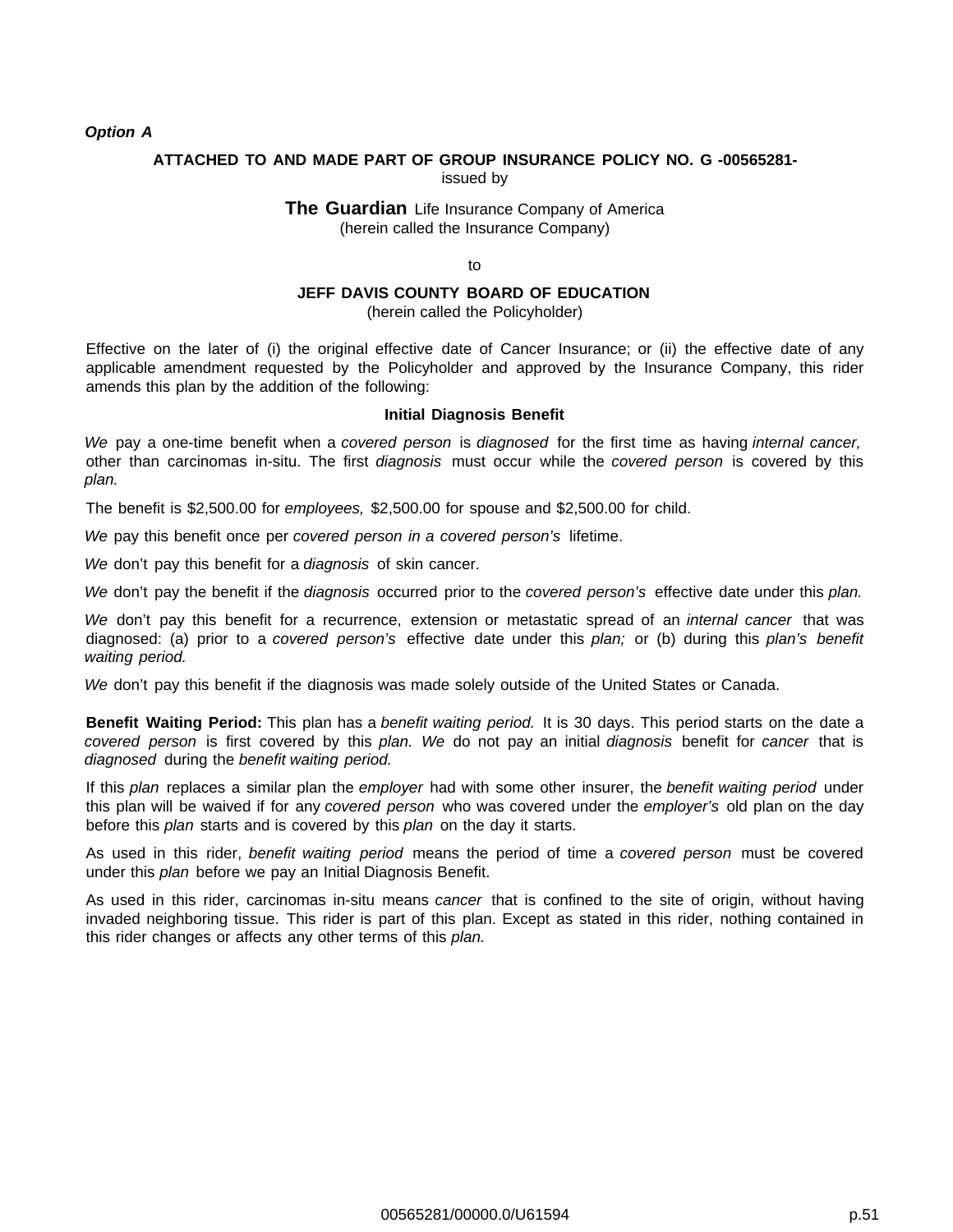|                | JEFF DAVIS COUNTY BOARD OF EDUCATION<br>Full or Corporate Name of Policyholder |
|----------------|--------------------------------------------------------------------------------|
|                |                                                                                |
| <b>Witness</b> | Signature and Title                                                            |
|                | <b>The Guardian</b> Life Insurance Company of America                          |
|                |                                                                                |

Stuart J Shaw

Vice President, Risk Mgt. & Chief Actuary GP-1-A-CAN-IDB-12 P477.0036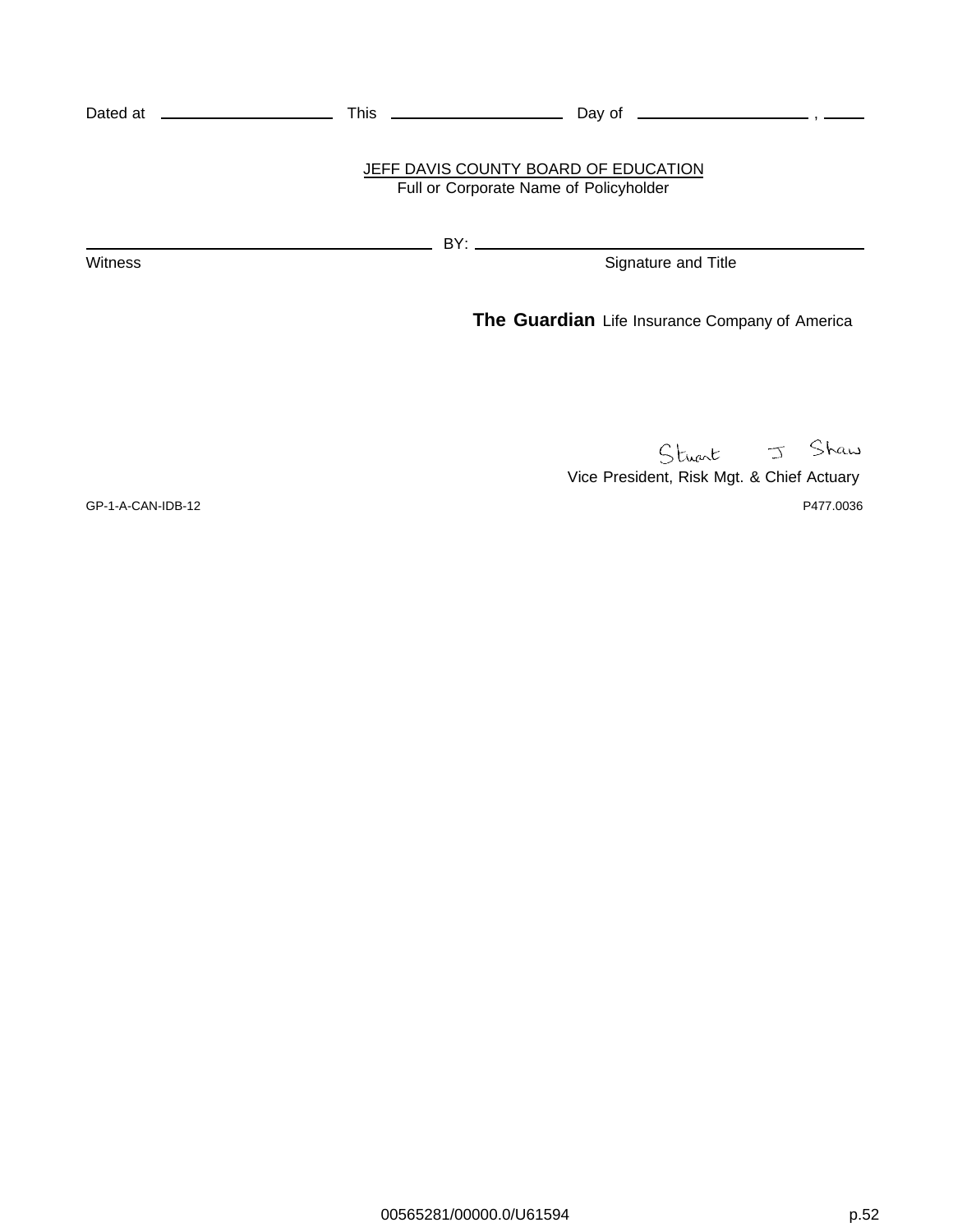#### **Option B**

#### **ATTACHED TO AND MADE PART OF GROUP INSURANCE POLICY NO. G -00565281** issued by

#### **The Guardian** Life Insurance Company of America (herein called the Insurance Company)

to

## **JEFF DAVIS COUNTY BOARD OF EDUCATION**

(herein called the Policyholder)

Effective on the later of (i) the original effective date of Cancer Insurance; or (ii) the effective date of any applicable amendment requested by the Policyholder and approved by the Insurance Company, this rider amends this plan by the addition of the following:

#### **Initial Diagnosis Benefit**

We pay a one-time benefit when a covered person is diagnosed for the first time as having internal cancer, other than carcinomas in-situ. The first diagnosis must occur while the covered person is covered by this plan.

The benefit is \$5,000.00 for employees, \$5,000.00 for spouse and \$5,000.00 for child.

We pay this benefit once per covered person in a covered person's lifetime.

We don't pay this benefit for a diagnosis of skin cancer.

We don't pay the benefit if the *diagnosis* occurred prior to the covered person's effective date under this plan.

We don't pay this benefit for a recurrence, extension or metastatic spread of an *internal cancer* that was diagnosed: (a) prior to a covered person's effective date under this plan; or (b) during this plan's benefit waiting period.

We don't pay this benefit if the diagnosis was made solely outside of the United States or Canada.

**Benefit Waiting Period:** This plan has a benefit waiting period. It is 30 days. This period starts on the date a covered person is first covered by this plan. We do not pay an initial diagnosis benefit for cancer that is diagnosed during the benefit waiting period.

If this plan replaces a similar plan the employer had with some other insurer, the benefit waiting period under this plan will be waived if for any covered person who was covered under the employer's old plan on the day before this plan starts and is covered by this plan on the day it starts.

As used in this rider, benefit waiting period means the period of time a covered person must be covered under this plan before we pay an Initial Diagnosis Benefit.

As used in this rider, carcinomas in-situ means cancer that is confined to the site of origin, without having invaded neighboring tissue. This rider is part of this plan. Except as stated in this rider, nothing contained in this rider changes or affects any other terms of this plan.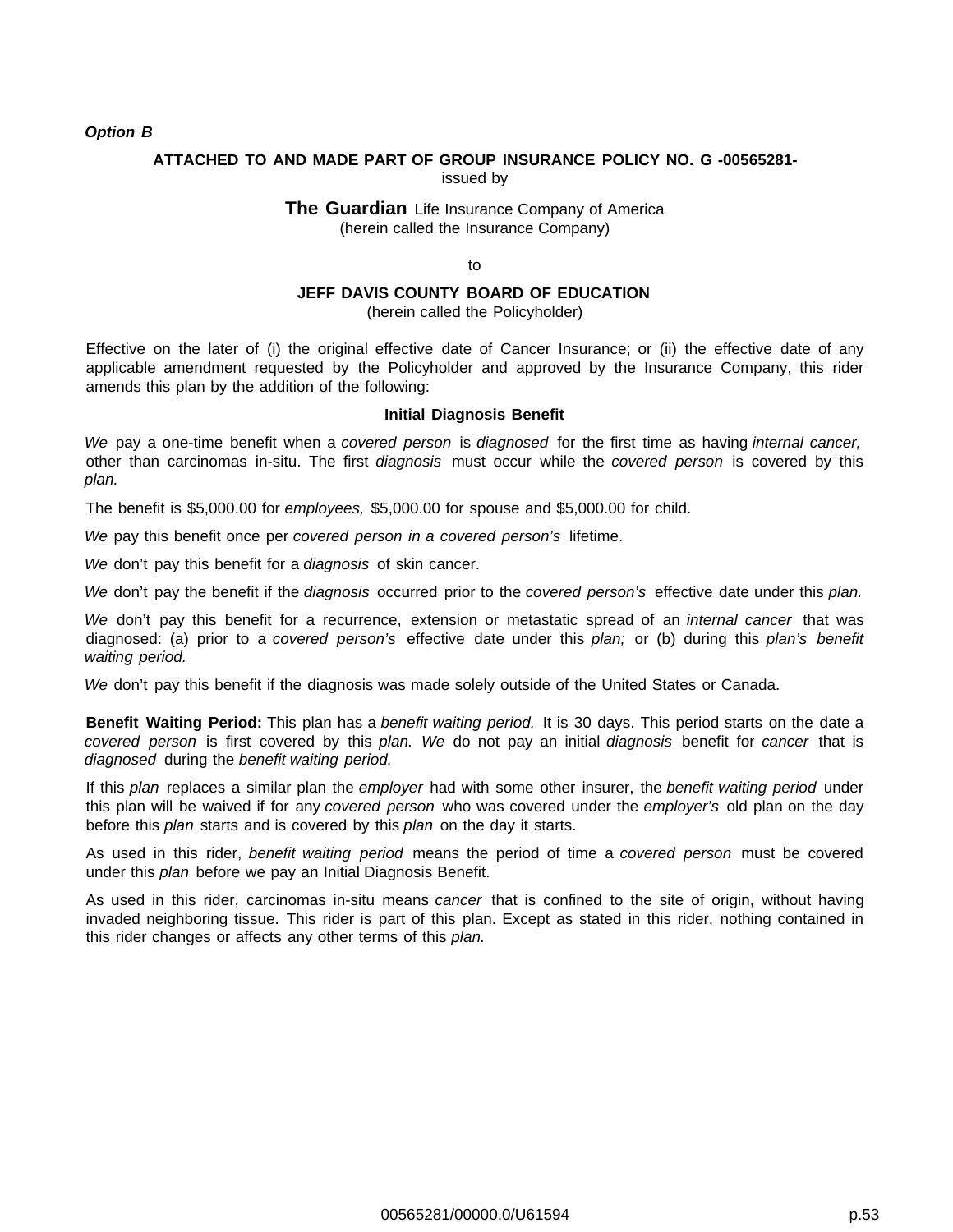|                | JEFF DAVIS COUNTY BOARD OF EDUCATION<br>Full or Corporate Name of Policyholder |
|----------------|--------------------------------------------------------------------------------|
|                |                                                                                |
| <b>Witness</b> | Signature and Title                                                            |
|                | <b>The Guardian</b> Life Insurance Company of America                          |
|                |                                                                                |

Vice President, Risk Mgt. & Chief Actuary

GP-1-A-CAN-IDB-12 P477.0036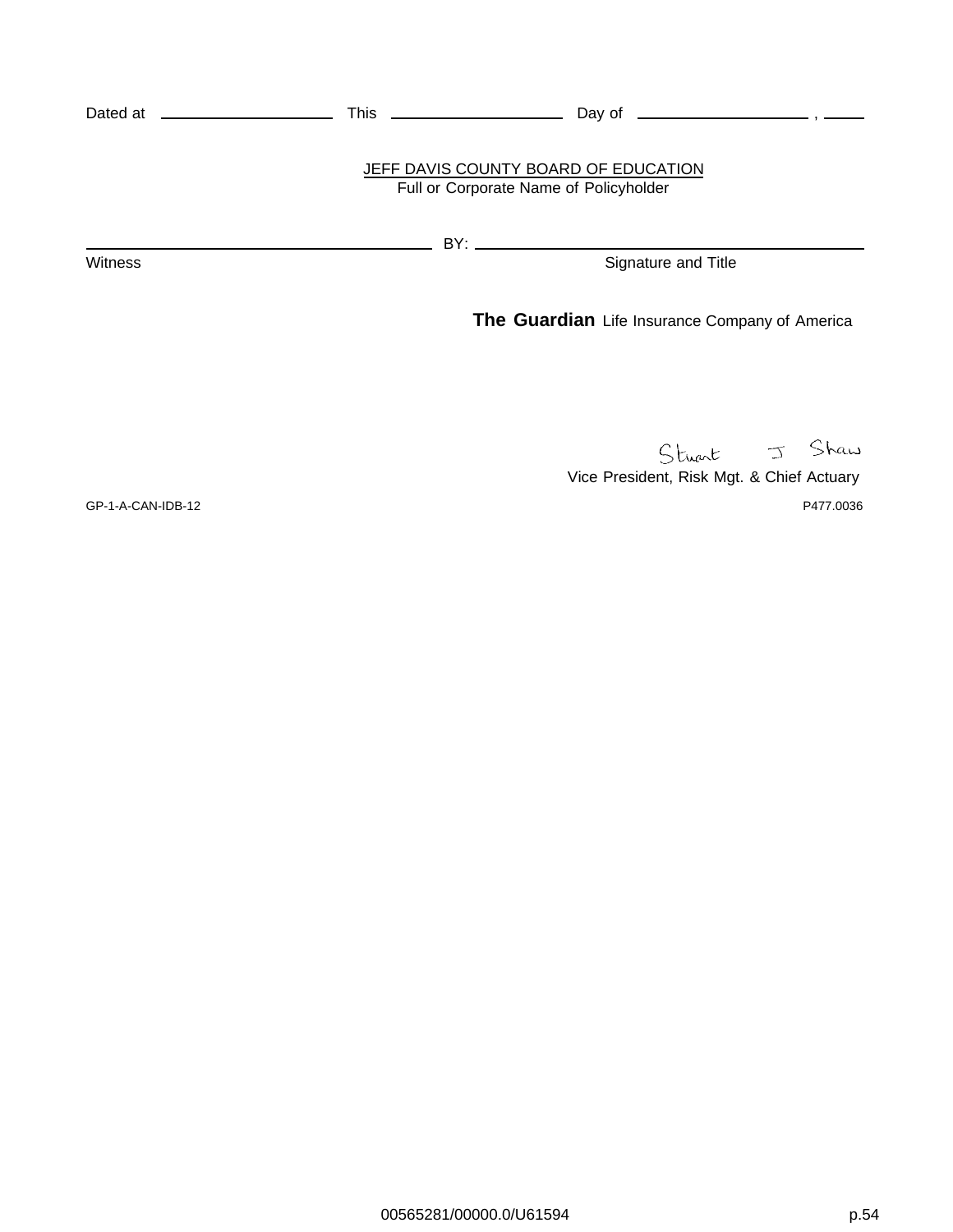\*END OF POLICY DOCUMENT\*